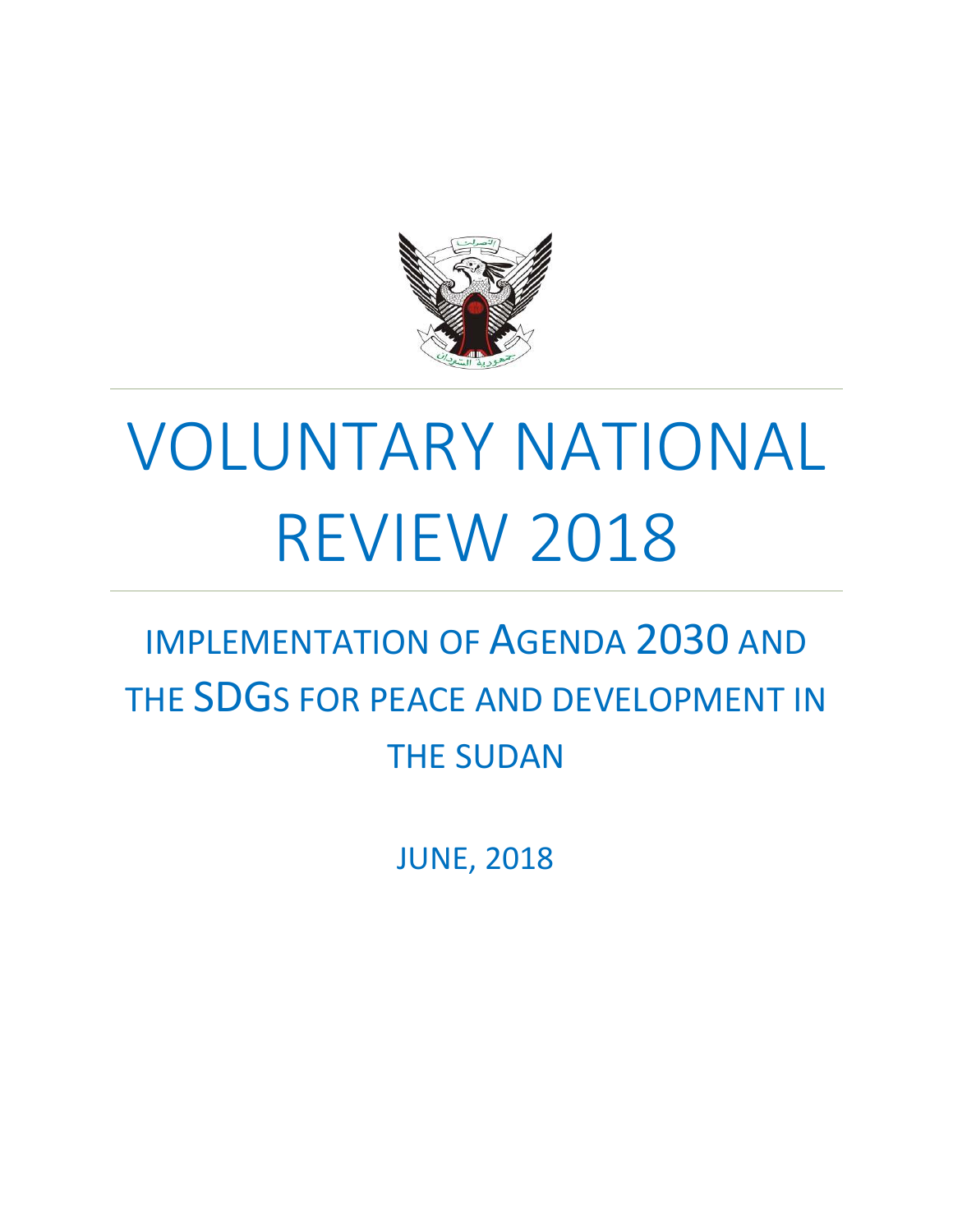| Strengthening the role of the private sector in agricultural transformation  41 |  |
|---------------------------------------------------------------------------------|--|
|                                                                                 |  |
|                                                                                 |  |

# **Table of Contents**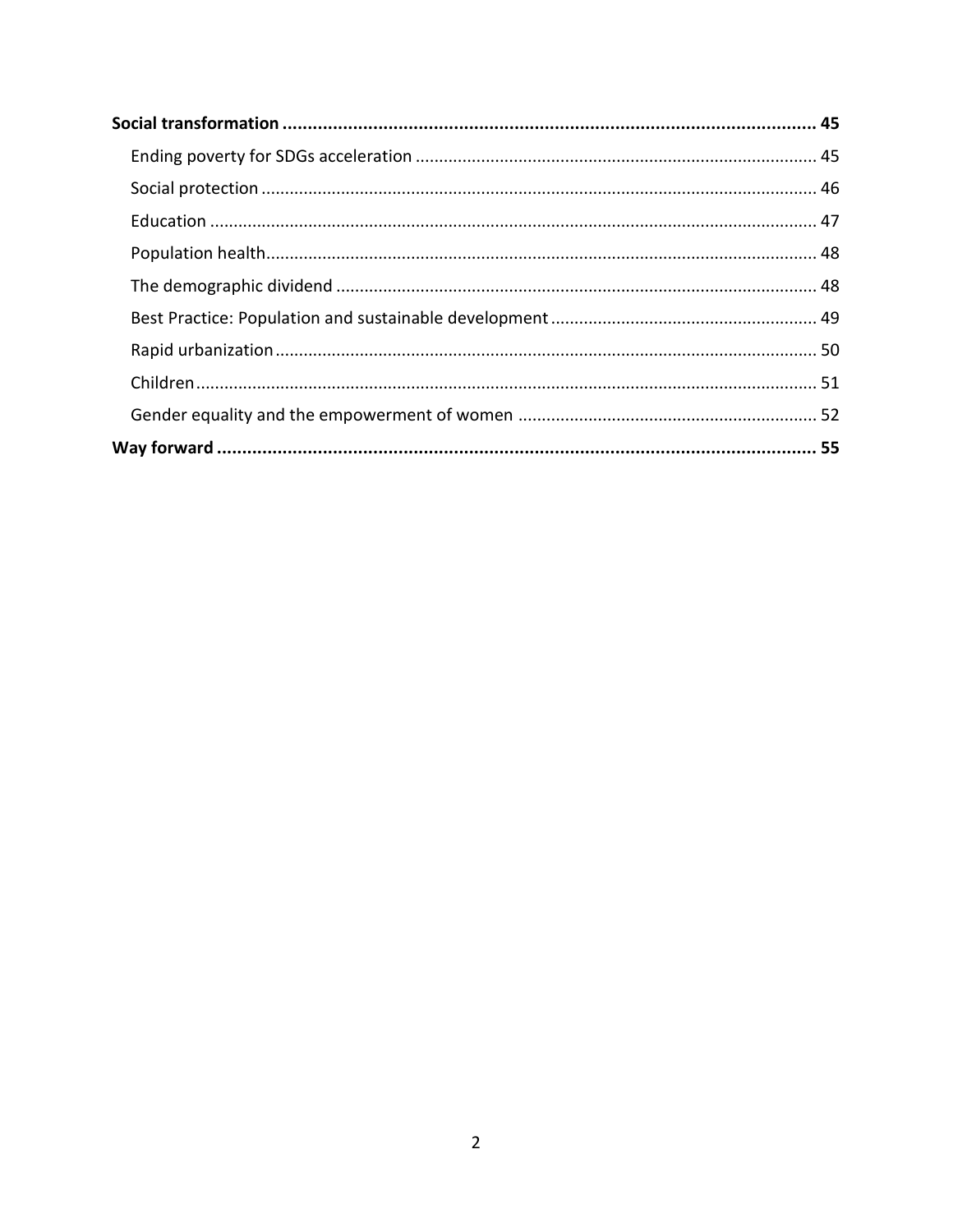# <span id="page-3-0"></span>Overview and key messages

The Voluntary National Review (VNR) has been undertaken as a process for building awareness and understanding of Agenda 2030 and the Sustainable Development Goals (SDGs), which the Government of the Sudan is committed to implement with the engagement of all stakeholders. The VNR process, which aims to establish the bases for implementation, monitoring and reporting, has covered the following: -

- 1. Ownership and domestication of Agenda 2030 and the SDGs;
- 2. Development of a common understanding of the sustainable development dimensions and transformative approach;
- 3. Use of the SDGs framework as a tool for identifying the national development priorities and for accelerating change and transformation towards peace and development in the country;
- 4. Alignment of the SDGs with the recommendations of the National Dialogue Conference
- 5. Preparation of an inclusive (government, NGOs, CBOs and private sector) national program 2016-2030 for the implementation of Agenda 2030 and the SDGs;
- 6. Development of a standard framework for integration of the SDGs dimensions and pillars, and to show the linkages and interactions in a systems dynamic framework,
- 7. Preparation of national matrices to facilitate stakeholder's engagement in the SDGs implementation process, and responsibilities to report and deliver specific outputs and outcomes;
- 8. Preparation of a national framework for the SDGs indicators. and a national platform for data and information management sharing.

All VNR activities have been undertaken by the Government of the Sudan under the auspices of the High-Level National Mechanism (HLNM) that has been established through a presidential decree in 2016 to oversee the implementation of Agenda 2030 and the SDGs in the country. They have been coordinated by the National Population Council as HLNM secretariat, and have covered important meetings with high level key officials, national consultation workshops, expert's meetings, forums with Council of Ministers and with Voluntary Organizations, discussions with representatives of parliament and with population groups especially women and youth groups, engagement of professionals and researchers as consultants to prepare policy and technical reports on specific topics and relevant themes, and media briefings and materials for publicity and awareness. Two United Nations interagency missions jointly prepared by the Government and the UNDP, have provided valuable financial and technical support to the VNR activities.

#### <span id="page-3-1"></span>Key messages

The VNR 2018 has been prepared for the Government of National Coalition and is based on the outcomes and recommendations of the National Dialogue Conference (NDC) (October 2015 to October 2016), which include recommendations for implementation of the SDGs and their integration in the national constitution. The NDC provides a national framework for transformation and policy reform. The VNR process is based on the Quarter-Century Strategy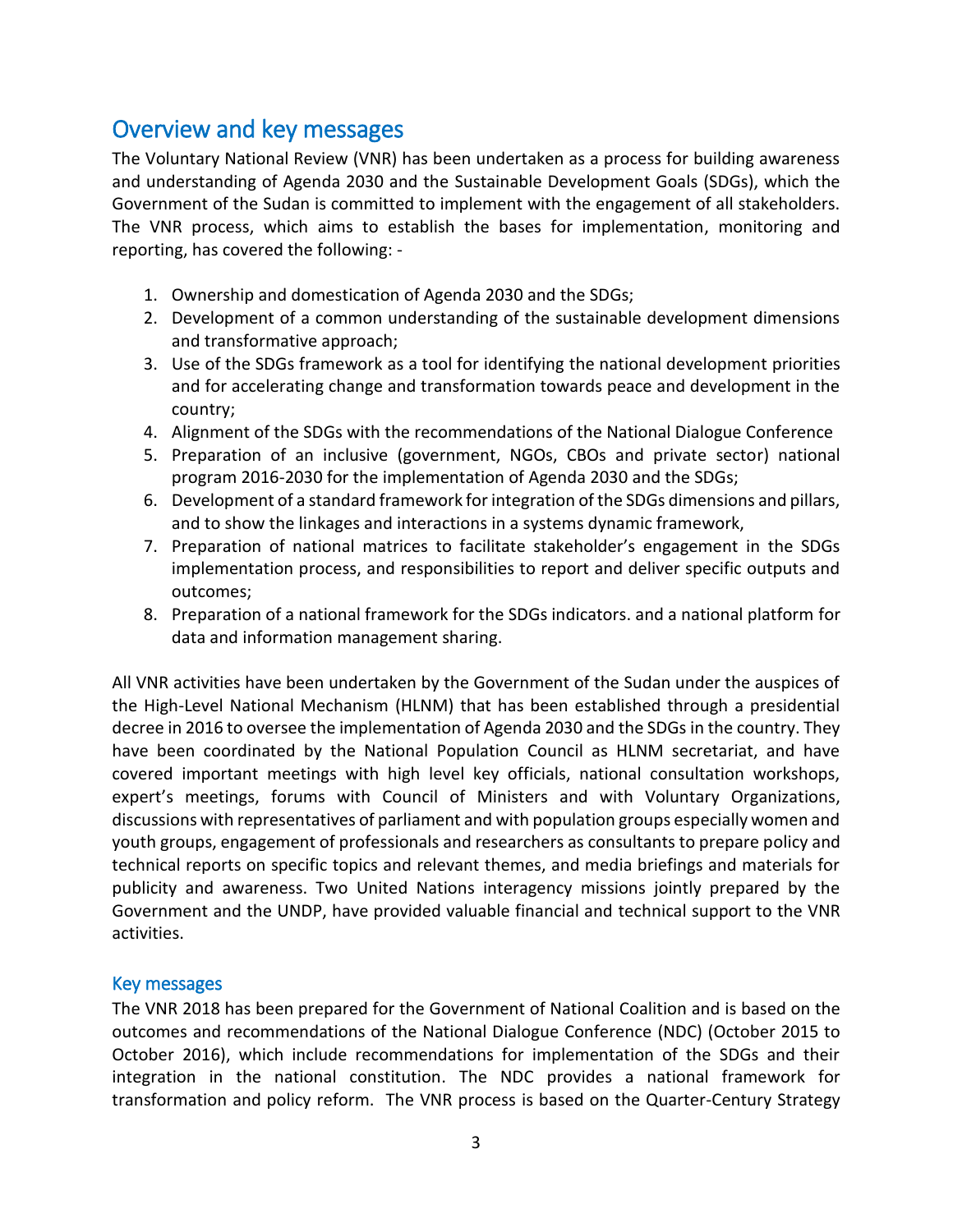(2007-2031) and the current cycle (2017-2020) of the national planning frameworks. The key messages of the review are structured around (a) commitments to take actions, (b) peace dividend, (b) agriculture transformation, (c) social transformation, and (d) means of implementation:

#### **(a) Commitments to take actions**

- 1. The Government of The Sudan is committed to implement Agenda 2030 and the Sustainable Development Goals (SDGs), and to engage all people in the betterment of their lives and development of their country
- 2. A High-Level National Mechanism (HLNM) has been established by a presidential decree in 2016 to oversee the implementation of Agenda 2030 and the SDGs in the country. The HLNM consists of ministers and high-level officials, and the Ministry of Security and Social Development as co-chair, and the National Population Council (NPC) as secretariat and to coordinate HLNM activities
- 3. All sectors and line ministries have owned the SDGs. Harmonization of the national development plans and strategies with Agenda 2030 and the SDGs is continuing, with the support of the National Population Council. Matrices been prepared and their use is ongoing in all sectors
- 4. Advocacy and publicity for the Agenda 2030 and the SDGs is high and the engagement of local media is strong and is supported by media networks under the auspices of the National Population Council
- 5. The levels of knowledge and technical capacity on Agenda 2030 and the SDGs is growing and need to be rapidly developed among all stakeholders: government, private sector, NGOs and CBOs

#### **(b) Peace dividend**

- 1. Peace is an affirmed government strategy and is the first and foremost national priority. It is the responsibility of government and the entire society to advance peace in all dimensions, including security, justice and development
- 2. Peace and development in the Sudan go hand-in-hand. They reinforce each other in a virtuous cycle, which is the transformation force towards sustainable development and peaceful country
- 3. The Sudan, both government and people, have shown long-term resolve to make peace and to sustain development. Therefore, the implementation of Agenda 2030 and the SDGs in the Sudan is an opportunity to harness the potentials of leaving no one behind in peace and leaving no one behind in development
- 4. The internal conflict, which the Sudanese people have endured for decades, has now come to an end. Justice and the rule of law are being achieved through official institutions and community-based organizations, and in partnership with neighboring and friendly countries and agencies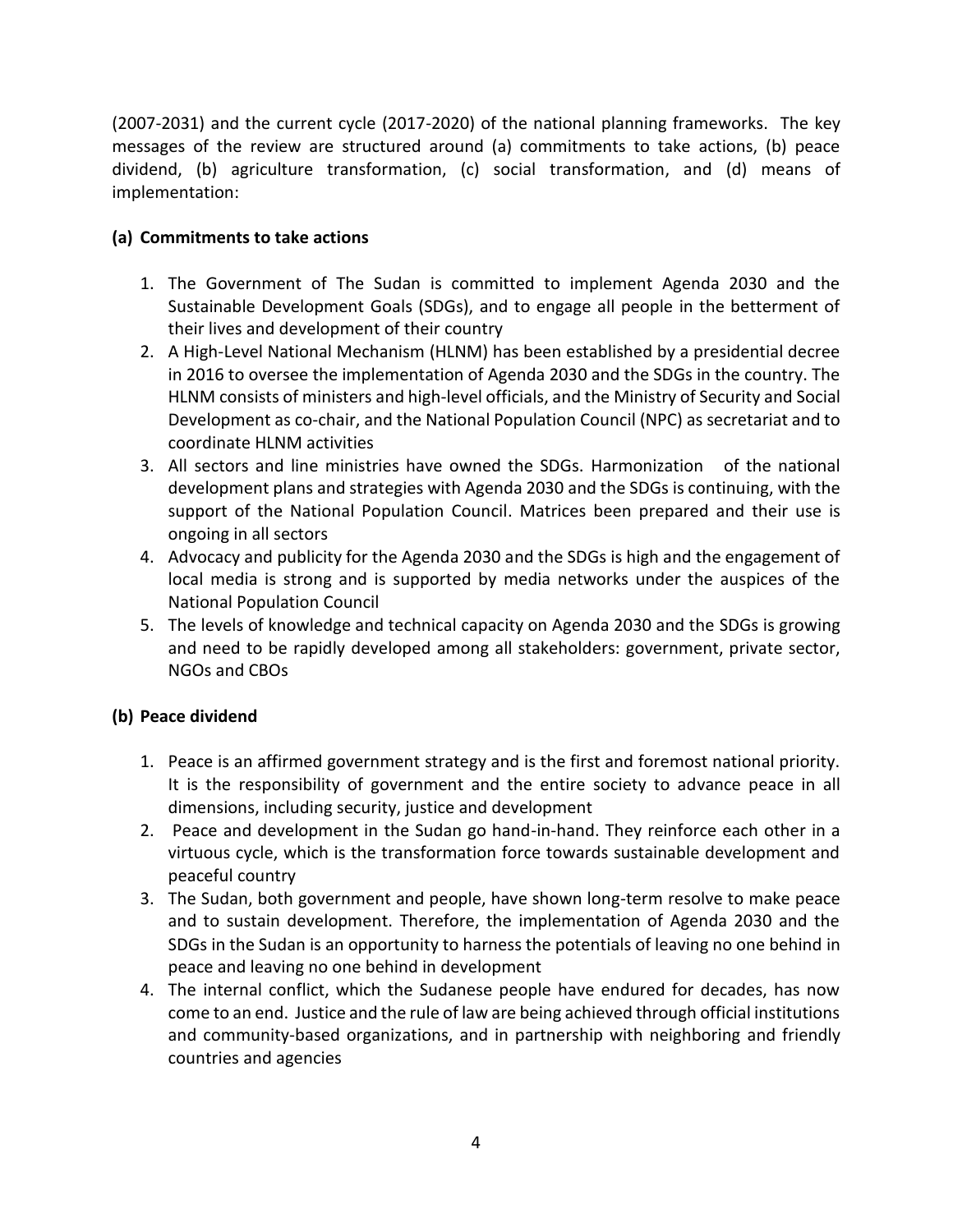- 5. Peace and stability will create opportunities for communities affected by the war to recover and develop, and to transform from relief and humanitarian assistance to rehabilitation and development
- 6. The Sudan have cumulated a wealth of knowledge, experience and practices, engaging youth and women, on peace building for development and on development activities for peace, that can share with the international community
- 7. Peace building is gaining pace and high momentum throughout the country and is expected to rapidly continue and prevail in the future. Undoubtedly, peace and stability will create a conducive environment for accelerating the implementation of the SDGs in the country. The post conflict situation will also come with its challenges to sustain peace
- 8. investment in peace for sustainable development means investment in the multiple needs of people for housing, food, education, health, water, sanitation, justice, security, etc. The peace dividend will accrue in multiple social, economic, political, security areas. The virtuous cycle of the dividend is important for sustaining peace and for implementing the SDGs
- 9. Rehabilitation and integration activities (water, housing, health, education, justice, security and settlement and integration of families and communities) are priorities for peace building, prosperity and sustainability
- 10. The role of women, youth and community-based organizations in peace building and rehabilitation is gaining high momentum, and it will be sustained through the allocation of human and financial resources
- 11. The National Dialogue Conference have succeeded in building trust and establishing a national transparent platform to discuss all issues and concerns that challenge peace and development in the country. Implementation matrices have been prepared and allocated to ministries for integrating the recommendations of the NDC into the existing planning structures and frameworks, and for regular monitoring, reporting and accountability through the Council of Ministers. Six high level presidential councils have been formulated and officially inaugurated by the president to ensure the implementation of the NDC recommendations.
- 12. The presence of a large number of refugees, illegal migrants and vulnerable population groups makes the Sudan a transit, source and destination of human trafficking, which constitutes a major threat to peace and security in the country, the region and globally.

#### **(c) Agriculture transformation**

1. Agriculture transformation is the engine of SDGs implementation in the Sudan. With a wealth of natural resources, especially fertile soil and water, the Sudan's comparative advantage is in Agriculture. The Sudan has been recognized for its huge and diversified natural resources, which if well utilized the country shall have the prospects of achieving sustainable development and prosperity for its people. Because of its agriculture potentials, the Sudan has been identified as one of the top countries capable of contributing effectively to the regional and global food security.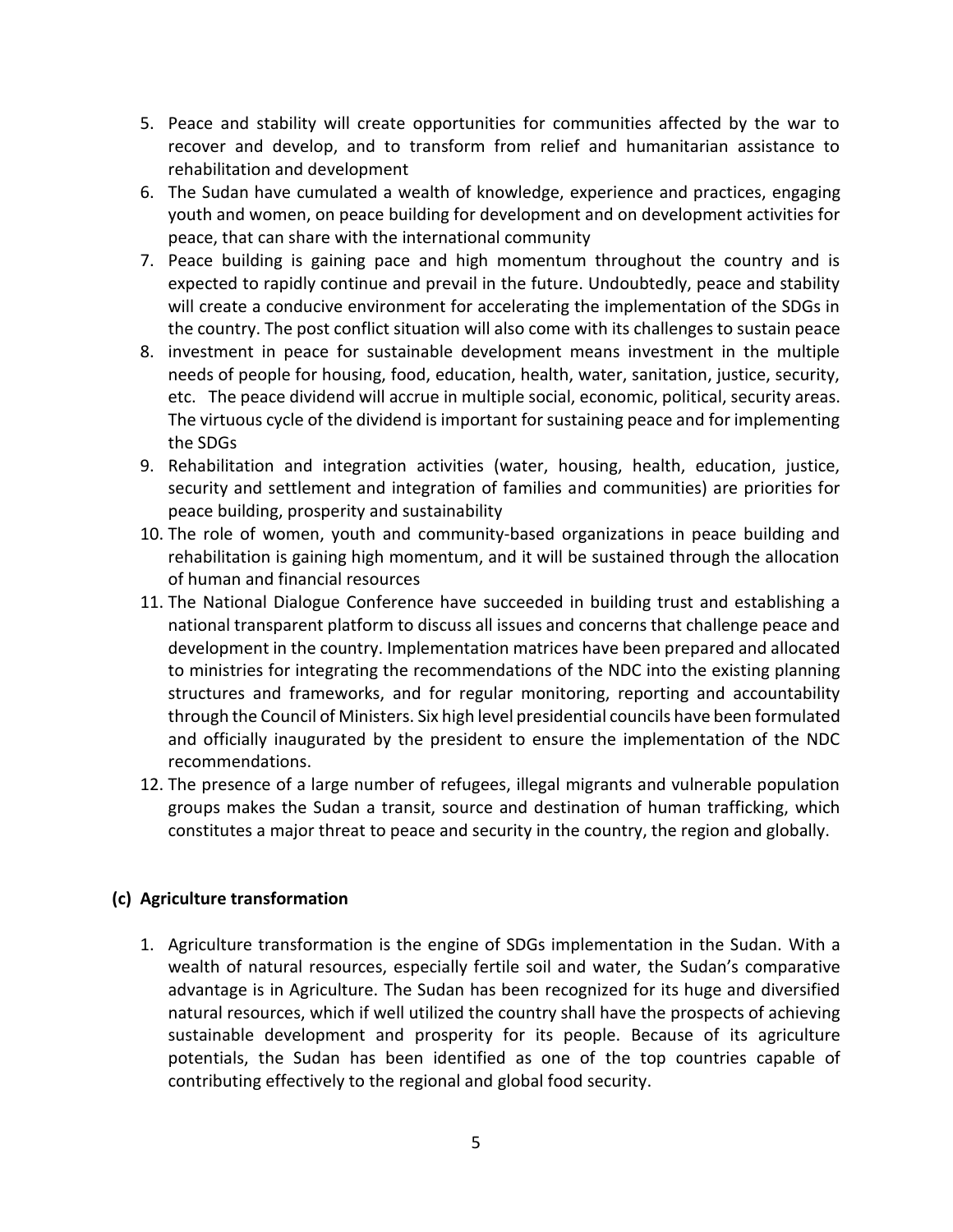- 2. Transformation of agriculture will accelerate the implementation of the SDGs in the Sudan in multiple ways and with tangible ripple effects, especially ending poverty (SDG1), fighting hunger and malnutrition (SDG2), improving health (SDG3) and education (SDG4) increasing decent work, employment opportunities and economic growth (SDG8), reducing inequality (SDG10), promoting peace and the settlement of people in stable societies (SDG16).
- 3. Transformation of agriculture is achievable through allocating a minimum of 10 percent of the Government budget to agriculture and achieving a 6 percent annual growth in Agriculture GDP. This will have to be accompanied with policies to increase productivity, add value to agriculture production and to target investment in agriculture industries and exportable agriculture goods, to accelerate the implementation of the SDGs in the Sudan.
- 4. Agriculture transformation requires efficient and optimal distribution of roles between the government and private sector. The government to focus on the policies and plans that will create conducive environment through the provision of incentivesfor investment in the agricultural sector and removal of obstacles limiting effective participation. The capacities of the private sector and the society as a whole will be engaged more effectively in large- and small-scale agriculture businesses
- 5. Implementation of the Sudan Initiative for Achieving Food Security in the Arab Countries provides the investment opportunity for transforming agriculture to a modern production sector. The initiative calls for the investment of US\$ 9.94 to develop 3.4 million hectares to produce 14.92 million tones of various crops for the local and regional markets.
- 6. Development of organic agriculture for exports and increase the use of promising local technologies such as Zero-tillage Technology to increase production and agriculture productivity
- 7. Development of an irrigated agriculture system in western Sudan based on the availability of underground water resources, and to complement the rainy season in Darfur and Kordofan. Such development will reduce the risks of drought and vulnerability of people to food shortage and malnutrition

#### **(d) Social transformation**

- 1. The Sudan is witnessing profound social and cultural transformations in rural and urban areas, and the social and cultural institutions of societies and communities are changing. The social systems are changing from social affairs to social development, and the people and communities are changing from recipients of charities and humanitarian assistance to participants in development and producers of goods and services in their local communities.
- 2. Implementation of Agenda 2030 and the SDGs will build on the strong social values and momentums to empower people to participate in development and to improve their quality of life
- 3. Poverty is a major challenge for achieving sustainable development in the Sudan Poverty variations by state, education level of head of household, quality of housing, sources of drinking water, and type of sanitation services are remarkable. Besides increasing income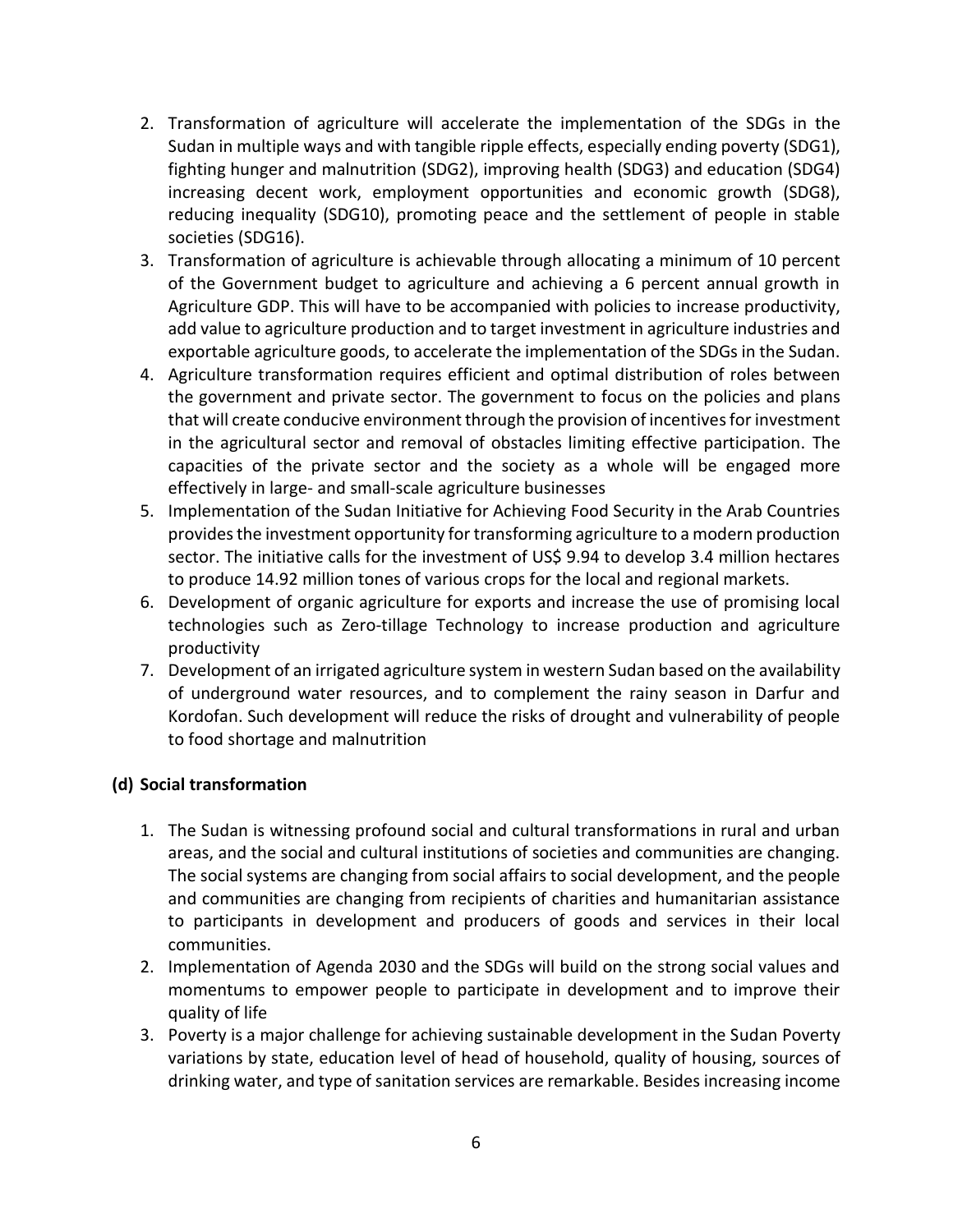levels, there is need to promote the capabilities of people through investment in housing, safe drinking water sanitation, food and nutrition.

- 4. The social protection systems are rapidly expanding and increasingly reaching the poor and vulnerable people. Social development policies in the country are focused on addressing poverty through family and community measures, on promoting the participation of people in development, and on achieving social justice and social peace
- 5. The Sudan is experiencing a demographic dividend resembled in increasing youth and working age population. This dividend will be harnessed through investment in education, especially girl's education, in health and in the creation of jobs and employment opportunities, especially for youth and young adults
- 6. Investment in health and in the implementation of the comprehensive and transformational national health policy (2017 -2030) will enable the country to attain universal health coverage and improve the standard of health and wellbeing for all people. Investment in health will accelerate SDGs implementation through addressing health inequalities and adopting people-centered and Health in All Policies approach.
- 7. The health policy will achieve transformation in several ways: from out-of-pocket to prepaid finance health system with protection of the vulnerable people; from government-based to multi-stakeholder engagement; from Ministry of Health Policy to a national health policy; from curative and disease-oriented policy to health prevention and promotion of wellbeing. These health transformations will accelerate the achievement of the sustainable health and will promote human resources development in the country.
- 8. Full implementation of the 2010 Child Act will lead to 65 percent achievement of the sustainable development goals in the Sudan. Targeting children through investment in their care, protection and development (health, education, water and sanitation) will lead to high level outcomes and improved quality of life for children. Increasing investment in the welfare of children will reduce infant and child mortality and improve maternal health and morbidity.

#### **(e) Means of implementation**

- 1. The Sudan has been successful in diversifying the sources of economic growth and in establishing new partnerships for peace and for development. The economy has been resilient, and some sectors, especially infrastructure, energy industry, electricity and water, have been steadily growing, and are expected to grow more rapidly in the future.
- 2. Minerals, especially gold, have emerged as an important engine of economic development and growth. The minerals sector will continue to attract foreign direct investment to generate income and to create employment opportunities (formal and informal) for millions of youth aged 20 to 34. Economic growth is expected to rapidly recover and increase to 8 percent annually.
- 3. The potentials for increasing trade with neighboring countries, especially with South Sudan, Ethiopia, Chad, Eritrea and Egypt, are great. With the development of advanced transportation networks trade with neighboring countries will increase and will need to be facilitated through commensurate banking infrastructure financial strategies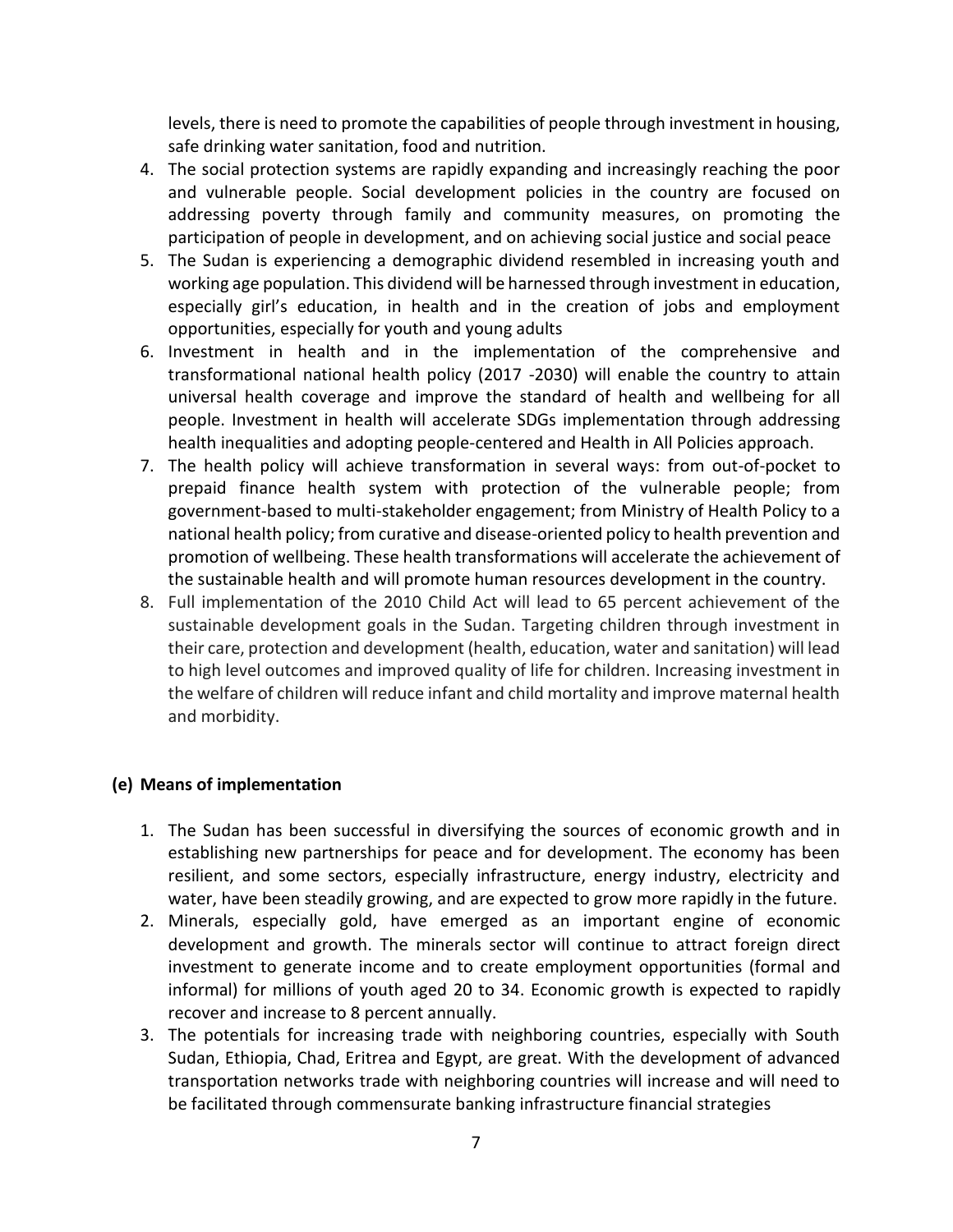- 4. The debt burden is crushing and is unsustainable, and the continuing reluctance to admit the Sudan to the group of Heavily Indebted Poor Countries (HIPC) is unjustifiable and not in consistence with Agenda 2030 and the SDGs
- 5. The Sudan succeeded in the mobilization of stakeholders during the difficult times of conflict and sanctions. The engagement of stakeholders will continue during the SDGs era, and will be facilitated by the SDGs framework so as to ensure buy-in and commitment to Agenda 2030.
- 6. The generation of data and information have been negatively impacted by the financial and technical constraints of the sanctions on the country. Nonetheless, the Sudan continued to revitalize this sector through investment in increasing the population register and its coverage, increasing registration of vital events, and development of the legal framework for information and statistics.
- 7. There is need to invest in the use of information and data to generate new knowledge for the SDGs, especially through engaging researchers in universities and the centers of excellence in the country. This will increase the interactions between data users and producers and will enhance the quality of policy and decision making, and planning.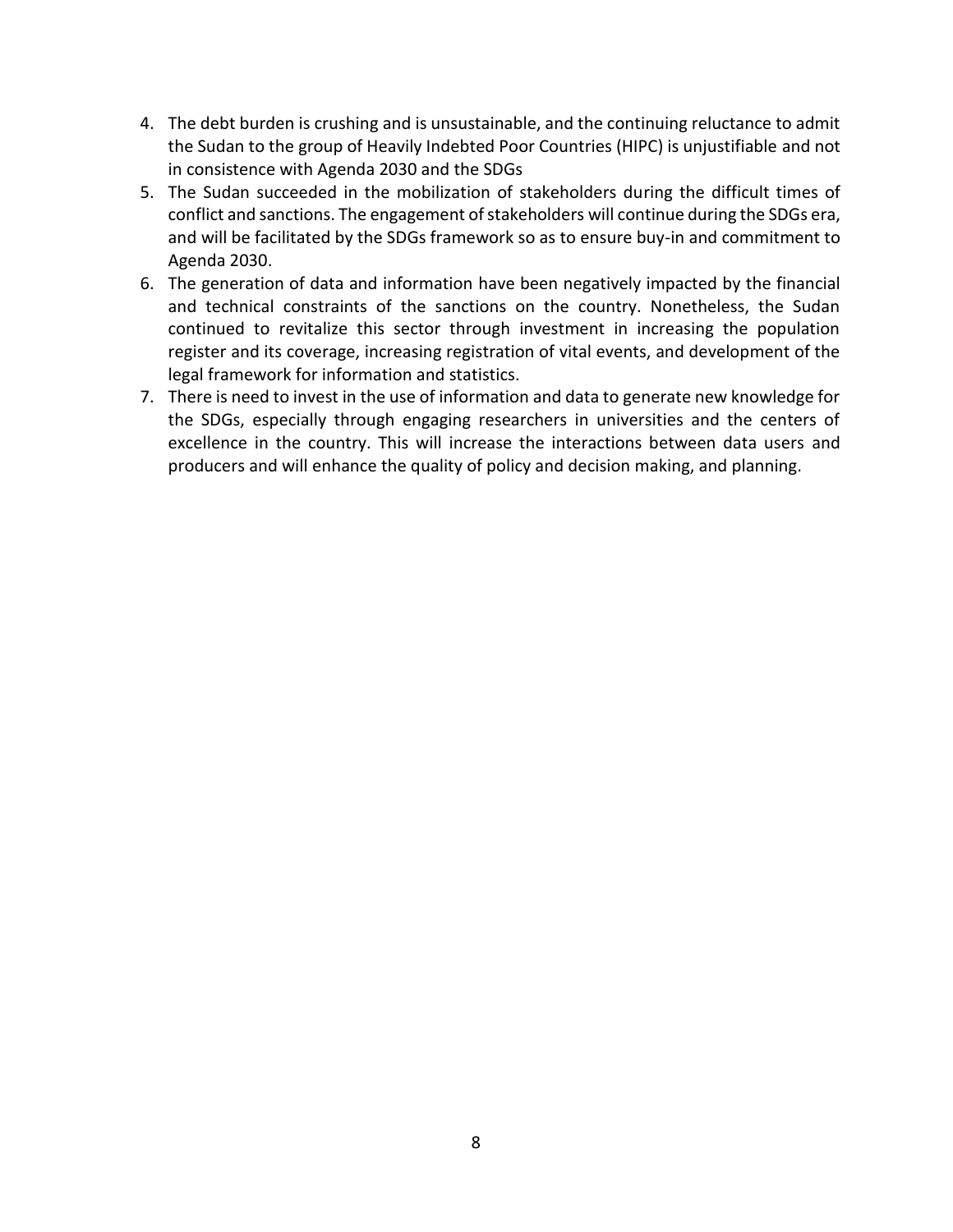# <span id="page-9-0"></span>**Introduction**

This Voluntary National Review 2018 (VNR 2018) shows how the Sudan is embracing Agenda 2030 and the SDGs, based on its national priorities on sustaining peace and stability and on achieving development transformation and prosperity for the current and future generations. The Sudan is owning and domesticating the new agenda. Meanwhile it is developing its own national participatory and consultative dialogue approach for engaging all stakeholders in promoting the prosperity of people and protecting the planet through peace and development.

While Agenda 2030 and the SDGs provide a framework for supporting Sudan's approach to achieving peace, stability and development transformation, it is also a tool for reviewing the national development plans and for integrating the dimensions and principles of sustainable development into the national priorities on peace and development and the vision for **A civilized, peaceful and united Sudanese nation "**<sup>1</sup> articulated in the Quarter-Century Strategy (QCS 2007- 2031). The NVR 2018 is a process for understanding the linkages and interactions of the dimensions of sustainable development (economic, social and environmental) in the Sudan, and for identifying the most important factors and the means of implementation that can harness and accelerate prosperity for people during the short SDGs period to 2030.

The VNR 2018 process aims to raise the profile of Agenda 2030 and the SDGs in the country, especially among all stakeholders (government, the private sector, community-based organization, voluntary organizations, etc.) leaders, key officials, planners and policy makers.

The Sudan, both people and government, have contributed to the articulation of the post 2015 development agenda, and to the national and regional consultations that were conducted globally and in the Arab states and Africa regions. Through its membership in the United Nations, the Sudan have adopted Agenda 2030 and the SDGs in New York in September 2015 and is continuously engaging all stakeholders in peace for the betterment of their lives and to contribute to development of their country. And with technical assistance of two UN interagency missions, the Sudan have taken practical steps to implement Agenda 2030 and the SDGs through developing technical frames and tools and is working to integrate them into national plans at the federal and State<sup>2</sup> levels, and in the urban and rural localities.

The commitment to implement the new agenda has been supported by the recommendations of the National Dialogue Conference (NDC), which continued for a year from October 2015 to October 2016. The NDC, which reflects the Sudanese ingenuity, have engaged the government, opposition parties and representatives of armed groups in a national dialogue on peace and development in the Sudan. The recommendations of the Economic Committee of the NDC include commitment to the implementation of Agenda 2030 and the SDGs. Also, the Freedom and Fundamental Rights Committee of the NDC have made a recommendation for inclusion of

 $\overline{a}$ 

<sup>1</sup>National Council for Strategic Planning (NCSP)

<sup>&</sup>lt;sup>2</sup> The Sudan is administratively divided into 18 States and 186 Localities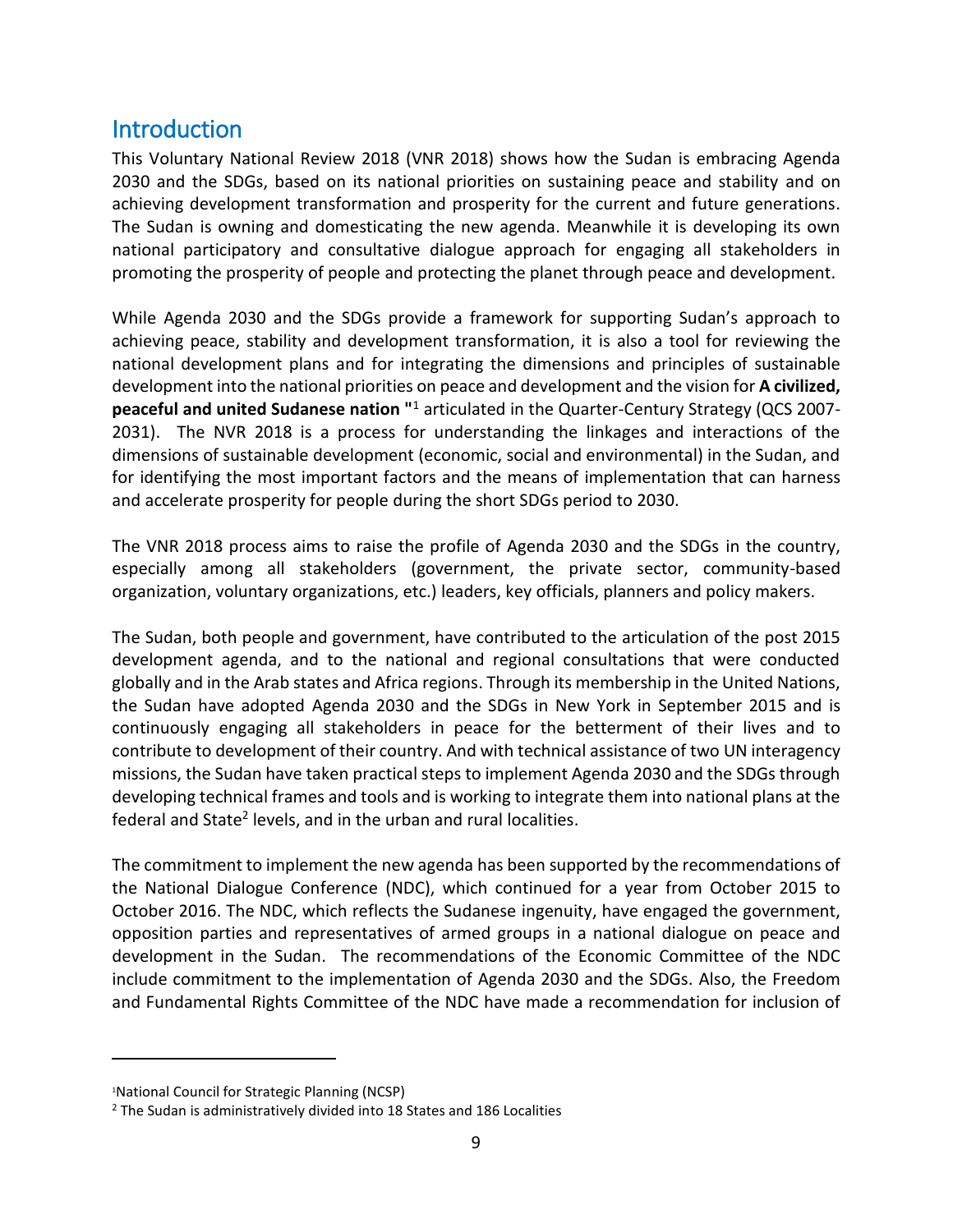sustainable development in the constitution, and for the enactment of laws to achieve the objectives set out in the international treaties and conventions ratified by the Sudan.

The NVR 2018 process isinclusive as it has engaged all national state- and non-state stakeholders: the line ministries and public institutions, the private sector, the parliament, the civil society and voluntary organizations, the community-based organizations, the non-governmental organizations, and the Sudanese people, especially youth and women. While hoping for development partners to support the implementation of Agenda 2030 and the SDGs activities, the GoS stresses adherence to the provision of the national legislation and peace agreements, and observance of the religious, cultural and social values of the Sudanese people.

This first VNR lays out the foundation and approach of implementing Agenda 2030 and the SDGs transformation framework in the Sudan. It illustrates the process of institutionalizing the new agenda and of integrating the precepts and dimensions of sustainable development into the national plans and strategies and NDC recommendations on peace and development. The review has been undertaken for the purpose of documenting diversified and rich experiences and practices on peace and development in the Sudan, and for sharing them with neighboring countries in Africa and the Arab regions, and with all other countries in the world.

Though no attempt has been made to quantitively measure progress on sustainable development, this report states the difficulties of measuring the SDGs indicators because of shortage of timely and quality data and information, and lack of human resources in data collection and analyses. Much of the data that are need to measure the SDGs indicators does not exist, therefore new data and information gathering strategies have to be devised. The VNR 2018 calls for building the capacity of the Central Bureau of Statistics as the custodian of data and information in the country, and for the implementation of policies and decisions to make the statistics system productive and efficient through adding value to the collection of primary data and greater user-producer interactions. Also, the VNR 2018 highlights the need to develop and promote the administrative records and build the skills and capacities of statisticians and researchers located in line ministries and in the private sector.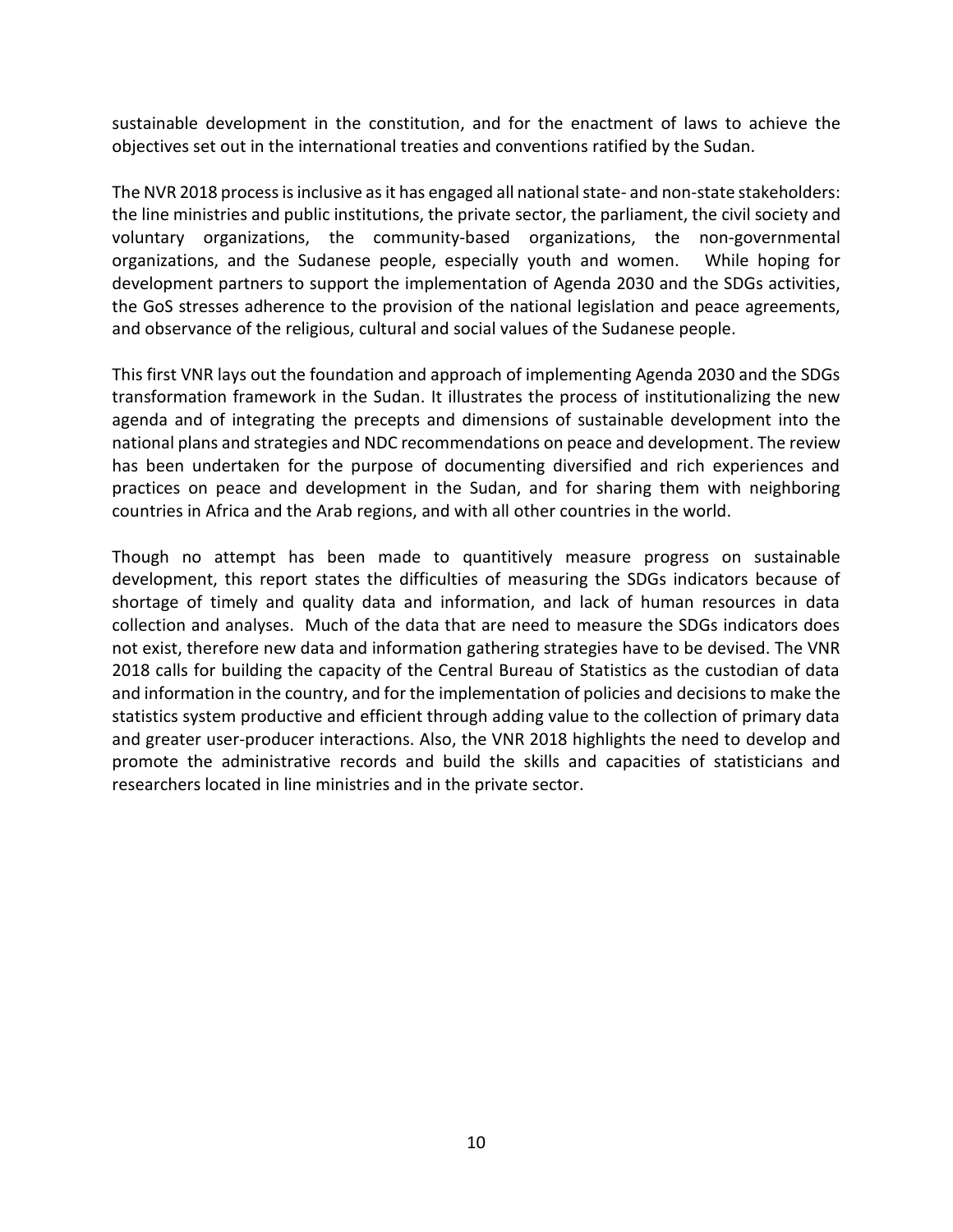## <span id="page-11-0"></span>**Country context**

 $\overline{a}$ 

The Sudan is a large, culturally diverse and resources-rich country. It lies between latitudes  $10^{\circ}$ to 22 $\degree$  N and longitudes 22 $\degree$  to 38 $\degree$  E. With a total area of 1.86 million km<sup>2</sup> Sudan is ranking third in Africa after Algeria and the Democratic Republic of Congo. Land is a gently sloping plain from the south to the north, with the exception of Jebel Marra Masssif, Red Sea Hills and Nuba Mountains. The mean annual temperatures vary between 26 $\degree$ C to 32 $\degree$ C across the country. The northern part is desert and semi-desert with average annual temperatures around  $30^{\circ}$ C and average annual rainfall of about 150mm. The central part is savannah with average annual temperatures around 27° C, and average annual rainfall of about 200mm. The ecological zones extend over a wide range from the desert in the extreme north to the savannah in the south. These zones are rich in biodiversity within diverse environmental systems making the country endowed with flora and fauna which are being threatened by natural factors, climate change<sup>3</sup> and human activities.

The country is bestowed with extensive lands suitable for agricultural cultivation, estimated at 175 million feddans (74 million hectares), out of which only 45 million feddans (19 million hectares) are currently under cultivation, representing only 25.7 percent utilization of the area suitable for agricultural production. The flat and fertile plains and rainfall support rain-fed and irrigated agriculture and animal husbandry, which are the major economic activities in the country and are traditional. Mechanized rainfed agriculture covers an estimated area of 6.5 million hectares. It has been a major source of food and cash crops, especially Sorghum and Sesame, and has led to large-scale forest clearance, loss of wildlife and severe land degradation. Besides Sesame and Sorghum, the main crops in Sudan include Millet, Wheat, Corn, Rice, Groundnuts, Cotton, Sunflower, Sugarcane, Fodders, Vegetables, Fruits, Watermelon Seeds, Hibiscus (Karkade), Guar and Gum<sup>4</sup> Arabic.

The animal resources (camels, cattle, goats and sheep) are estimated at 110 million, and are a very major source of food for the people and foreign currency for the country. They are managed under both nomadic and sedentary traditional pastoral systems. Such a large number of livestock has resulted in overgrazing of rangelands thus triggering the process of desertification. Nomads move with their herds from North to South according to the rainy season. In many instances conflicts arise between the nomads and sedentary cultivators as a result of competition over natural resources, especially water and grazing land. The country is endowed with sizable reservoir of fish resources along the Red Sea coast, and Lake Nuba and Merawi reservoirs. These resources are under-utilized. Sudan is also rich in forest products including non-wood forest products produced in different parts of the country.

Rainfall, surface and underground water resources are abundant in the country. The annual rainfall is estimated at about 442 billion cubic meters (bcm). Harnessing rainwater is not widely

<sup>&</sup>lt;sup>3</sup> Sudan's contribution to climate change is minimal and its suffrage from the impacts of climate change in the form of rising temperature, droughts and floods, is maximal.

<sup>&</sup>lt;sup>4</sup> Sudan is the largest producer of Gum Arabic in the world. This sector is highly impacted by climate changes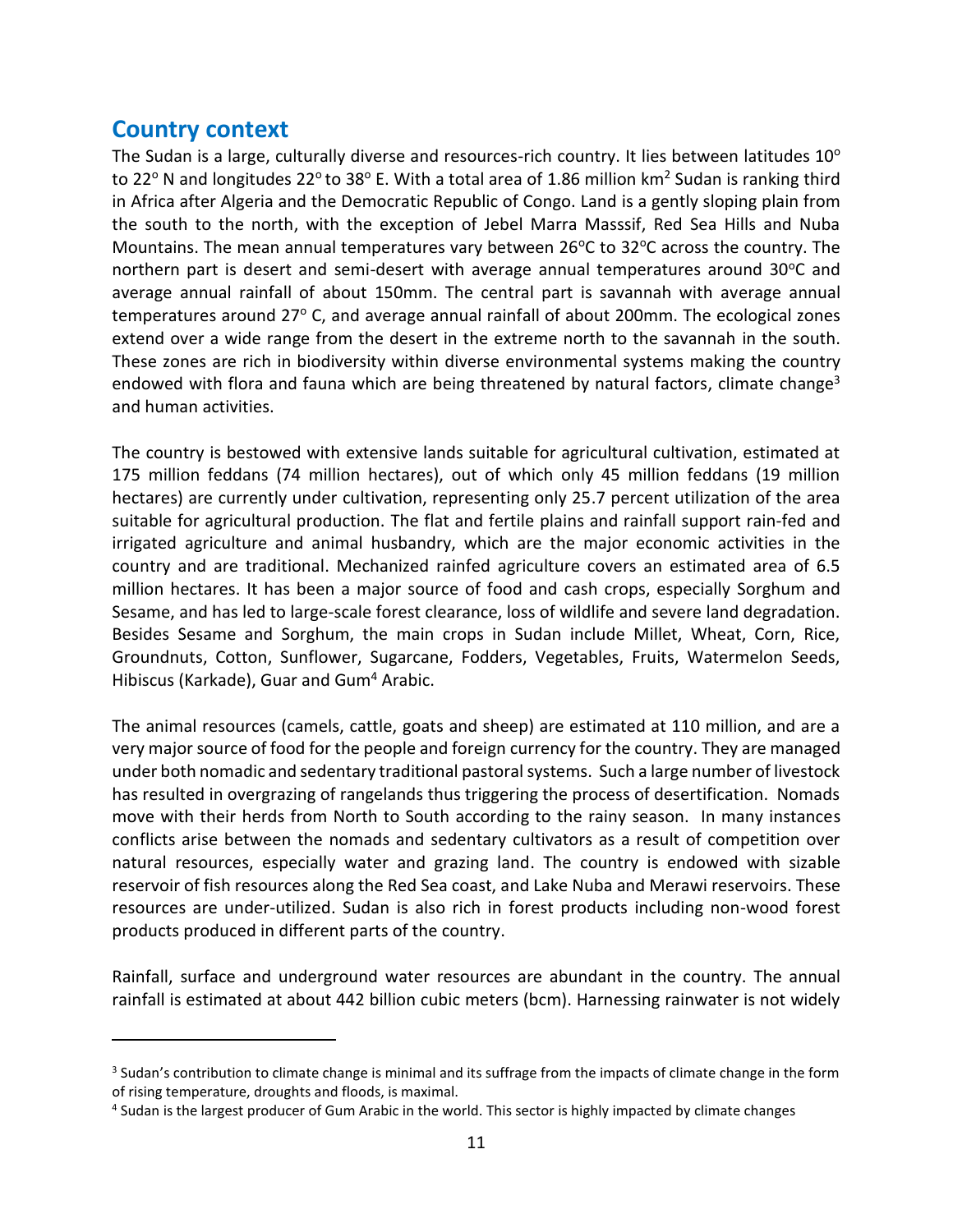practiced and water harvesting is poorly developed. Sudan has around one million hectares of surface water, the most important of which is a 2,000 km-long stretch of [the Nile](http://water.fanack.com/sudan/shared-water-resources/) and its tributaries. Wetlands cover 10 percent of the country. There are many seasonal water courses (*khors*) that run during the short rainy season. Their discharge volumes, flow durations and water quality have never been gauged. The total annual discharge of the relatively perennial rivers, outside the Nile basin, is 7.0bcm. The most important of these are the Gash, Baraka and Khor Arbaat rivers in the east, Wadi Azoom and Galol as well as many others in Darfur, and Khor Abu Habil, which drains the Nuba Mountains of Southern Kordofan. Underground water is estimated at 900bcm, most of which is in the Nubian Sandstone, Umrawaba and Gezira. Around 80 percent of the population depend on underground water sources.

The gentle flow of surface water has been utilized for investment in the development of irrigated agriculture (2 million feddans) and for generation of hydroelectric power. There are six dams in the Sudan:

- 1. Sinnar dam on the Blue Nile with a capacity of 0.07bcm;
- 2. Jebel Awlia dam on the White Nile with capacity of 3.0bcm;
- 3. Khashm al-Girba dam on the Atbara with capacity of 0.8bcm;
- 4. Roseires Dam on the Blue Nile (heightened in 2014) with capacity of 7.0bcm;
- 5. Merowe Dam on the Nile. Built in 2009 with capacity of 12.0bcm
- 6. The Upper Atbara/Setit Dam Complex with expected capacity of 2.7bcm.

The population of Sudan is ethnically diverse and is estimated at around 43.2 million persons in 2018, compared to 31.0 million persons in 2008. These numbers indicate a population change of about 12.2 million persons in 10 years, which gives an average annual growth rate of 1.2 million persons during the period 2008 -2018. The total population is expected to increase rapidly to 56.4 million persons in 2030, and 95.4 million persons in 2063, when the SDGs and Agenda 2063 of the African Union, respectively, come to an end. Because of the diversity of the ethnic groups within Sudan, there are several local dialects in different parts of the country, while Arabic is the official national language, English is the most commonly taught foreign language and is taught in different levels of schooling starting from basic education.

The country adopts a federal governance system, which supports the participation of people and community-based organizations in peace, stability and development of their States local communities and in national development programs. The federal national government and the National Assembly are seated in Khartoum, and the State government and State Legislative Councils are seated in the capital city in each of the 18 states; including Khartoum State. Based on the outcomes and recommendations of the NDC, the federal national government is now headed by a Prime Minister, who is also the First Vice President. The State have also reshuffled their governments to conform with the recommendations of the NDC.

All matters of national importance, such as sovereignty, defense, internal security, foreign affairs, currency and coinage, customs, foreign trade, educational planning, air and river transport, post and telegraph, national communication and public audit, are under the responsibility of the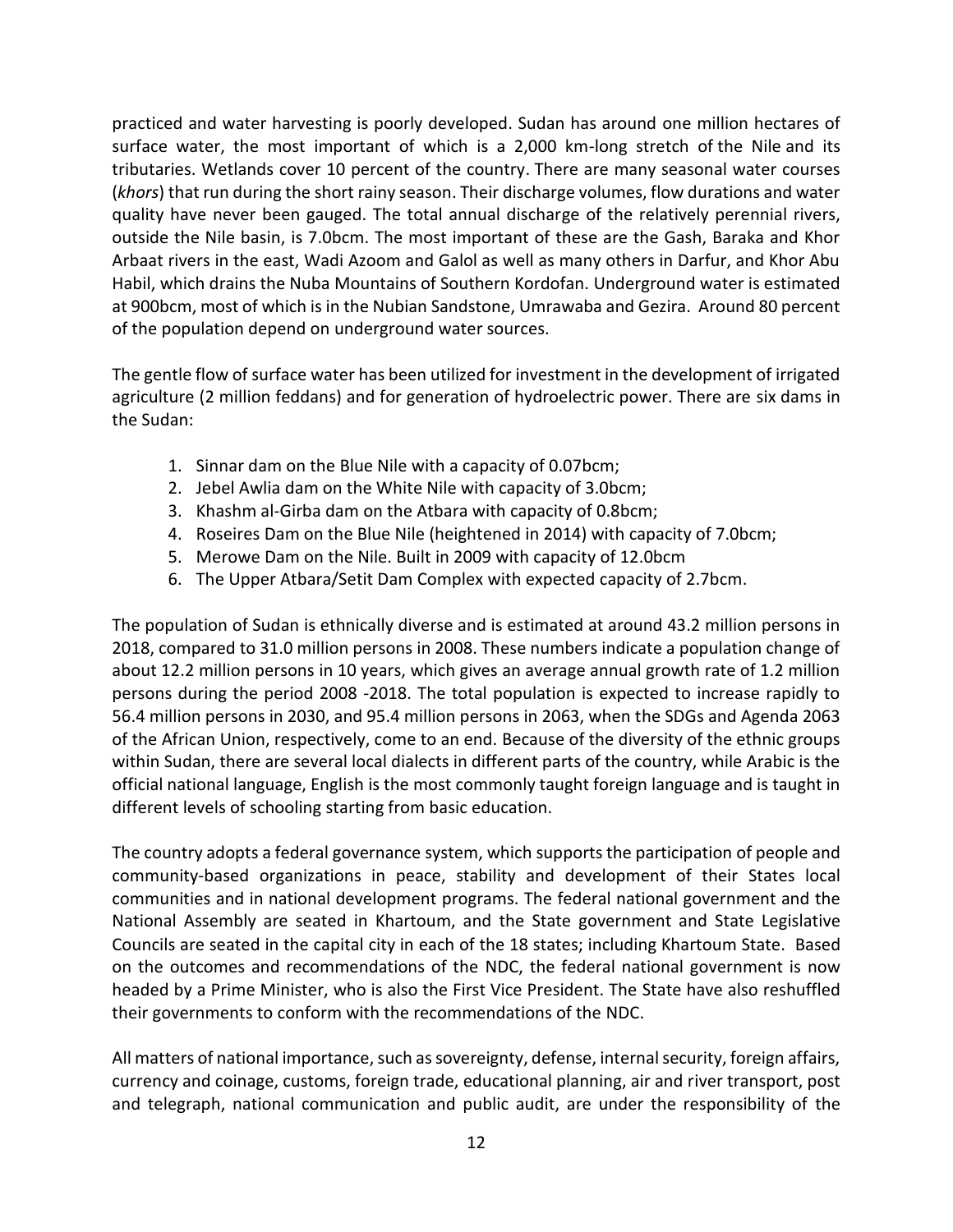federal national government. The remaining matters fall under the responsibility of the State Government, which also exercises clearly defined functions related to the administration of the state. Each State Government has the authority to establish its own development priorities, and local administration according to the national policy, and to allocate a definite portion of the state revenue to localities<sup>5</sup> to ensure good delivery of services for the prosperity and stability of its people.

 $\overline{a}$ 

<sup>5</sup> There are 186 localities in the 18 states.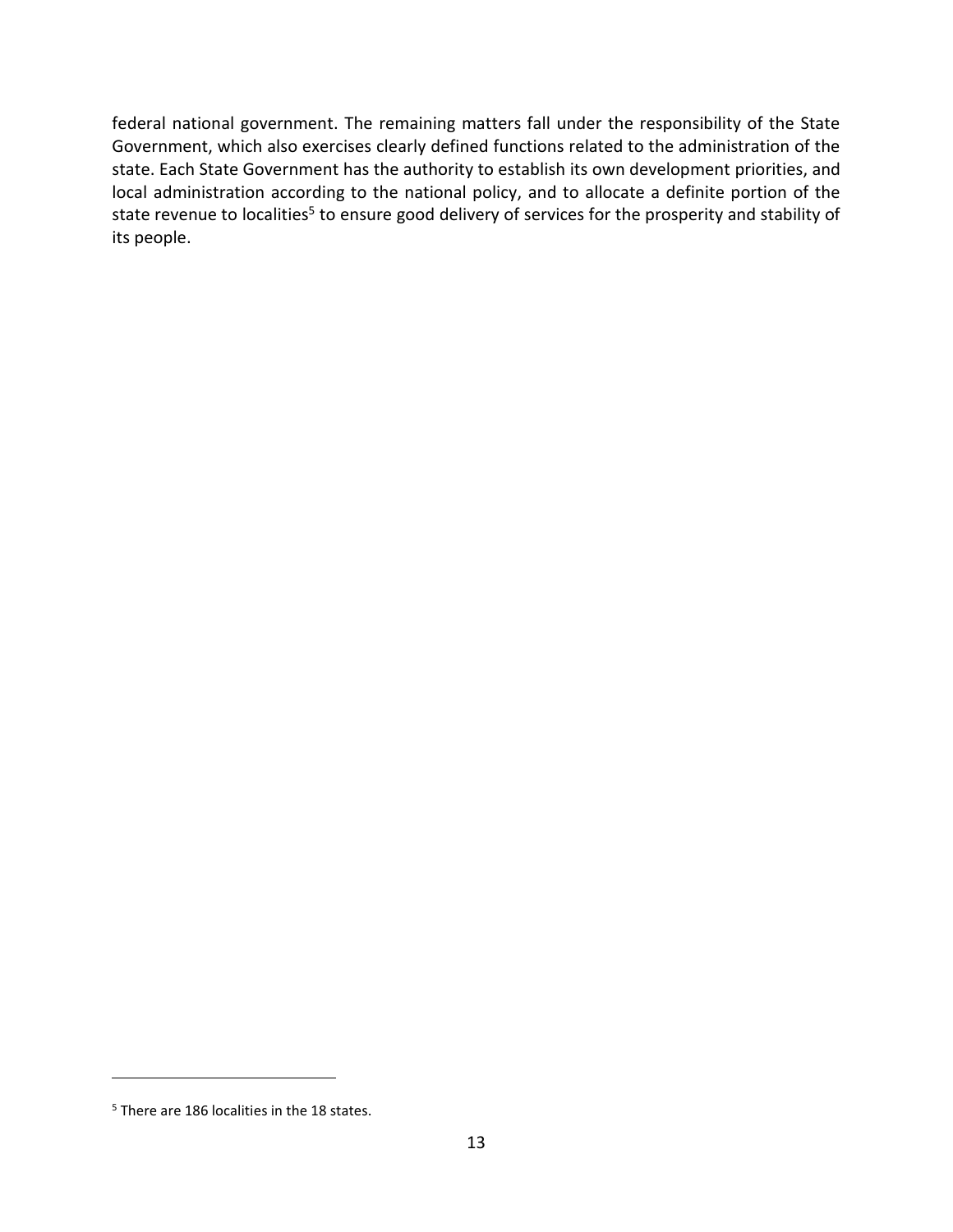# <span id="page-14-0"></span>**Methodology**

The VNR 2018, which is the first for the Sudan has been conducted as a process and a related set of planned and interrelated activities. In line with the federal system of governance and the NDC recommendations, the VNR has been a national consultative process that have systematically engaged stakeholders and development partners through well planned Agenda 2030 and SDGs activities on institutional structure, interactive consultation and training workshops, expert's meetings, forums for policy dialogue with government officials and voluntary organization, and publicity and awareness campaigns (Figure 1).

The process aims to establish the foundations for the future to 2030 and to provide guidance on Agenda 2030 and the SDGs, to understand what the sustainable development framework is all about, what the political commitment entails, how the SDGs and targets match with the national priorities on peace and development, how will the new agenda support the development operations and plans to embrace the principles of sustainability, inclusivity and human rights, and what are the policy and practical actions and the means and tools for implementation of the agenda in the Sudan.

The national consultative process started in 2016 in context of transitioning from the MDGs to the SDGs and is scheduled to continue through 2018. This period overlaps with the NDC period, which started in October 2015 and concluded in October 2016, based on which a prime minister has been appointed and new government of national coalition has been installed in October 2017. Therefore, the VNR 2018 national consultative process has been inspired and informed by the structure, purpose and recommendations of the NDC on the future of peace and development in the Sudan.



The VNR 2018 is consultative and participatory process that is meant to establish the bases and foundations of participatory implementation and voluntary reporting on Agenda 2030 and the SDGs in the Sudan. It has been planned to engage state and non-state actors, namely, line ministries, State officials and representatives, community-based organizations, the private sector, the rural and urban localities as represented in the National Council (Parliament), high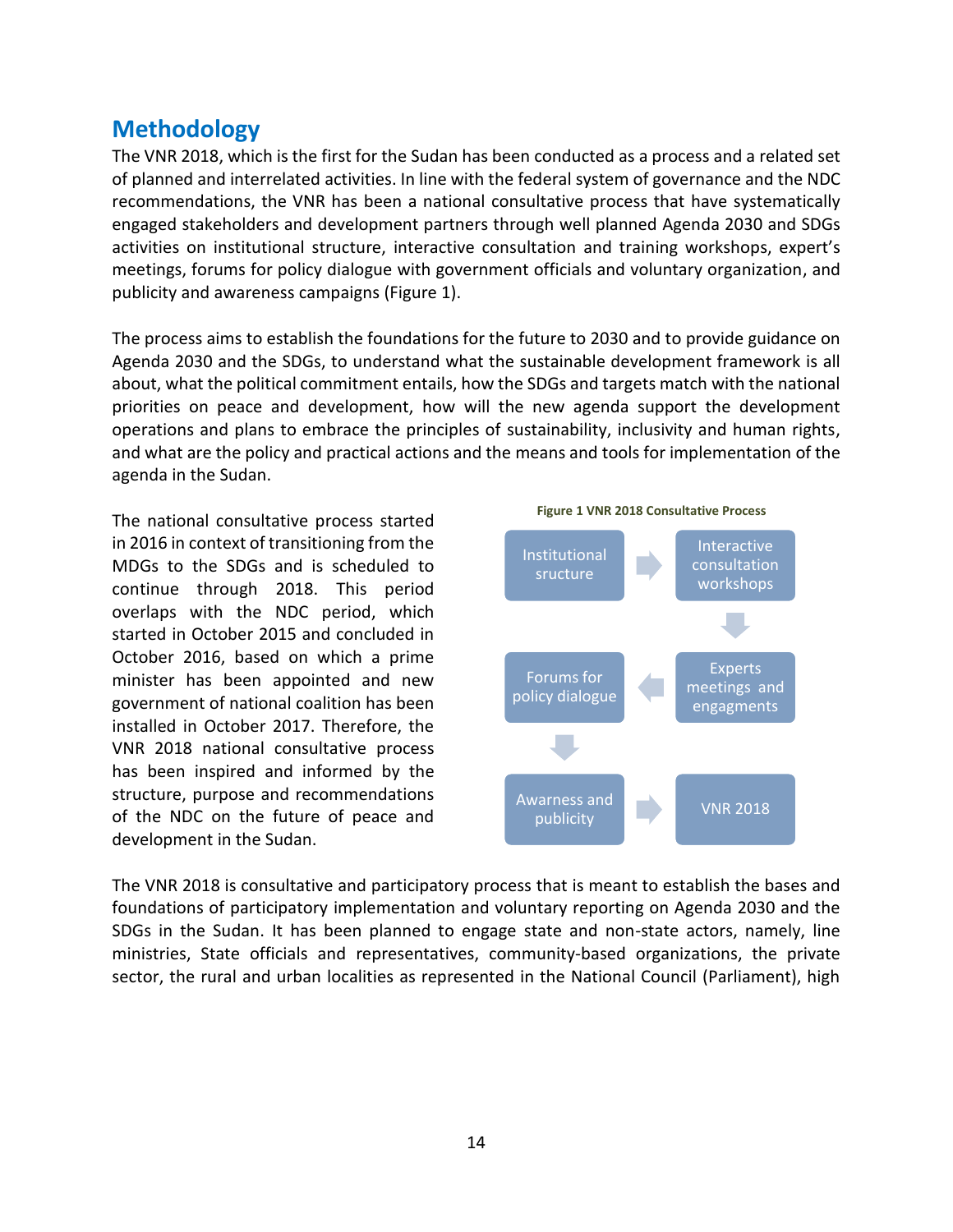level eminent persons and experts, university professors and academicians, youth and women.

The main thrust here is that peace and sustainable development are for all people in the Sudan, and the outcomes, therefore, must be achieved through constructive engagement of the people and the government at the federal and state levels.

This people-centered approach is anchored on the conviction that home-grown solutions to peace and development challenges in the country are imperative. Sudan's experiences show that peace and stability provide the conducive



**Figure 2 Peace and Development**

environment for the implementation of development plans and activities, which in their turn are essential for peace and stability. They dovetail into each other for the achievement of peace and prosperity for people (Figure 2). And in order for peace and development to be lasting and sustainable they must originate and grow from within the country. This conviction underlies the NDC and permeates the VNR 2018 process of open discussion and consultation on the ownership and implementation of Agenda 2030 and the SDGs in the Sudan. It also furnishes the approach for smooth transition from humanitarian and relief assistance to sustainable development throughout the country, and especially in the states affected by conflict.

#### <span id="page-15-0"></span>Tripartite implementation strategy

The VNR 2018 aims to link the NDC recommendations to Agenda to 2030 and the SDGs, to align and harmonize them with the goals, targets and indicators of sustainable development, and to support implementation of the NDC recommendations and the SDG targets jointly through development plans at the national, sector and state levels. The National Planning Frameworks is an existing planning structure and it constitutes the base for strategic planning in the country to year 2031. The NDC recommendations and Agenda 2030 and SDGs are being



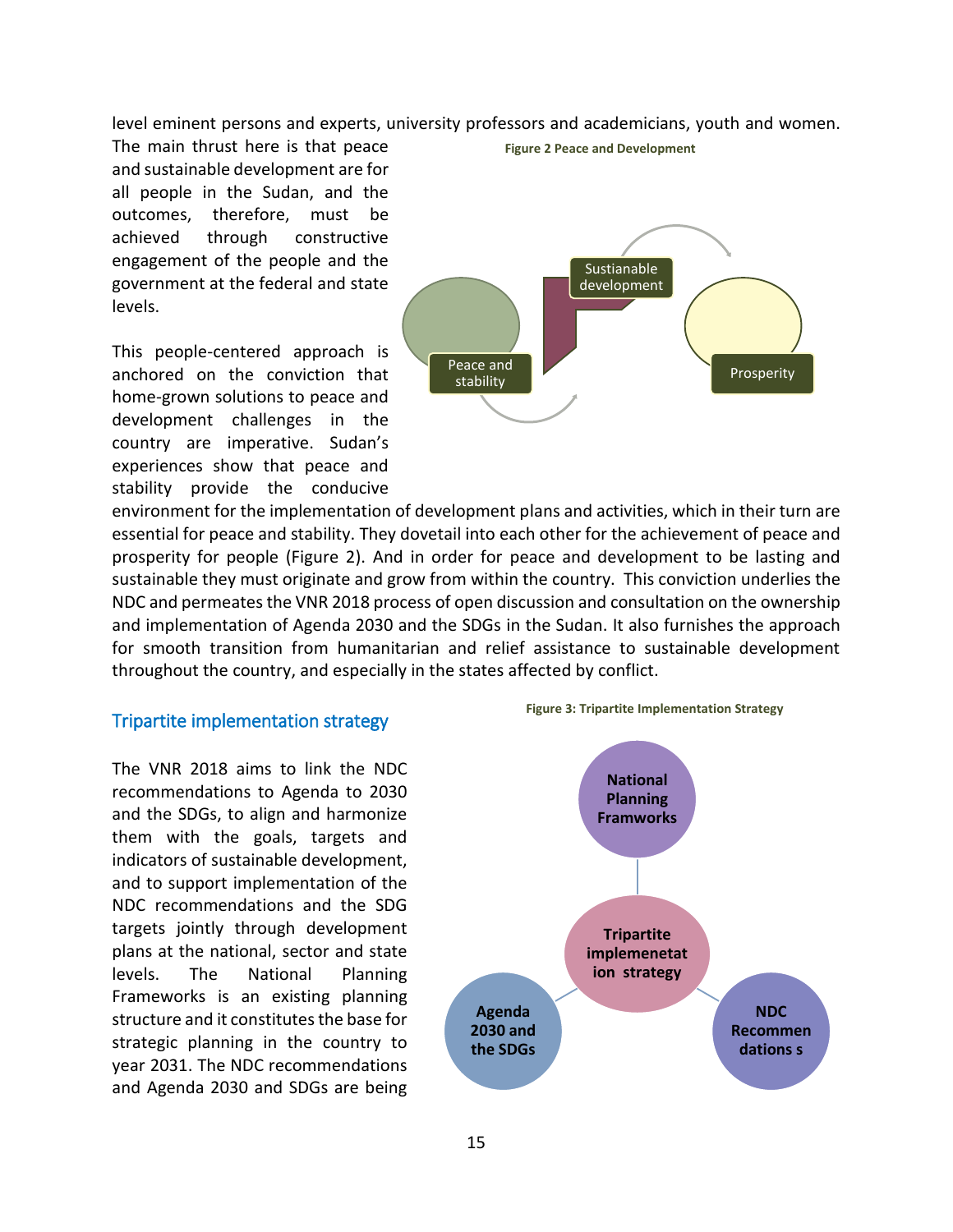gradually meticulously integrated in the national planning frameworks. We call this tripartite implementation strategy. This practically means linking the engagement in the political process of the NDC with the national planning frameworks at the national, sector and State levels and with Agenda 2030 and the SDGs. The strategy aims to harmonize planning and consolidate implementation and coordination for accelerating the achievement of the national development priorities on peace and development and Agenda 2030 and the SDGs. It is evolving and molding as an integrative implementation strategy under the office of the Prime Minister.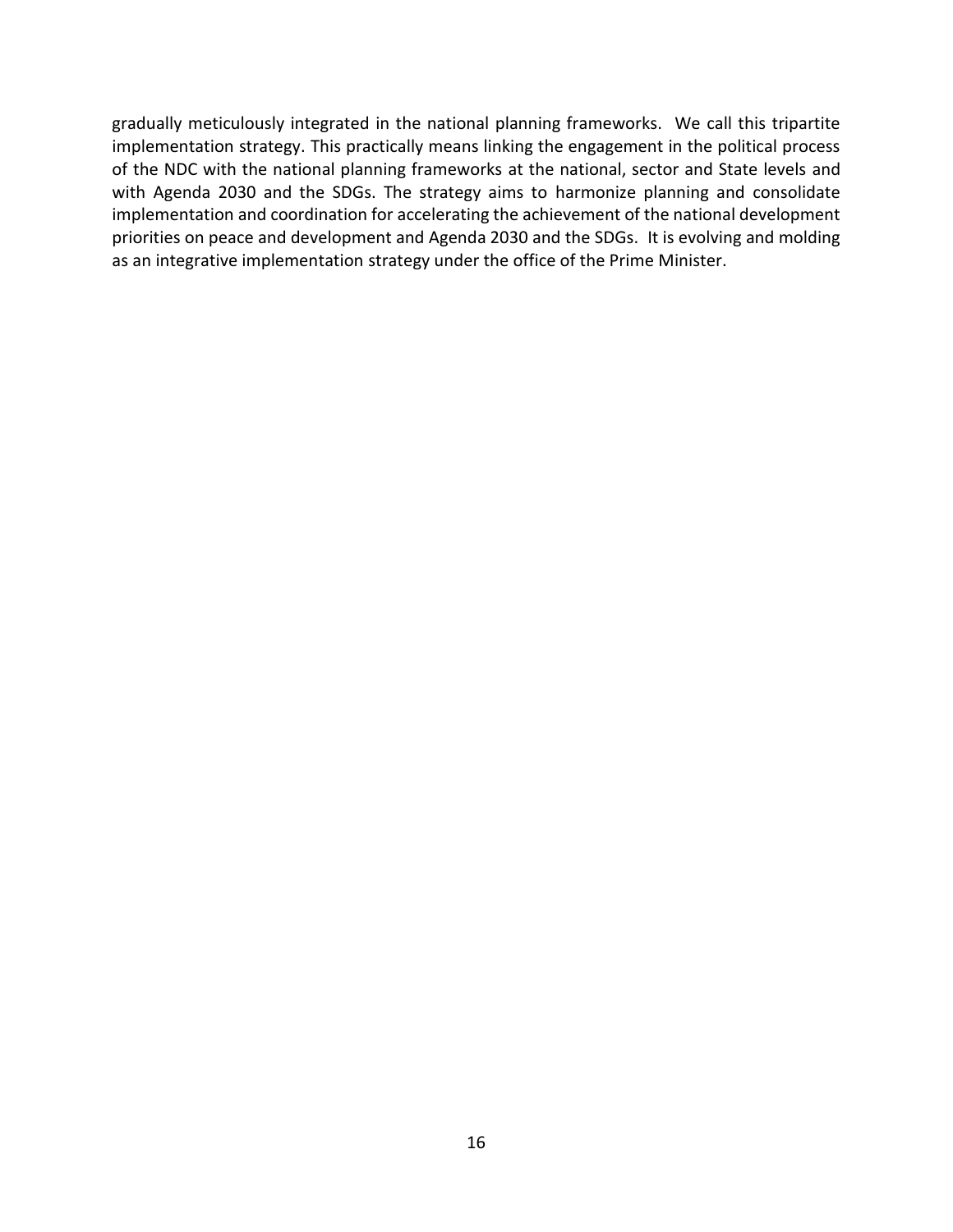# <span id="page-17-0"></span>The SDGs institutional framework

The SDGs institutional framework in the Sudan covers leadership, coordination, oversight bodies and implementation structures (Figure 3). The institutional structures related to coordination, oversight and implementation are already in place and have integrated Agenda 2030 and the SDGs into their exiting mandates and functions. The High Level National Mechanism is a newly established body to provide overall leadership and guidance to the implementation of Agenda 2030 and the SDGs in the Sudan.

#### <span id="page-17-1"></span>Leadership

 $\overline{a}$ 

A High-Level National Mechanism (HLNM) has been established through presidential decree number 117 issued in 2016 to provide overall leadership and guidance for the implementation of Agenda 2030 and the SDGs in the Sudan. The HLNM is placed under the portfolio of the Prime Minister who is also the First Vice President, which provides a mechanism for regular meetings and follow up and reporting on the implementation of the sustainable development activities and achievements in the country. Besides high visibility, publicity and political support, placing of the HLNM at the prime-ministerial



**Figure 3 SDGs Institutional Framework**

level will link implementation of the SDGs to the National Assembly and the national Audit Chamber for allocation of resources to strengthen the secretariat, which is the National Population Council, and to regularly provide monitoring and oversight.

Besides the Prime Minster and the Minster of Security and Social Development, as Chair and Cochair, respectively, the HLNM consists of 15 prominent and high-level members at the minister, state-minister and undersecretary levels. Also, the membership includes the Director General of the Central Bureau of Statistics, the Director General of the National Council for Strategic Planning, and the Director General of the National Population Council, who also acts as secretary of the HLNM. The terms of reference of the HLNM<sup>6</sup> include the following:

- 1. Follow up the development and implementation of a national program for the implementation of sustainable development
- 2. Ensure that the principles and dimensions of sustainable development are integrated in the five-year plans at the sector and state levels, and in all development projects
- 3. Oversee the domestication of the SDGs targets and indicators at all levels of governance

<sup>&</sup>lt;sup>6</sup> The HLNM met twice in 2016 and 2017 under the leadership of the Second Vice President and once in 2018 under office of the Prime Minister and the First Vice President.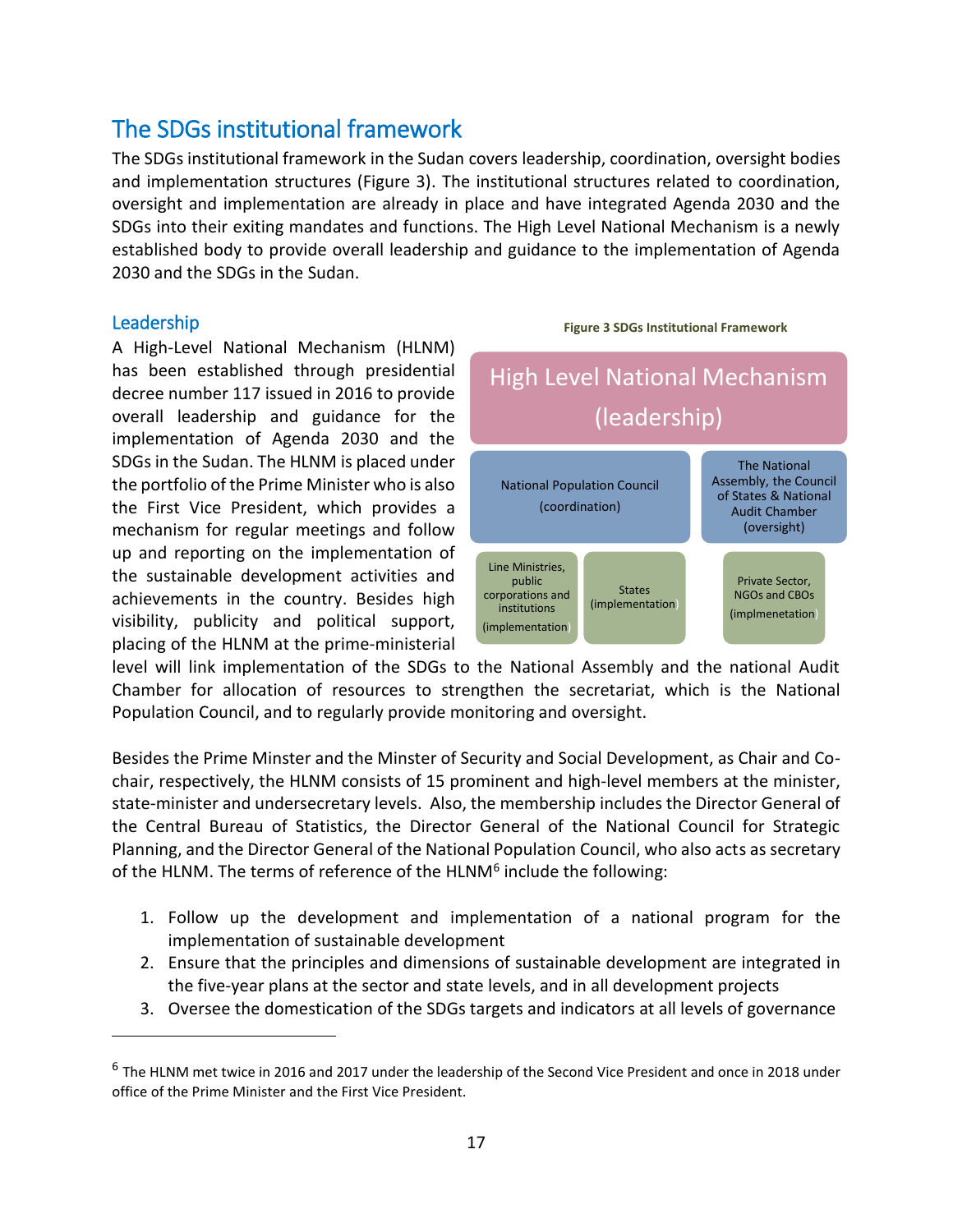- 4. Supervise the availability of timely and accurate data and information for measuring achievements and progress on the sustainable development goals
- 5. Provide financial and technical resources for coordination of the implementation activities
- 6. Raise awareness and publicity at the federal and state levels, and in the localities and communities

#### <span id="page-18-0"></span>**Coordination**

The National Population Council (NPC) has been assigned the role of coordinating the implementation of Agenda 2030 and the SDGs, and to function as secretariat for the HLNM. Coordination is absolutely essential, as Agenda 2030 and the SDGs are multidimensional and they involve a wide-range of state and non-state stakeholders and development partners. Therefore, coordination is needed to synergize implementation activities, to ensure integration of the dimensions and principles of sustainable development, to document best practices and lessons of experience, to identify gaps and propose interventions, to avoid duplication of efforts, to harness and manage resources more efficiently, and to comprehensively review progress on the implementation of the SDGs.

Coordination is a quite challenging task on which the NPC has developed good practices and experiences during the MDGs period. It includes a national network of focal persons, and thematic technical committees and work groups of experts and professionals. A system of focal persons in line ministries, States, NGOs, the private sector, and experts in academia and centers of excellence is currently in place, and it has been extensively used for knowledge sharing, for data and information gathering, to prepare written contributions, to participate in workshops and consultations, and to officially facilitate correspondence with the implementing agencies. The work groups are also a functioning body of experts and professionals who assist the NPC to review technical frameworks and to conduct thematic studies on topics related to the national development priorities and to the SDGs.

Six interactive consultation workshops with line ministries and their respective stakeholders (private sector, NGOs and CBOs) and development partners, and four meetings with experts and university professors, and two forums for policy dialogue have been undertaken by the National Population Council in 2016, 2017 and 2018. The workshops have covered the SDGs framework as a tool for bridging the gaps between science and actions, and for promoting integrative planning, which for the Sudan, means harmonizing policies and actions and breaking the tradition of planning and implementing activities in silos. For integrative planning to be a true engine of change and transformation, the policies and actions must collectively pursue the prosperity of all people now and in the future.

Also, the workshops and meetings have been convened to study and discuss the linkages and interactions, and to identify the national development priorities, the accelerators of change and transformation, and the means of implementation (financial and human resources, partnerships, technology and innovations, data and information, etc.). The identification of the most important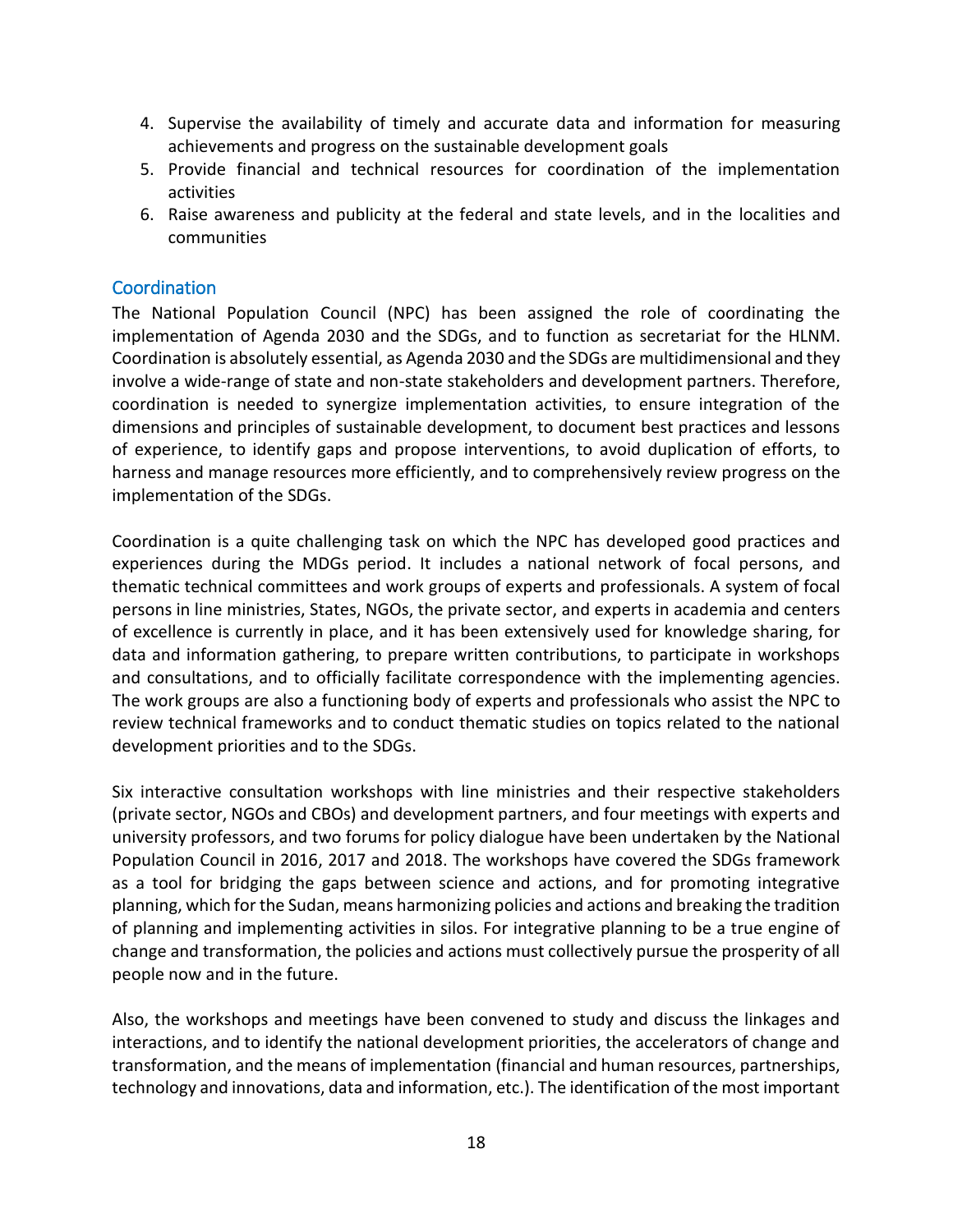and highly effective factors that can together accelerate the implementation of the new agenda in The Sudan is informed by the interrelatedness of the SDGs, which are not stand-alone goals. Each goal aims to achieve high quality outcomes that will also impact, directly and indirectly, on the other goals.

The NPC has coordinated the preparations of the VNR 2018 process and activities through engaging experts to prepare high quality reports on: (a) peace and stability, (b) agriculture transformation, and (c) social transformation. A national workshop has been convened for each of these three accelerators, with the engagement of all stakeholders and development partners. The VNR activities have been informed and supported by two United Nations Interagency Missions (UNDP, ILO, FAO, UNICEF, UNFPA, UNDESA). The Ministry of International Cooperation and the NPC have jointly coordinated the missions, and the UNDP Country Office provided financial support for the missions and for the VNR activities. The NPC has prepared a National Framework 2016-2030 for the implementation of the SDGs, which is yet to be approved by the HLNM. The NPC is preparing a monitoring and evaluation framework, and a national framework for the SDGs indicators engaging users and producers of data and information.

The need to enhance the coordination capacity of the NPC through providing finance and availing human skills and resources is obvious. There is need to build the capacity of the NPC on monitoring and evaluation, results-based management, report writing and on the use of advanced technical tools for coordination, research and analyses. Also, in view of the severe shortage of data and statics for the SDGs, it is imperative to invest in the capacity development of the Central Bureau of Statistics and in the capacity of the research and statistics units located in line ministries and other stakeholders. Capacity development should also include training on Agenda 2030 and the SDGs, especially among the focal points in line ministries and States and media personnel<sup>7</sup>.

#### <span id="page-19-0"></span>**Oversight**

 $\overline{a}$ 

The National Assembly (NA), the Council of States and the National Audit Chamber (NAC) are institutional bodies that play an important oversight role on the implementation of the national development plans and strategies and implementation of the NDC recommendations. The three bodies are integrating Agenda 2030 and the SDGs in the implementation and oversight activities in the Sudan.

The NA, which consists of 359 members, provides oversight, review and monitoring of the performance of all implementation structures. It issues and amends legislations and draft new ones with focus on leaving no one behind and causing no harm to anybody. The oversight activities of the NA will help the Sudan to implement the SDGs, especially SDG 16: promoting peaceful and inclusive societies, providing access to justice, and building accountable and

 $<sup>7</sup>$  The media in the Sudan is actively engaged in raising awareness and publicity on Agenda 2030 and the SDGs in the</sup> Sudan. All media activities are being coordinated and implemented by the Media Section of the National Population Council.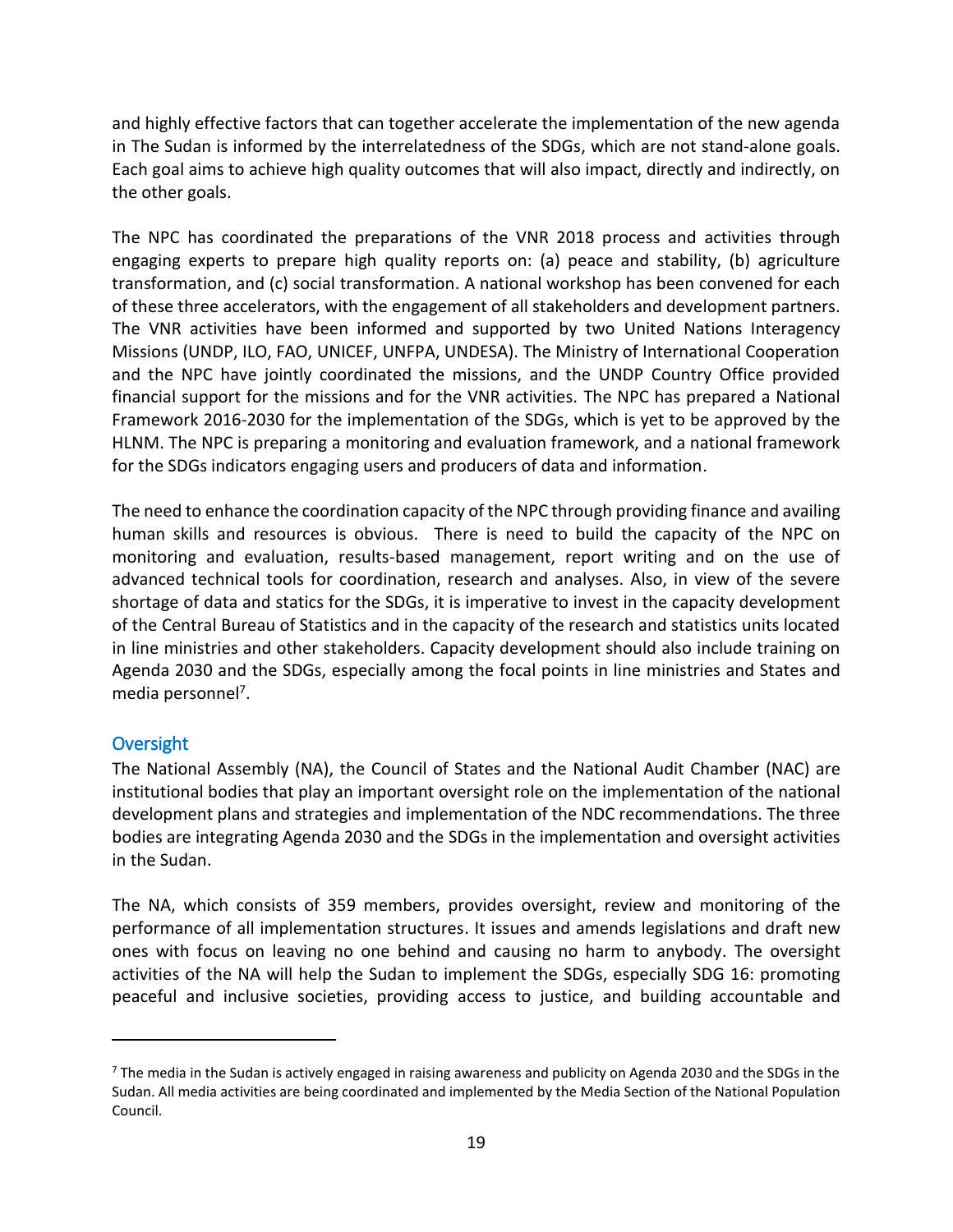inclusive institutions. Also, the NA undertakes budget reviews and allocates financial resources to line ministries and government institutions and ensures availability of resources for implementation. It examines the final accounts of the country and reports of the NAC and evaluates the compatibility with allocations and system requirements of the economy taking into account the SDGs principles.

The NA operates through 14 thematic committees, and an additional committee on the Assembly and members affairs. Each committee is concerned with legislation, planning, policies and measures related to its thematic area of focus. The 14 committees have been aligned against the SDGs as shown in table 1.

The Council of States (CS) represent all 18 states in the country and takes the lead in the field of national legislation on the system of decentralized governance and other major issues of interest and significance to the states. This is in line with attaining development and rendering public services with equality and equity, thereby enhancing decentralization of power and decision making and supporting the engagement of people in the development activities of their state. According to the Constitution, services are rendered through states governance, which is the nearest level to the people. Because development and services do not materialize except by money, the Constitution laid down guideline principles for fair division of wealth on the basis of:-

- 1. Sharing of resources and wealth on fair basis
- 2. Enabling all levels of governance to carry out constitutional and legal duties
- 3. Fair sharing of financial resources between other states of the Sudan
- 4. Sharing of wealth and public resources on the understanding that all regions of the Sudan are entitled to development
- 5. Abiding strictly by delegation of powers and decentralized decision making with regard to development and public services and all other affairs

SDGs in Sudan: Oversight bodies crucial for success.

The National Audit Chamber in Sudan organized a conference on the role of oversight bodies in the achievement of the SDGs on 20 May 2017. The conference provided an opportunity for parliamentarians and state auditors and government officials to exchange experiences with Dr. Guenther Bachmann, Secretary General of the German Council for Sustainable Development, Mr. Gijs de Vries from London School of Economics, and Mr. Francis Beekman of the General Secretariat of African Organization of Supreme Audit Institutions (AFROSAI), and Abdulrahman Ghandour from UNDP. The conference has been hailed as unique and is an example to be emulated in Africa

of governance in so far as fair distribution of wealth and resources are concerned.

These constitutional provisions are in line with SDG10: reduce inequality and disparities within the country. There is need to build the capacity of the CS on Agenda 2030 and the SDGs, and to conduct research on the determinants and causes of inequality and disparities among the States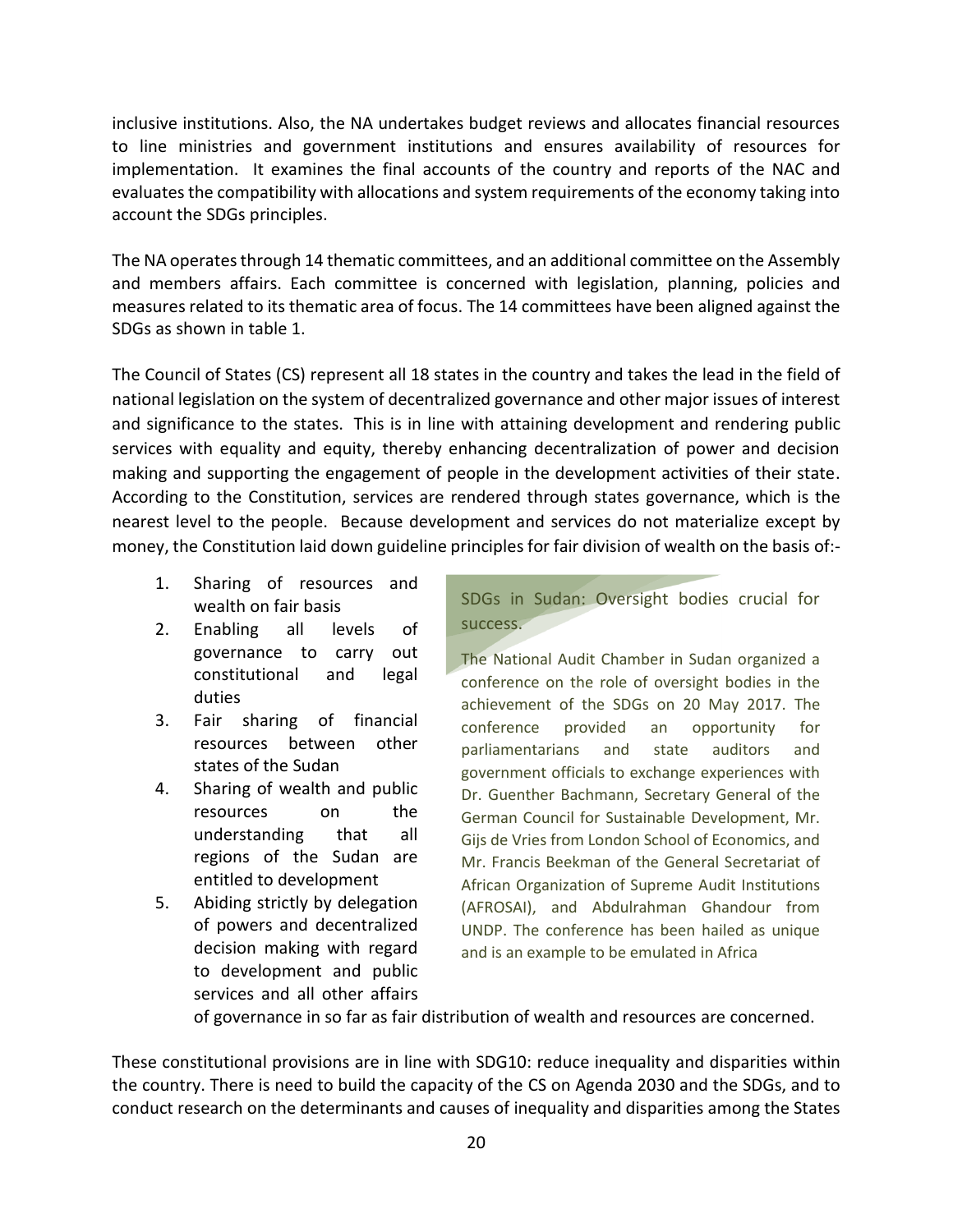and to prepare informed policies and actions to ameliorate and address them. There is need for strengthening of the **decentralized government systems** to support state-led development through well-structured legal framework, infrastructure, and human capital.

| <b>TABLE 1</b>                                                           |
|--------------------------------------------------------------------------|
| ALIGNING THE MANDATES AND ACTIVITIES OF THE NATIONAL ASSEMBLY COMMITTEES |
| WITH THE SDGS                                                            |

| <b>National Assembly Committee</b>             | <b>Related SDGs</b>                    |
|------------------------------------------------|----------------------------------------|
| Peace and national reconciliation              | SDG16, SDG17                           |
| Economic affairs                               | SDG8, SDG16, SDG17                     |
| Agriculture and animal affairs                 | SDG2, SDG1, SDG8, SDG 15, SDG16, SDG17 |
| Education, instruction and scientific research | SDG4, SDG16, SDG17                     |
| Culture, youth and sports                      | SDG4, SDG16, SDG17                     |
| Energy and mining                              | SDG7, SDG8, SDG11, SDG16, SDG17        |
| Family, women and child affairs                | SDG5, SDG1, SDG2, SDG3, SDG4, SDG10,   |
|                                                | SDG16, SDG17                           |
| Health and community development               | SDG3, SDG11, SDG16, SDG17              |
| Human rights                                   | SDG11, SDG16, SDG17                    |
| Industry, investment and foreign trade         | SDG12, SDG16, SDG17                    |
| Labor, administration and public grievance     | SDG8, SDG16, SDG17                     |
| Legislation and justice committee              | SDG16, SDG17                           |
| Foreign affairs                                | SDG17, SDG16                           |
| Security and national defense                  | SDG16, SDG17                           |

#### <span id="page-21-0"></span>Implementation structures

The implementation structure of the national development plans and strategies and of the SDGs consists of the line ministries, public corporations and institutions, State governments and State ministries, the private sector, NGOs and CBOs. All these entities adopt variable implementation processes with the engagement of stakeholders and with technical and financial support from development partners. Their activities variably contribute to the welfare and prosperity of people, and in the implementation processes, they use variable financial, human skills and technologies, and natural resources, and they variably contribute to sustainability, human rights and the right to development. The most common elements in the implementation process includes planning, implementing, mobilizing resources, monitoring system, coordination and reporting steps:

1. Planning: which covers project and program preparations, identification of the transformational priorities, policies and activities. Identify the planning targets and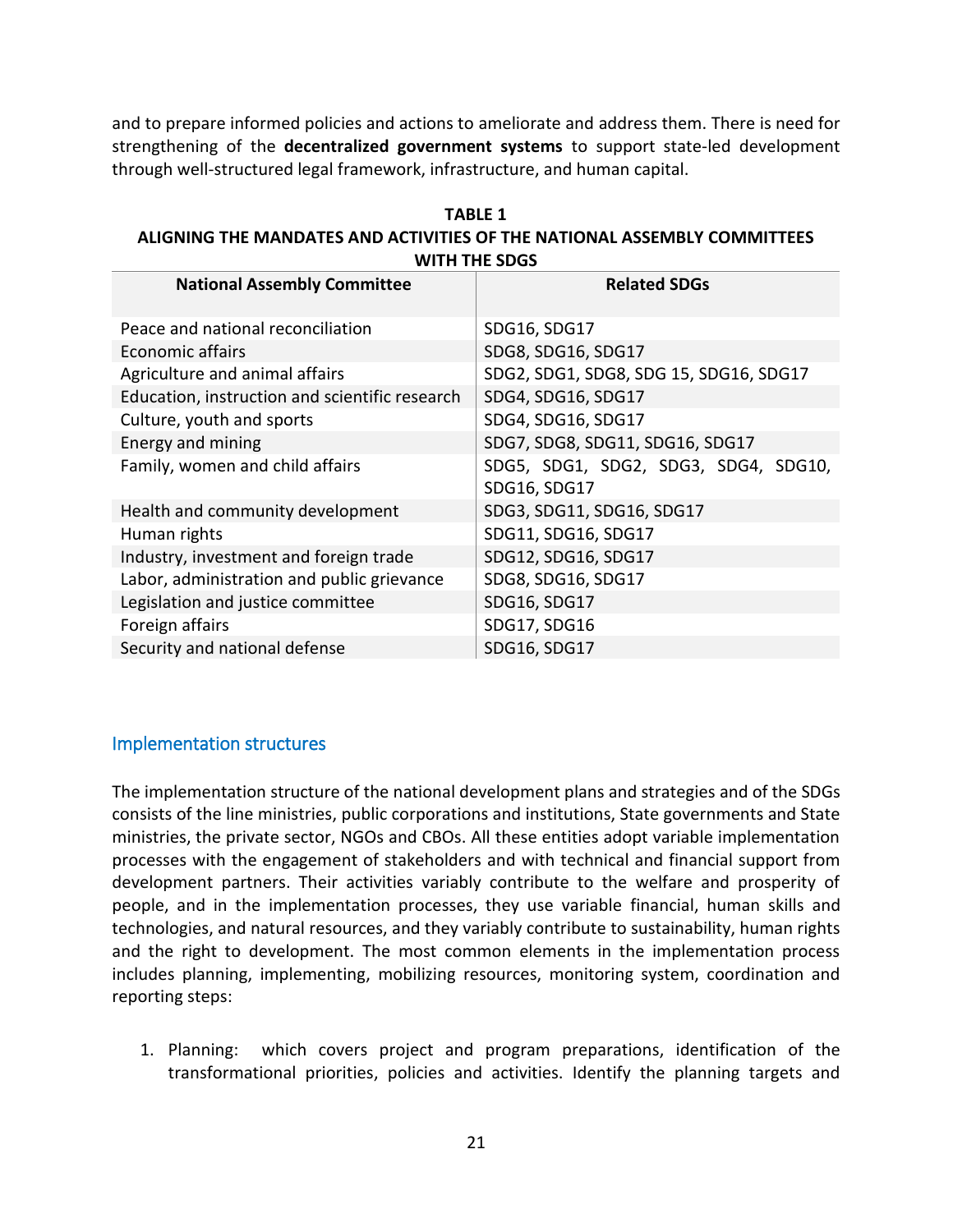expected outcomes. Decide on the timing frame for planning and the extent of engagement and participation among different ministries and stakeholders

- 2. Implementing: which means developing programs and budgets, and designing strategies for their implementation with partnerships (government, private sector and civil society organizations)
- 3. Mobilizing resources: Determine the means of implementation (the sources of funds, human resources, technology, innovation, skills, etc.) and develop strategies for resource mobilization
- 4. Monitoring system: which helps quantify progress towards the targets for better policymaking. The quality of monitoring system will depend on the quality and accuracy of data and information
- 5. Coordination: Success of planning to achieve expected outcomes will be determined by the efficiency of coordination activities for synergy, harmonization and addressing constraints and challenges
- 6. Reporting: which is progress in implementation (VNR 2018) and progress towards achievement of the goals and targets

Each of these steps involves a wide range of activities and decisions, all of which must be informed by the principles of human rights, leaving no one behind, sustainability, achieving justice and equality, empowering people to participate, etc. There are many advantages and opportunities to gain from using Agenda 2030 and the SDGs to inform and support national development planning frameworks and the implementation of the NDC recommendations in the Sudan, and this requires studying and understanding linkages and interactions of sustainable development in the Sudan.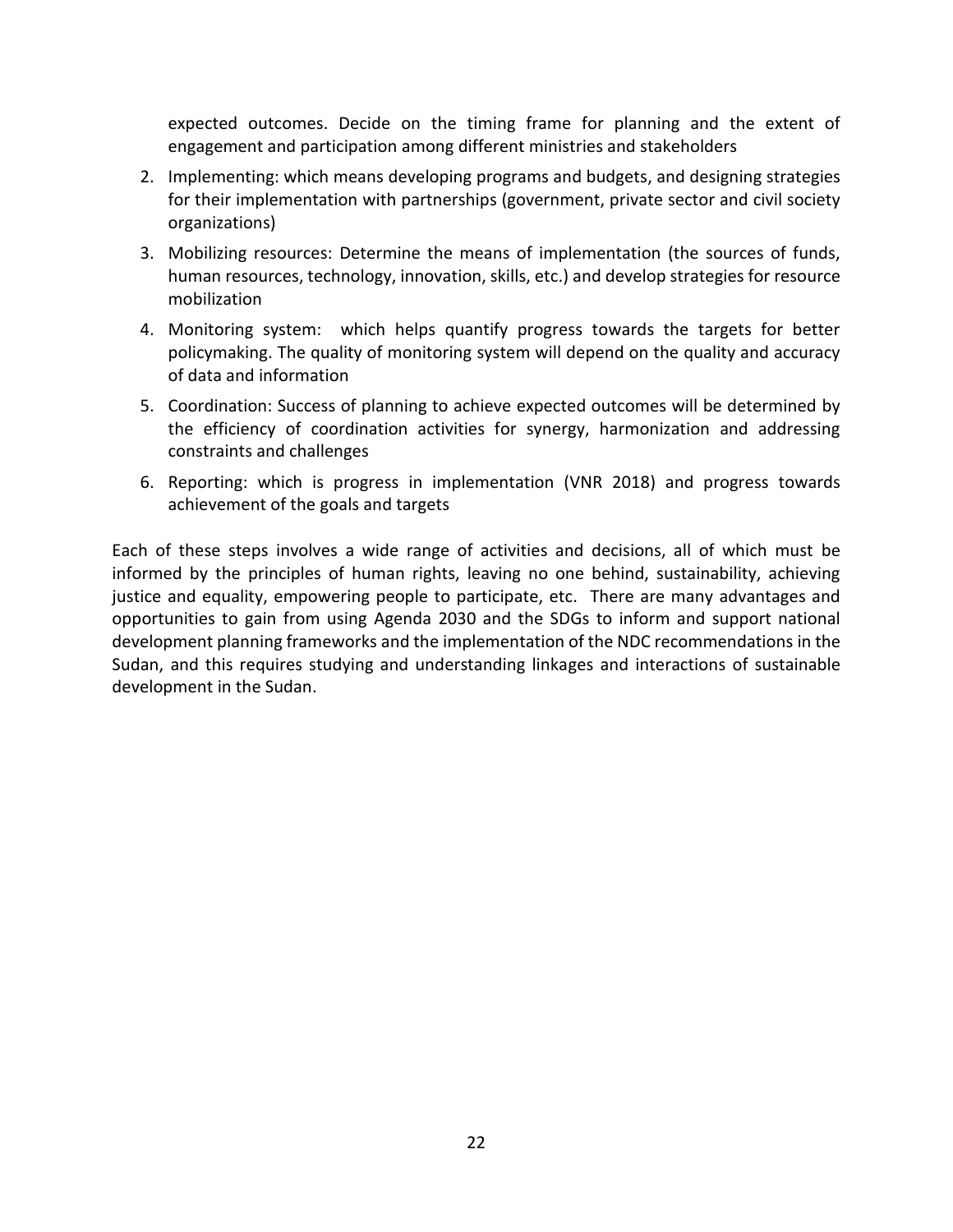# <span id="page-23-0"></span>Linkages and interactions of SD in Sudan

The future aspirations and evolving development challenges in The Sudan require adoption of a transformative approach that brings the dimensions and principles of sustainable development to the forefront of conducting public and private development activities. This can be illuminated through adopting an integrative approach, whereby integration can be used as a tool to understand complex development linkages and interactions, to illuminate development challenges, to show results and outcomes, and to provide solutions. How can development planners and decision makers in the Sudan integrate the dimensions and principles of sustainable development in the activities, plans, polices and institutional structures? How to translate integration into coherent policies and actions for sustainable development? One way for answering these questions is to look into the linkages and interactions of sustainable development in the country.

Figure 5 provides an exposition of the linkages and interactions of sustainable development in the Sudan, structured around the 5 Ps: People, Planet, Prosperity, Peace and Partnerships. This exposition is a snapshot image and one-time view of a wide range of interconnections and crosscutting elements of development planning in the country. Its main purpose is to provide modules for a conceptual understanding of the linkages and interactions in the main areas of development planning. No attempt has been made to quantify the modules or measure the linkages and interactions. Solid arrows in the figure show positive linkages and interactions that are important for accelerating achievement of the SDGs. The dotted arrows indicate the bottlenecks and negative feedbacks that must be addressed to achieve sustainability.

**People**: they matter for sustainable development and are the main force for change and transformation. The quality of their health and survival (SDG3) and level of lifelong education (SDG4) are important development outcomes of investment in the health and education sectors. They determine productivity and economic growth, and the quality of social protection, social security and social welfare. Their cultural institutions, social and intergenerational relations, norms and value systems are equally important for the sustainable development process in the Sudan.

**Planet:** Land, water, energy and minerals are the most important natural resources on which the Sudan economy is based. The types of land, water and energy, and the competition and changes over time in their use, are crucial for long-term planning, decision-making and implementation of the SDGs. The Sudan is endowed with land of variable qualities and resources (SDG15), and with is a water-rich country (SDG6). The Sudan is endowed with various minerals and traditional and modern sources of energy (SDG7), including biomass, solar, fossil fuels, gas, wind, and electricity. Investment in land, water and energy resources and distribution will enhance the quality the sustainable development outcomes for the prosperity of people (SDG14, and protection of planet. However, people and all living species in the Sudan are exposed to variable impacts of climate change, such as exceptionally high temperature, frequent droughts, floods, considerable variations in the amount of rainfall. The contribution of human activities in the Sudan to the global greenhouse gas emission and climate change is minimal.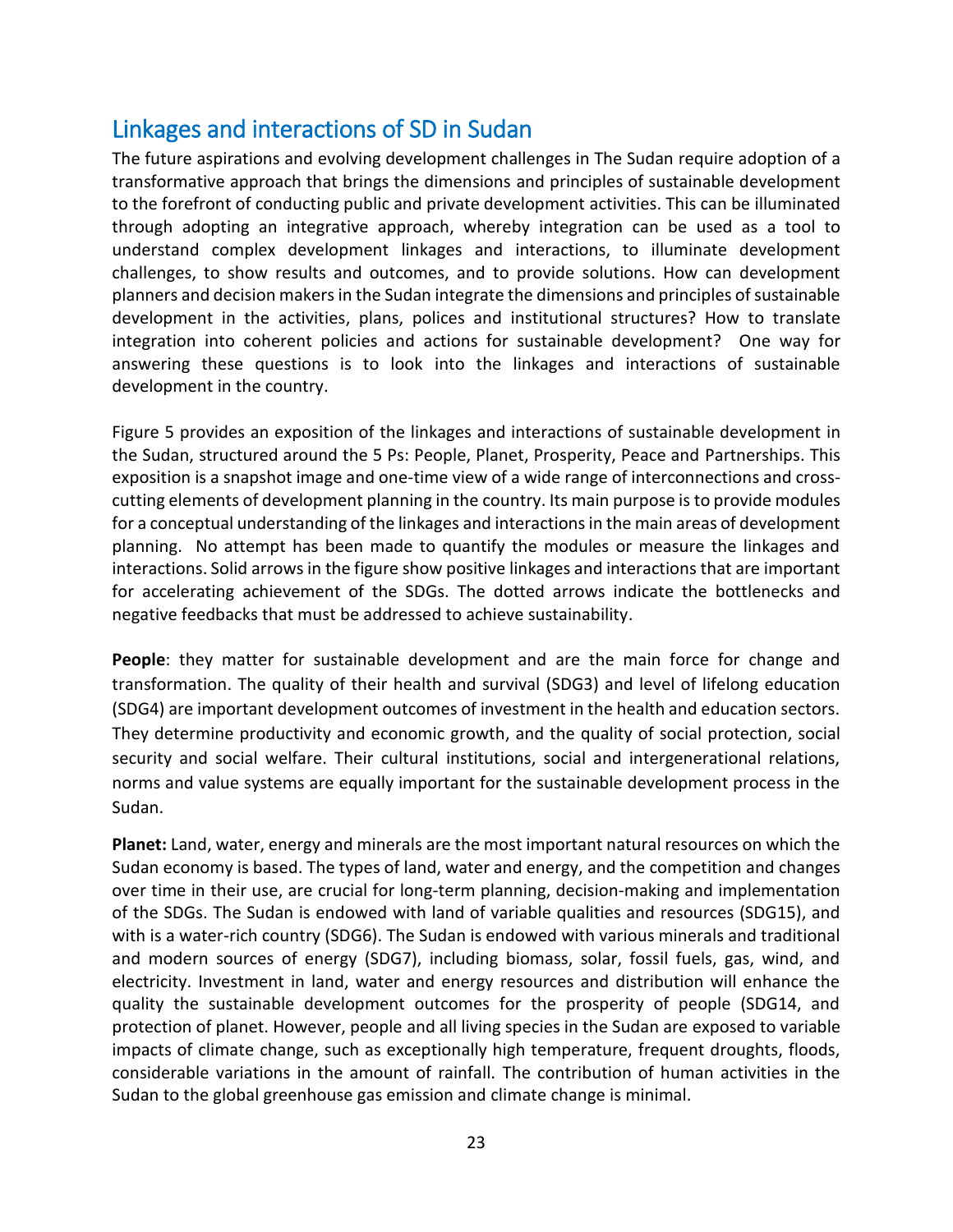

**Prosperity**: The sectors of the economy and society (economic sector and social sectors) provide the basic rationale and philosophy for prosperity: how to achieve it, what kind of policies and planning tools to ensure its distribution among people, how to identify the sectoral linkages and interactions to harmonize and integrate plans and strategies, and avail alternative options for policy and decision makers (SDG1, SDG2, SDG8, SDG9, SDG11, SDG12 and SDG14). The economic and social sectors in the Sudan are implementers of development programs and activities for the achievement of prosperity. Each sector contributes to the achievement of prosperity in different ways. And in the implementation processes of development activities, each sector uses land, water, energy, financial and human resources, in combination with various types of technologies and infrastructure, to produce goods and deliver services to people. The sustainable development framework provides the tools and means for understanding, studying and measuring the linkages and interaction.

Policies, governance and strategic planning (SDG5 SDG10) provide the overall philosophy and guidance for plans, actions and interventions in the economic and social sectors. They also determine the nature of decision-making and management of the systems. Indeed, policies,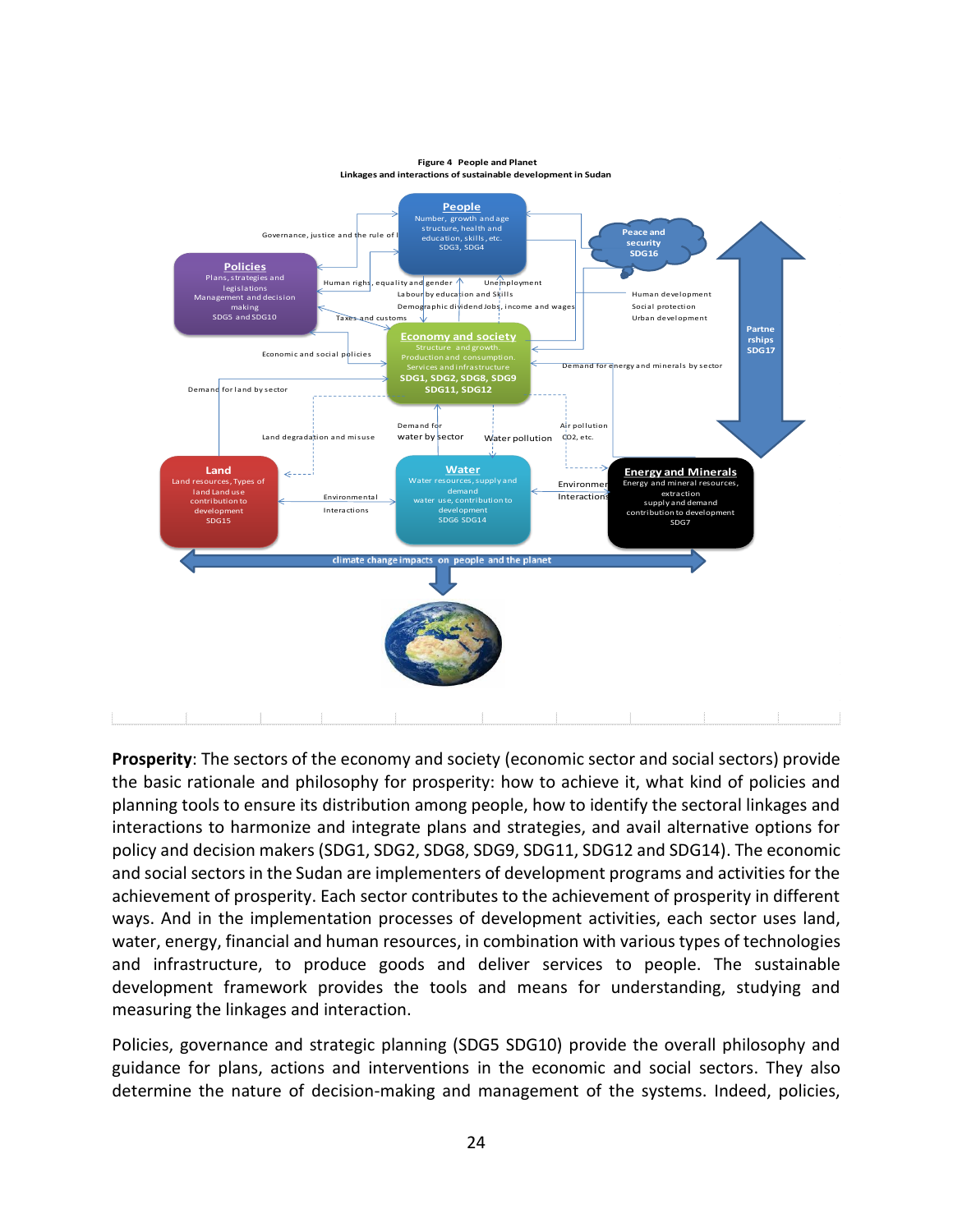governance and strategic planning constitute an important pillar for achieving inclusivity, promoting equality (SDG5), and addressing inequality (SDG10). They improve the efficiency, accountability, monitoring and evaluation of the development activities in the country.

**Peace and security:** Peace and security and inclusive societies (SDG16) are a prerequisite for the sustainable development process and for the achievement of sustainability. For the Sudan, peace and development go hand-in-hand. Peace and security programs and development programs reinforce each other to achieve stability in the country, especially in conflict areas and boarder States. Development is a process for prosperity and for peace and stability. Societies and communities will live in peace and stability when their needs for food, water, energy, shelter, health and education are met. Social cohesion, social protection and social integration, are important pillars of peace and stability, and for achieving inclusive and sustainable development.

**Partnerships:** While the government takes responsibility for the design of short and long-term strategic development plans for the whole country, it shares their implementation with the private sector, community-based organizations (CBOs), non-governmental organizations (NGOs), and with development partners. The implementation of development activities and projects in the Sudan is increasingly engaging domestic and foreign partners. Domestic partnerships are spread across all economic and social development sectors. They include public-private partnerships engaged in development business in all of the economic and social sectors. There are various finance and operation models of public private partnerships in infrastructure development, food processing and distribution, agriculture, among others. The government partnership with a wide range CBOs and NGOs is usually at a small scale and mostly focused on the services sectors. All domestic partnerships have been affected significantly by the sanctions and the debt burden, which limited their financial capacities and dealings to implement projects and to acquire skills and technology from abroad.

Foreign partnerships span countries and corporations at regional and global levels. These partnerships include bilateral and multilateral relations on investment in energy, trade, labor, water, education, health, and environment, agriculture among others. Notwithstanding the two decades of sanctions, these partnerships are growing rapidly in number and scale of operations. They include management of cross border movements, human trafficking, smuggling, illicit financial flows, crime, drugs, etc.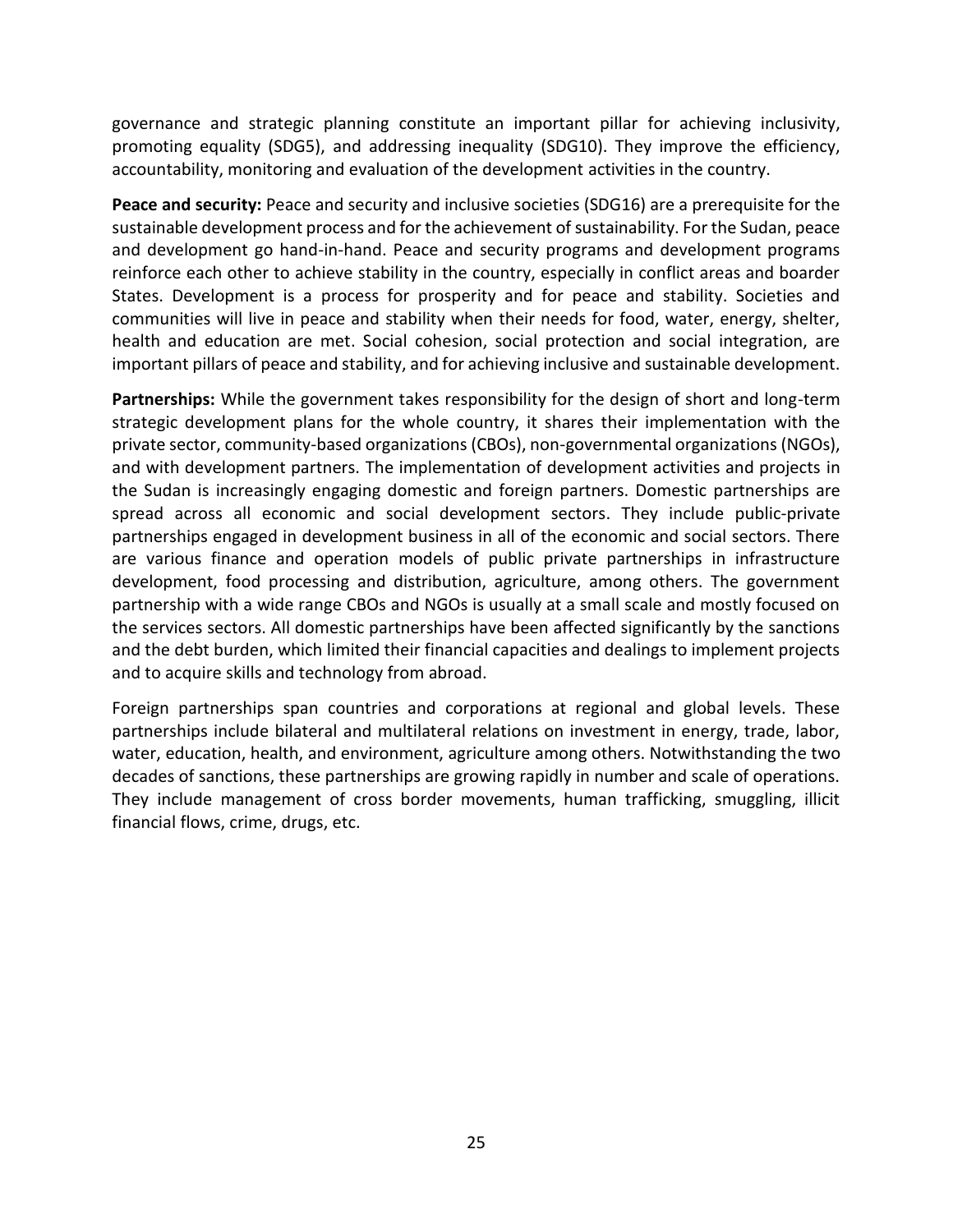# <span id="page-26-0"></span>Integrating the SDGs in the national planning frameworks

The Sudan's history on development planning goes back to the 10-Year Plan (1960-1970) for Economic and Social Development, which was the first attempt for consolidating economic and social development activities in a national plan for improving the standard of living of all people in the country. It was a plan for freedom from the exploitation of natural resources and human capital that continued for more than seven decades of colonialization. Though the 10-Year plan had not been carried through completion, because of political uprising in 1964, it succeeded in linking development to human freedom. Freedom to build the country on ownership and management of the natural resources and develop national human capital to meet the basic needs of people to live in freedom.

Since then development planning became a common practice in the country. All the national development plans that were undertaken during the 1960s, 1970s, and 1980s aimed to improve the standard of living of people, and all of them were not carried through completion, because of political unrest, frequent regime change and the civil war. They were highly influenced by the external forces of socialism and capitalism that shaped politics and planning in the country for decades.

This historical background is necessary to be made to show that development planning have often been formulated and implemented by the national governments in the Sudan for the purpose of meeting the rights of people to develop and live in dignity, though the national plans did not explicitly mention freedom, dignity and the right to development. However, the achievements were thin on the ground because planning was central and the implementation of development activities have been influenced by internal conflict and interference of the international powers in the internal politics of the Sudan.

With the formulation and implementation of the Comprehensive National Strategy (CNS) 1992- 2002 development planning began to be more strategic and focused. This was the first plan that was carried through completion, which means the country have entered into stable national planning based on self-reliance and activation of the dormant forces of people to contribute to the betterment of their own lives and to the development of their country. Planning became a national framework for human centered development and the rights of people to development. The CNS succeeded in transitioning from bureaucratic planning to strategic planning. It has been successful in internalizing planning and development finance, and in engaging all people in planning for development, and integrating their social values and cultures in the national development frameworks.

Strategic planning institutions have been established to formulate and implement national development plans, with all sectors and institutions agreeing to adopt a comprehensive vision. These developments have paved the way for the formulation of a Quarter Century Strategy (QCS) 2007-2031 that targets all people in the country. The QCS is based on a long-term planning vision anchored on justice, freedom, *shura* and democracy, human rights, dignity, full participation and unity. Besides the social values, sustainable peace and its dividends, namely maintenance of social peace and security, have been considered the bases of planning.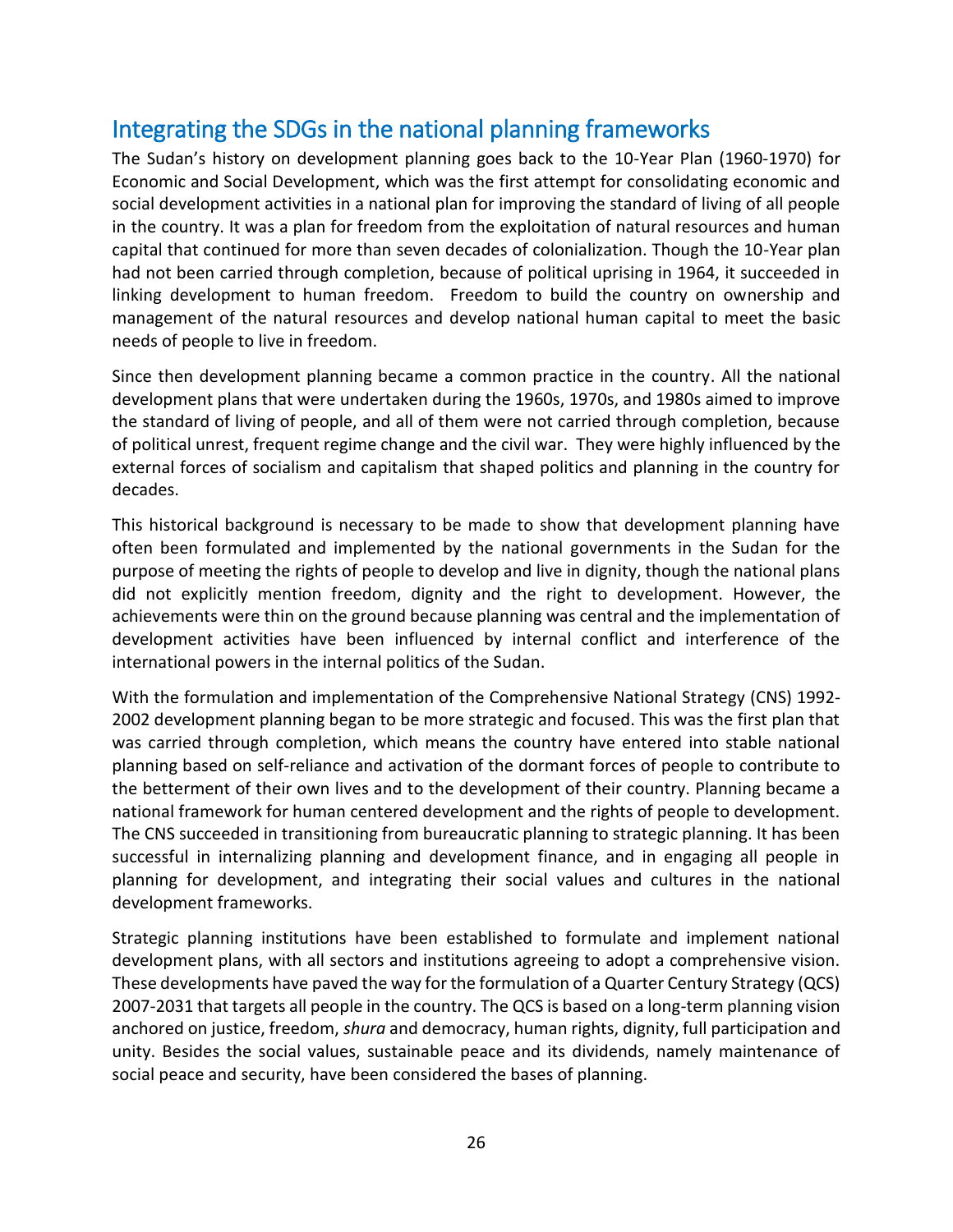Through the QCS, the implementation of the development activities and programs has been in successive short-term periods (2007-2011, 2012-20116, and 2017-2021<sup>8</sup> ), which indicates stability in the formulation and implementation of successive short-term plans with a vision for the future. This has been supported by adopting a federal governance system that aims to make development activities and delivery of services close to the citizens and with the citizens. Each of the 18 states have a *Wali* (governor), a State Council and State-ministers, which means that people have the right to exercise governance and development of their States.

By so doing planning have moved from being central to being State-led and local. This have created space for people to engage effectively in the decisions to plan and to implement development activities, and to mobilize their State resources for development. The states are now competing with each other on the mobilization of resources and the engagement of people in development activities and programs, which is very healthy for exercising of the right to development in a vast and ethnically diverse country. The rights of people to develop and to engage into development is now being exercised at the State and down to locality level.

The way forward on the rights of people to development is to address disparities between the States, to harmonize State policies and to integrate the principles of sustainable development into the States planning structures and frameworks, and to engage people in planning for the sustainable development of their localities. There is need to fight corruption and the misuse of governance to deny people their right to development. Also, the way forward is to implement the recommendations of the National Dialogue Conference at the federal and State levels, and to prepare people for the presidential and parliamentary elections in 2020.

These are the driving engines of sustainable development and human rights in the Sudan, which the international community must respect and facilitate through genuine partnership for development and the removal of all obstacles, especially full removal of the sanctions, integration of the Sudan in the regional and international trade systems, and allowing the Sudan to sustain, manage and swap the debt burden. These obstacles impede the people in the Sudan to exercise their full rights to development.

The Sudan is currently implementing the third (2017 -2021) planning cycle within the overall framework of the QCS. This third cycle coincides with the preparations for the implementation of NDC commitments and Agenda 2030 and the SDGs targets in the Sudan. The integration of the SDGs in the national planning framework has been designed through the National Program for Sustainable Development 2016 -2030.

#### <span id="page-27-0"></span>National program for sustainable development 2016 -2030

 $\overline{a}$ 

The Government of Sudan has adopted Agenda 2030 and the SDGs global planning framework for the achievement of sustainable development. The 17 goals and 169 targets are a global common denominator for a wide-range of activities that aim to integrate the social, economic and environmental dimensions of sustainable development. Their domestication in the Sudan is

<sup>8</sup> The third planning cycle will end in 2020 to conform with the current presidential period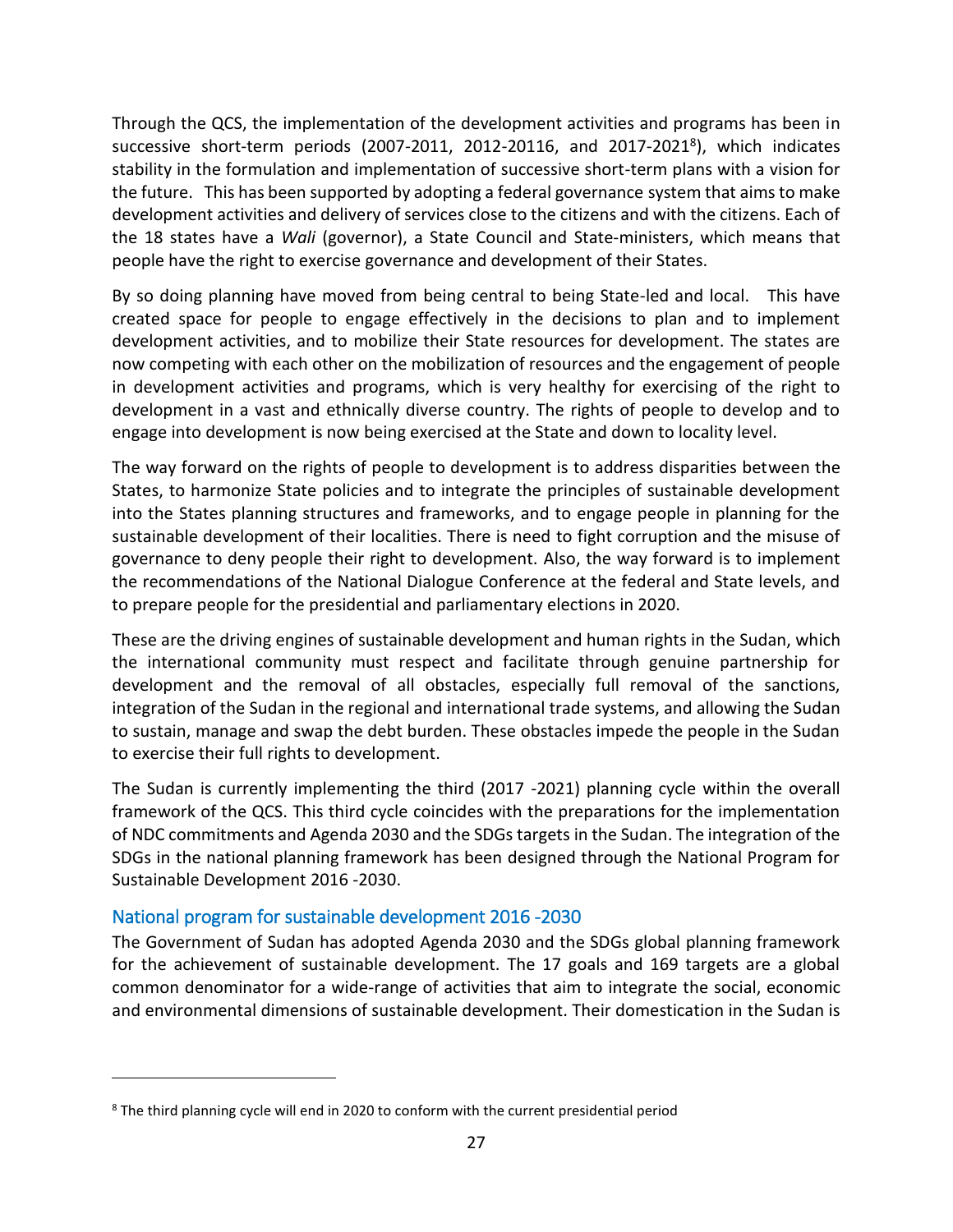being achieved through integration of these three dimensions in the planning frameworks at the national and state levels, and in the sector plans and strategies.

The National Program for Sustainable Development (NPSD) 2016 – 2030 has been formulated by the NPC under the auspices of the HLNM. It has been prepared through national consultation workshops that engaged key officials in line ministries, community-based organizations and the private sector, experts on strategic planning, universities and centers of excellence. The consultations were done with State representatives during their annual meetings under the umbrella of the NPC. The NPC have organized meetings with high-level government officials for two UN interagency missions undertaken in 2016 and 2017, and two national workshops.

The consultation activities have covered advocacy and awareness on Agenda 2030 and the SDGs, the transition from the MDGS to the SDGs, the interlinkages of the sustainable development dimensions in the Sudan, and the tools for integrating sustainable development in the national development frameworks, especially in the QCS (2007-2031) and the sector plans (2017-2021).

The NPSD 2016-2030 consists of a general framework for the integration of the SDGs principles and targets into the national planning frameworks, harmony of the national policies, plans and institutions, data preparations for measuring the indicators, and mobilization of the means and tools of implementation. The NPSD priorities for the short period 2016-2020 are:

- 1. Complete the MDGs unfinished agenda, especially the targets related to poverty, and health, education
- 2. SDG targets to be achieved<sup>9</sup> by 2020.
- 3. Address income and social inequalities within the country, especially reduce the disparities between the States
- 4. Mobilize domestic and foreign means and tools of implementation, especially financial resources, capacity development and data and information gathering for the SDGs indicators

#### <span id="page-28-0"></span>**Framework for SDGs implementation activities**

The NPSD includes a national implementation framework and matrices for the implementation of the SDGs activities. The national implementation framework is structured around four pillars: (a) integration of the sustainable development principles and dimensions in the national planning frameworks (b) harmonization of the legislations, policies and plans, and institutional reform and strengthening, (c) preparations of data and information and measuring the indicators, and (d) resources mobilization

 $\overline{a}$ 

<sup>&</sup>lt;sup>9</sup> These are targets

<sup>(2.5),(3.6),(4.</sup>b),(8.6),(8.b),(11.b),(13.a),(14.2),(14.4),(14.5),(14.6),(15.1),(15.2),(15.5),(15.8),(15.9),(17.8).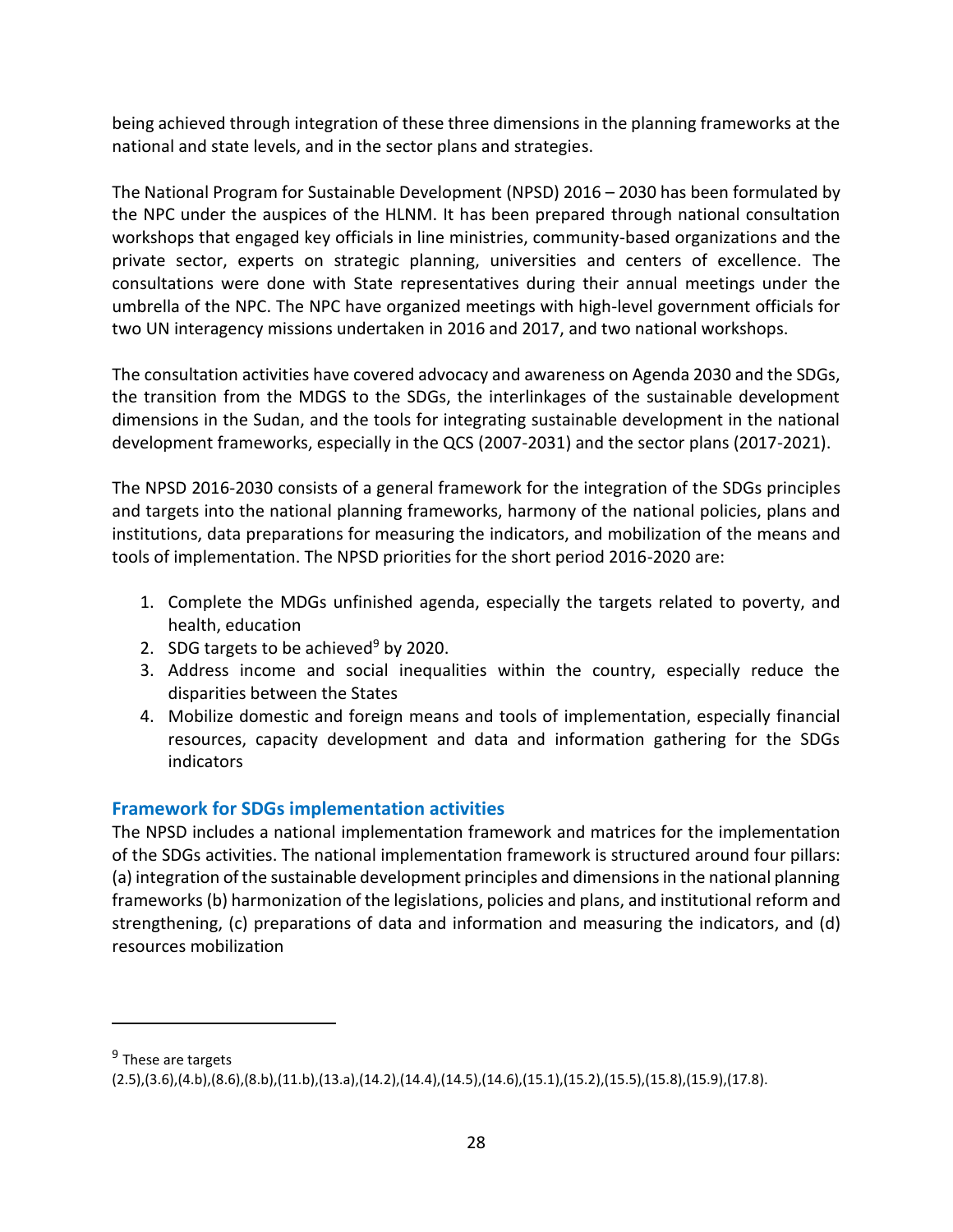The operational pillars of the implementation framework (Figure 6) aim to build national capacity at all levels for Agenda 2030 and the SDGs in the Sudan. The four pillars are interlinked, and each pillar consists of capacity building components that are also intertwined. They are generic and they virtually serve the national planning frameworks, the NDC recommendations and the SDGs targets and indicators.



Figure 5: Pillars of the Implementation Framework for the SDGs

The framework includes 5 matrices for implementation sub-programs on:

| Sub-program 1: | Coordination and institutional structure (governance)                            |  |
|----------------|----------------------------------------------------------------------------------|--|
| Sub-program 2: | Publicity and awareness                                                          |  |
| Sub-program 3: | Harmonization and integration of the SDGs in the National Planning<br>Frameworks |  |
| Sub-program 4  | Capacity development                                                             |  |
| Sub-program 5  | Conferences and forums                                                           |  |

Each sub-program includes a matrix showing the activities to be undertaken, and the estimated resources that are needed for implementation. The activities cover all stakeholders, especially engagement of the private sector, national voluntary organizations, community-based organizations and institutions of excellence. The SDGs targets have been assigned to the line ministries for implementation, follow up and monitoring tasks, as shown in Annex table 1.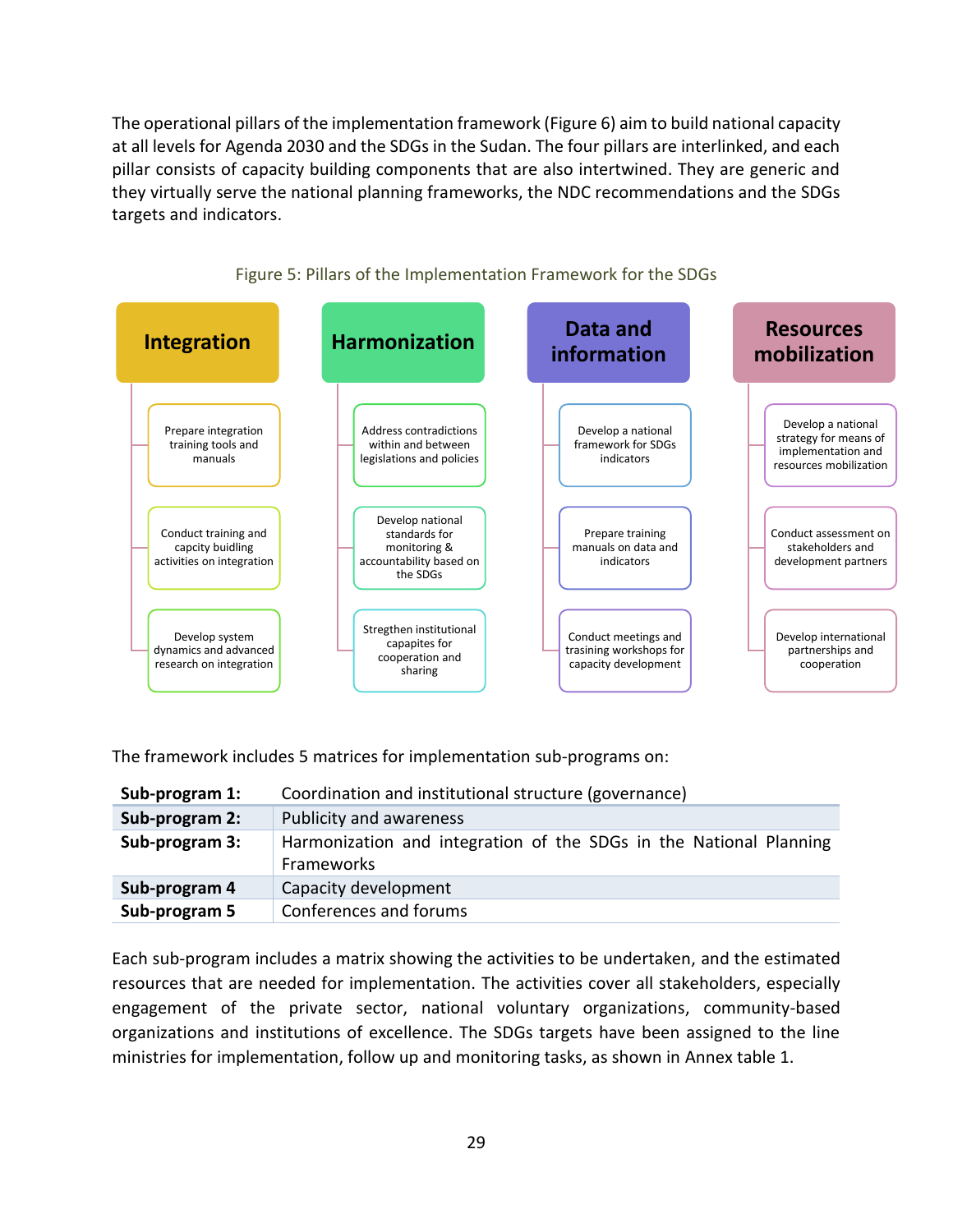#### <span id="page-30-0"></span>Best practice: Health in All Policies and the SDGs

Sudan's experience on Health in All Policies (HiAP) demonstrates how the pillars of the implementation framework above mentioned are intertwined. The Public Health Institute undertook stakeholder assessment for the implementation of HiAP approach in the Sudan. The

assessment commenced with a review of the National Health Policy 2007- 2016, which recognizes the importance of the socioeconomic determinants of health and the role of health in addressing poverty and achieving equity. Health is multifaced nature and health issues need intersectoral collaboration, but the health policy doesn't provide guidance on how this should be undertaken. In order to address this issue, the Federal Ministry of Health initiated dialogue with all health stakeholders, including line ministries responsible for improving the social determinants of health (water, housing, energy, sanitation, education, etc.).

All national policies have been assessed, and the results show that stakeholders work in silos and the institutional structures are inefficient Sudan is committed to the Sustainable Development Goals (SDGs) and implementation of the SDGs and HiAP will reinforce each other. The SDGs provide an additional impetus for working with different sectors of government and society to address the determinants through policies and legislation towards improving health and preventing harm. Further, the horizontal mechanisms being developed through the HiAP Road Map will allow sectors to have timely knowledge of other sectors' policies and law proposals and assess their possible impacts on health, environment, employment etc. The Road Map is also supporting the introduction of prospective, integrated impact assessments into the legislation process. Through these proposals HiAP is facilitating and paving the way for implementation of the SDGs. The general commitment from different ministries to consider equity when developing their policies will also help achieve the important SDG concept of "leaving no one behind".

#### Ministry of Health, Sudan Health in All Policies Experience

and lack coordination and sharing of information. Based on the results of the assessment, the Federal Ministry of Health have produced a new National Health Policy 2017-2030, in tandem with the SDGs. A Road Map for HiAP have been developed with the aim of improving health outcomes and achieving universal health coverage and equity for all people and across all States. Most important is that the Road Map introduced new planning values:

- 1. Equity: All sectors should give as much advantage and consideration to health issues as is given to other issues
- 2. Shared responsibility: All sectors have a shared responsibility to promote and safeguard health
- 3. Collaborative effort: All sectors should cooperate together to promote health and health equity
- 4. Accountability: All sectors have an assigned responsibility towards the health of the population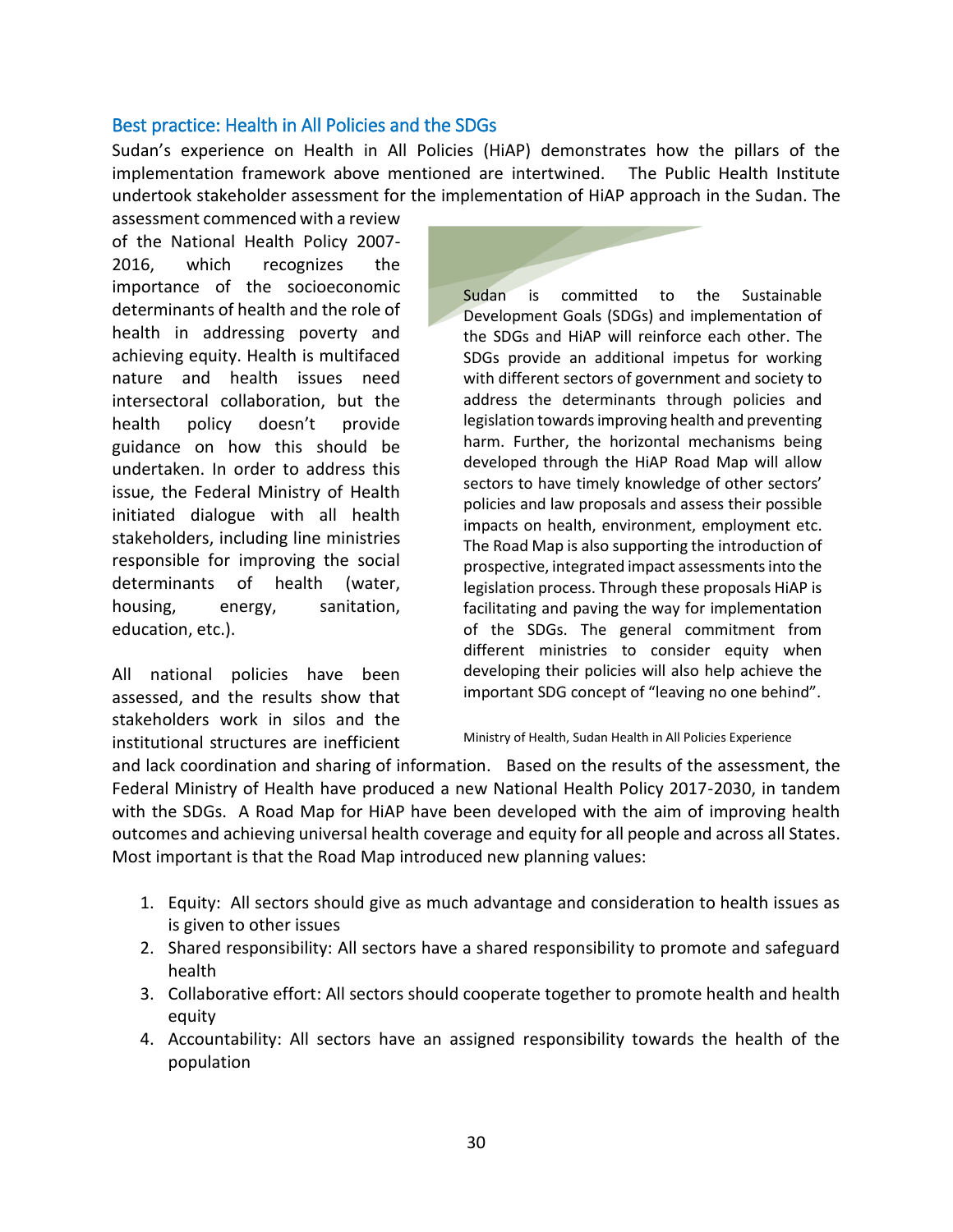- 5. Transparency: All sectors should be operating in such as a way that it is easy for each sector to see what actions are performed in order to assesses the potential impacts of the actions on health and health equity
- 6. Sustainability: All sectors should ensure that efforts meet the health needs of present and future generations

Based on these values, national priorities in health have been identified and implementation roles assigned to stakeholders, especially the line ministries. The HiAP implementation includes a governance structure, including a HiAP unit at the Public Health Institute to monitor implementation of the Road Map and prepare and submit a health and well-being report to the National Health Coordination Council.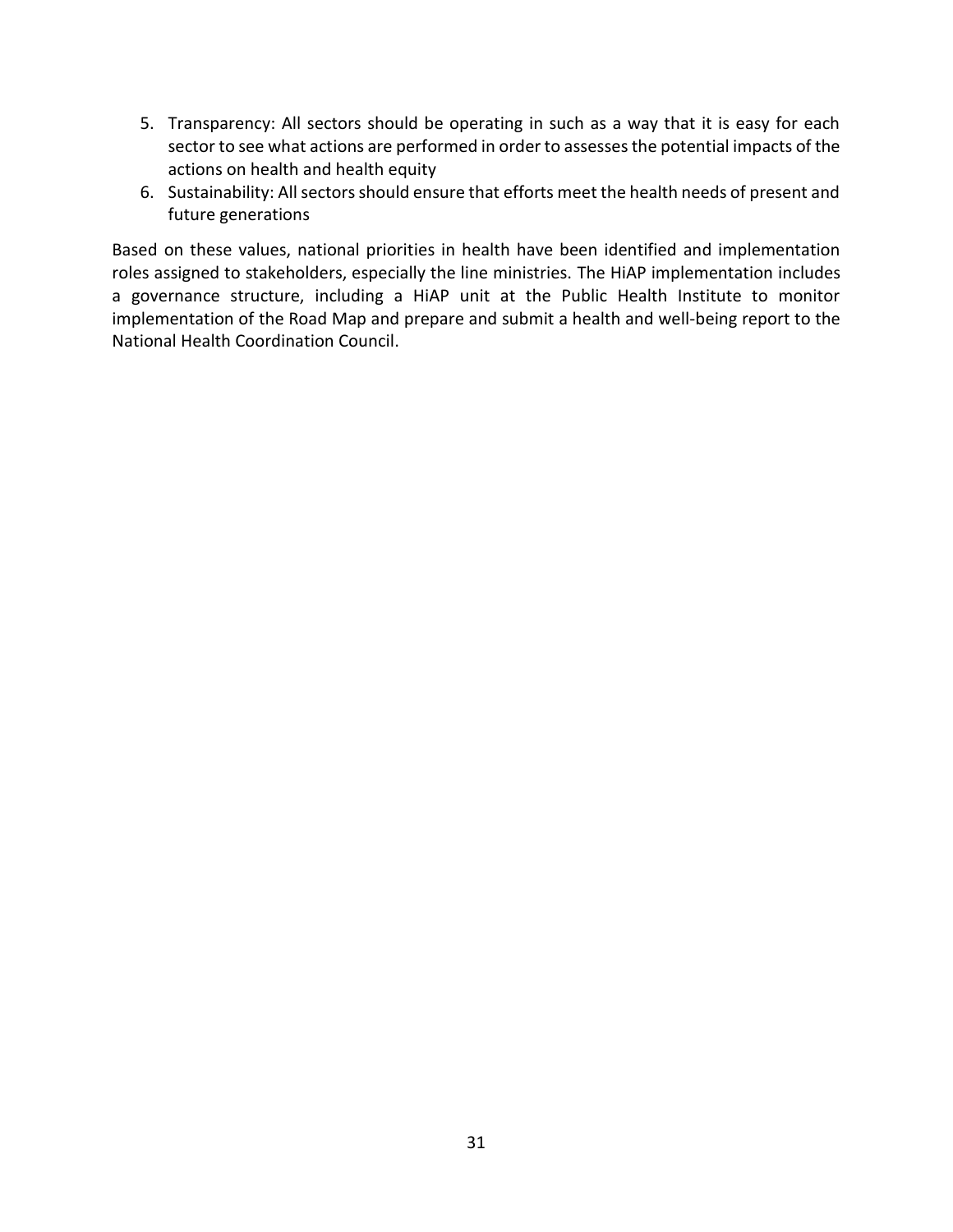# <span id="page-32-0"></span>SDGs Accelerators

There is a high potential for the Sudan to accelerate the implementation of Agenda 2030 and the SDGs and to successfully overcome the bottlenecks and constraints it has faced during the MDGs era (2000-2015). With a limited time period for the achievement of the SDGs, the Sudan will strategically focus on the factors and forces that can effect rapid change and transformation on peace and development. Identifying the accelerators of change and transformation and linking them to the national priorities will provide strategic direction to development policies and plans in the Sudan. Therefore, it is important for the national development planning frameworks to provide the means for people to live and survive and meanwhile effect rapid change towards peace and stability and high-quality life.

SDGs accelerators<sup>10</sup> are the factors that will drive the implementation and achievement of Agenda 2030 and sustainable development in the Sudan. The focus on accelerators in the VNR 2018 has been pursued for the purpose of:

- 1. Drawing the attention and concern of leaders and key officials to the most important and most critical and strategic areas where change and transformation can be accelerated to achieve sustainable peace, stability and prosperity.
- 2. Using the accelerators as a framework for identifying the national development priorities, and for integrating the SDGs accelerators into the national development plans with the aim of enhancing planning and decision making for improving the quality of life of all people in the country.
- 3. Harnessing the tools and means of implementation (financial and human resources, investments, partnerships, technologies, etc.), and developing strategies for the engagement and participation of all stakeholders and partners. Especially when the means of implementation and resources are scarce, it will be essential to develop partnerships and resources mobilization strategies, and to use the resources wisely and where they are mostly needed to make useful and more productive change in the quality of life of people.

Based on the analyses of linkages and interactions, three accelerators have been identified through national consultation workshops on the most strategic factors that will help the Sudan to implement and achieve the sustainable development agenda:

1. Peace dividend

 $\overline{a}$ 

- 2. agriculture transformation
- 3. Social transformation

 $10$  This concept gained currency during consultations with the UN interagency team visit to Sudan.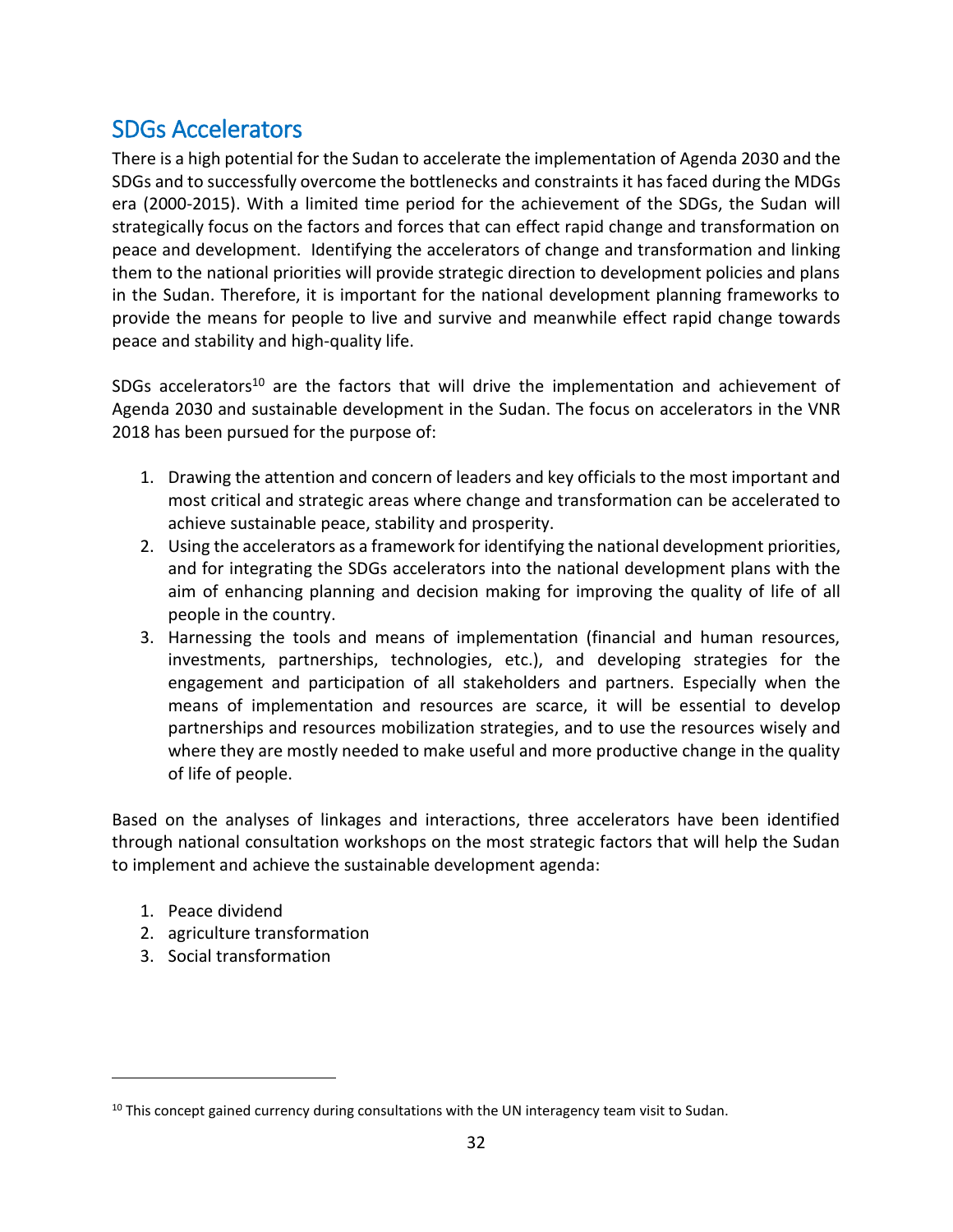# <span id="page-33-0"></span>Peace dividend

Peace and stability are increasingly prevailing in the Sudan, after decades of conflicts that have debilitated the national capacities to develop. Internally displaced people who were estimated at 5 million in 2005, have rapidly declined to less than 2 million in 2018 and are expected to reduce to the minimum before the presidential and parliamentary elections scheduled to take place in 2020. The people who were displaced in Darfur, South Kordofan and the Blue Nile have returned to their homes and communities. These new emerging peace and stability trends are creating an environment for conducive and meaningful post-conflict development initiatives for transforming people from recipients of humanitarian assistance and relief to active participants in peace and sustainable development for the betterment of their own lives and their communities.

The peace dividends will rapidly accelerate the implementation of Agenda 2030 and the SDGs,

which provides advanced conceptualization of peace and development. These are peoplecentered agenda that reflect the determination to foster peaceful, just and inclusive societies which are free from fear and violence. There can be no sustainable development without peace and no peace without sustainable development. Sustainable development is impossible in the absence of peace, human rights and accountable and inclusive institutions. Peace, Justice and Sustainable Development, as illustrated in the figure 6 below, are

The people and Government of Sudan will need to build institutions for peace and development and shift resources and attention from war to investing in the future. With the three peace agreements and ongoing efforts for a lasting and comprehensive peace agreement in Darfur, Sudan has its greatest opportunity in a generation to concentrate on improving the lives of Sudanese and consolidate and sustain peace. Support from the international development community, particularly drawing from the accumulated international experience on post-conflict recovery and peace building, will enhance the prospects for sustained peace and economic developments. as building peace and security creates additional expenditure obligations.

Interim Poverty Reduction Strategy Paper 2012

linked to each other in a virtuous cycle. Investing in peace, justice and stability (social, psychological, cultural, political, etc.) is an accelerator of sustainable development. People will be free from all kinds of fear and violence, fear from crime, abuse, exploitation and human trafficking, among others.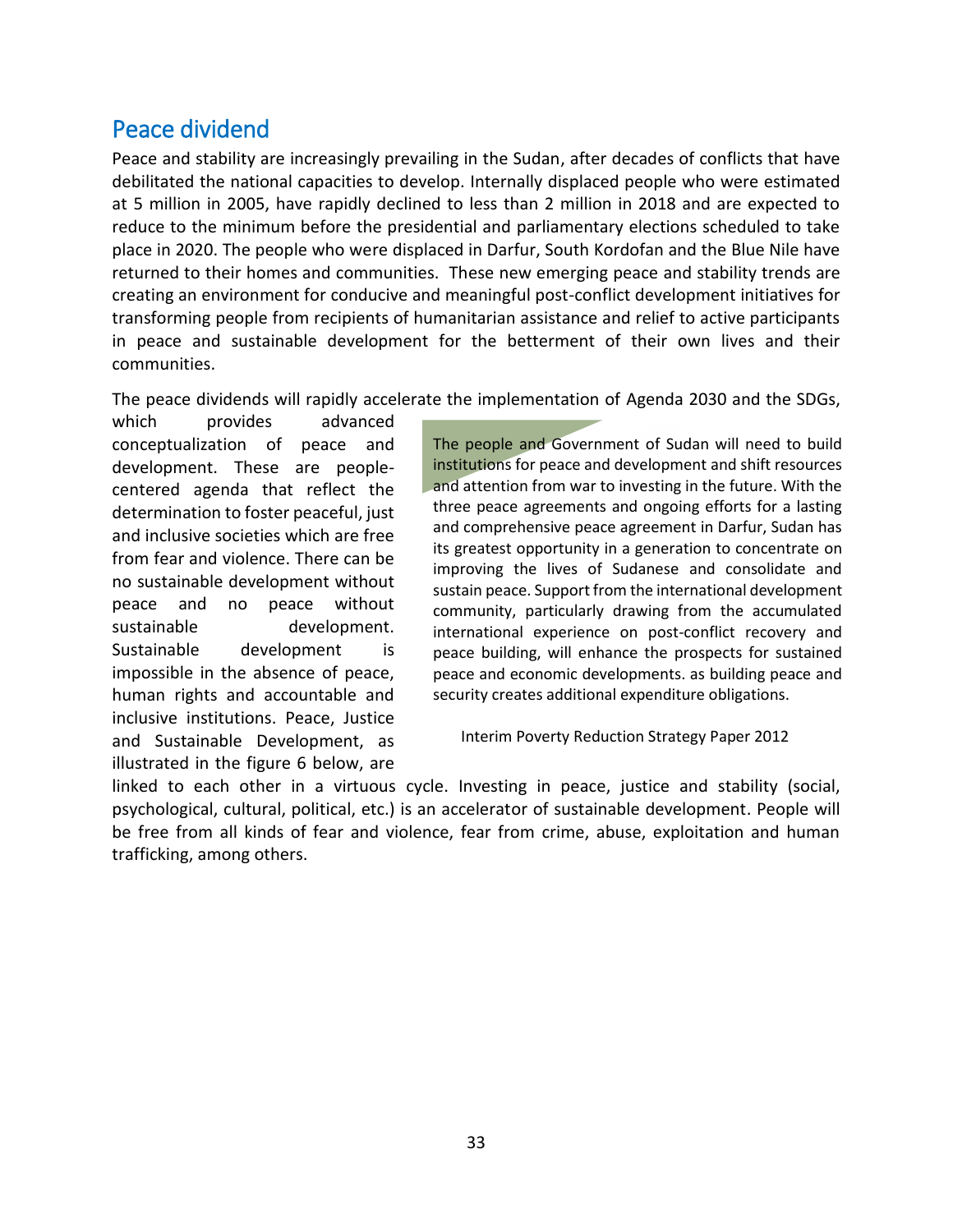*Figure 6: Conceptualizing peace for SDGs implmentation in Sudan*



Peace will reduce the deprivation of people from development and prosperity in multiple ways: live in stable families and communities, access to basic services (water, food, health, education and shelter), access to security and justice, etc. Therefore, investment in peace for sustainable development means investment in the multiple needs of people. The peace dividends will accrue in multiple social, economic, political, security areas. The virtuous cycle of dividends is important for sustaining peace and for implementing the SDGs. Rehabilitation and integration activities (water, housing, health, education, justice, security and settlement and integration of families and communities) are priorities for peace building and prosperity.

#### <span id="page-34-0"></span>Activities of the Sudan Government on peace building

Peace is an affirmed government strategy and is the first and foremost national priority. It is the responsibility of government and the entire society to advance peace in all dimensions. For the Sudan, it's now crystal clear that conflict and violence have crippled the societies and denied the whole country the opportunity to prosper and develop. Since independence in 1956 the country has gone through plethora of tries and initiatives for the sake of making peace, which resulted in valuable skills in negotiations and reconciliations. The status of justice, human rights and development have been promoted, and politically, the Sudan have been witnessing a great deal of changes that pour in the way of reforming and chaining towards stability and democracy.

The Sudan is currently a post conflict state as armed conflicts are rapidly vanishing, and peace is rapidly prevailing especially in the war-torn areas in Darfur, Kordofan and the Blue Nile States. Post conflict situations are both critical and volatile, while failure is certainly not an option. The Sudan is seriously active to sustain peace, which is a pre-requisite to a successful implementation of the national development plans of goal 16 and all of the SDGs.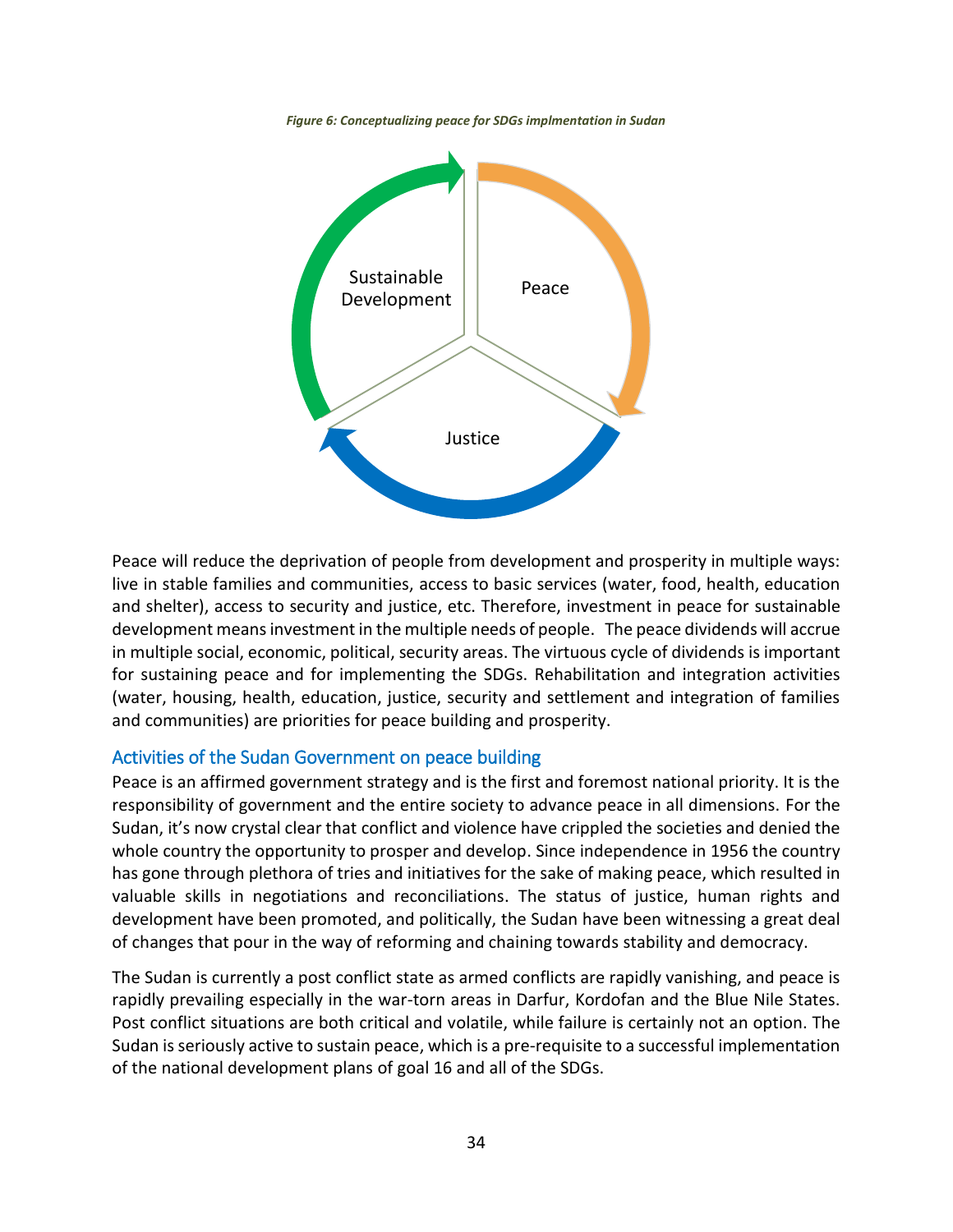A post-conflict state means realizing peace, stability and attaining of sustainable socio-economic development. But the end of conflict brings with it the challenge of establishing the institutions and strategies for making peace durable and sustainable.

The prolonged internal conflict in the Sudan is not necessarily to be considered all unfavourable. Going through exhausting and costly experience have led to the acknowledgement of the importance of national unity, integrity as a way to fight corruption, to achieve liberty and freedom, to prevail justice and the rule of law. Human rights, development, the importance of national resources, the loss of human capital caused by war, accountability, transparency and above all, the prominence of democracy being the base for a peaceful, just and developed state.

Transformation, which Agenda 2030 and the SDGs call for, can be achieved with considering peace hand-in-hand with development. Peace and development in the Sudan are intertwined. They go handin-hand and are equally high priority for

#### **Main Peace Agreements in Sudan**

- 1. **Round Table Conference:** Sudan's government and South Sudan's political opposition (March 1956).
- 2. **Addis Ababa Agreement:** Sudan government and General Josef Lago (March 1972).
- 3. **Abuja Agreement:** Sudan government and Sudan liberation movement army (SLM/A)(April 1993).
- 4. **Khartoum Peace Agreement:** Reik Machar's SPLM breakaway faction and Sudan Government (1997)
- 5. **Machakos Protocol:** Sudan government and SPLM (November 2002)
- 6. **[Naivasha](https://en.wikipedia.org/wiki/Naivasha) Agreement:** Sudan government and SPLM (September 2003)
- **7. The Comprehensive Peace Agreement (CPA):**  Sudan government and SPLM (January 2005**)**
- 8. **Abuja Agreement:** Government of Sudan and Sudan Liberation Army -Minni Minnawi (May 2006).
- 9. **East Sudan Peace Agreement:** Sudan Government and representatives of
- 10. Eastern rebel groups (2006).
- 11. **Doha Agreement:** Sudan government and the Liberation and Justice Movement (July 2011).

the achievement of long-lasting stability and sustainable development outcomes by year 2030 and beyond. The Sudan is pioneer on linking peace and development and has accumulated valuable lessons of experience for its own future development pathways, and for the benefit of its neighbours in Africa and the Arab World.

#### <span id="page-35-0"></span>The National Dialogue Conference

The National Dialogue Conference (NDC), which also included community dialogue, on peace and development, and complete reform of the public sector and public policies, continued for a year from October 2015 to October 2016, and is supported through a presidential commitment to implement all of its outcomes. The engagement in the national dialogue has covered government officials, opposition parties, community leaders and repel leaders and fighters. The main objectives of the NDC were: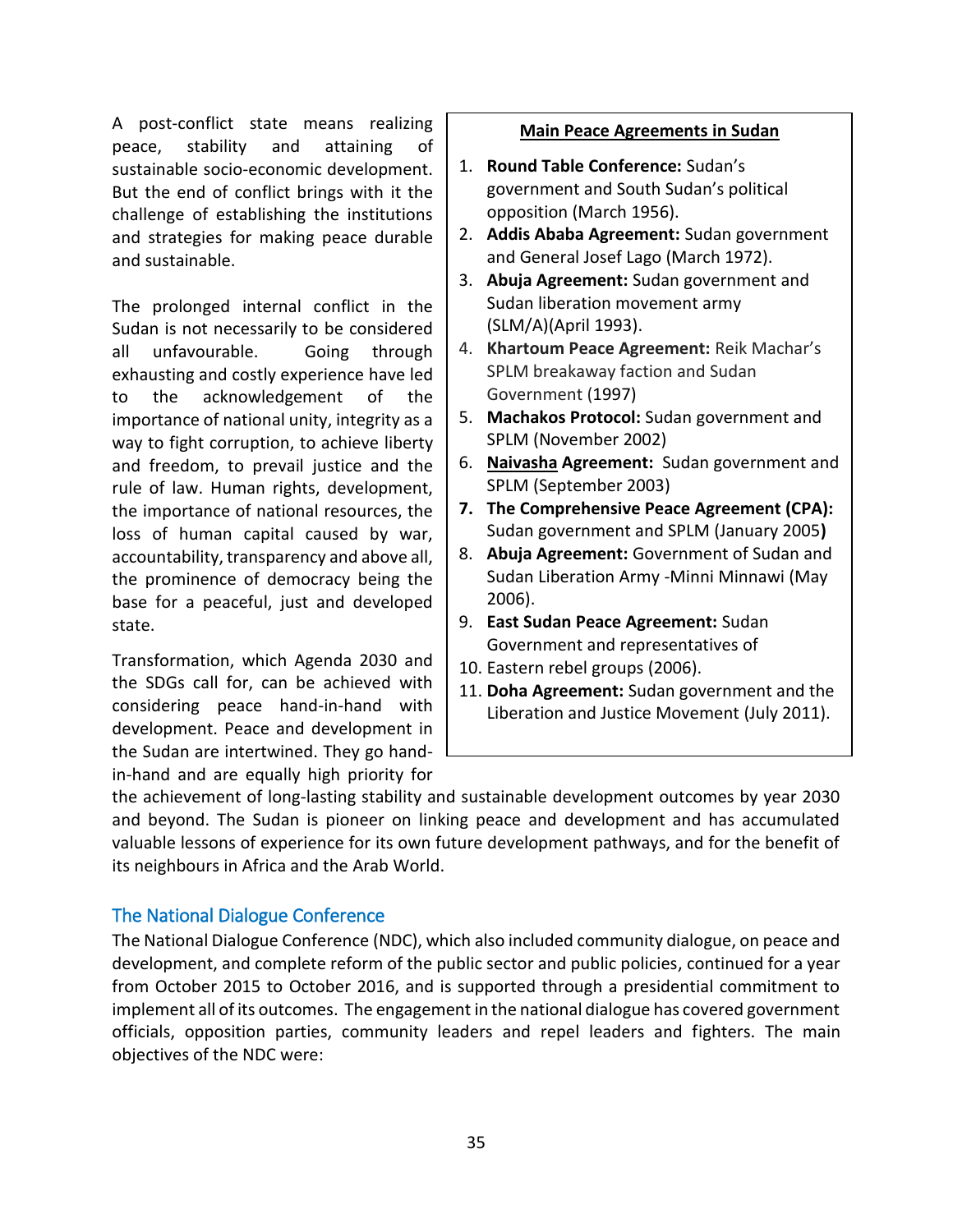- 1- Constitutional and political reform that would result in a national consent to build a state of justice, good governance and suitable policies.
- 2- A national constitution and legislations to support freedoms and social justice.
- 3- Independent government structures/systems to guarantee rights of freedoms and social justice
- 4- A transparent free and fair elections under the supervision of a politically neutral electoral commission that is financially and administratively independent

And in order to set up a conducive environment to encourage people to join the national dialogue, a high coordination committee issued certain demands that were submitted to the president:

- 1- Releasing all political detainees
- 2- Ensuring and guaranteeing all kinds of freedoms: (political, expression, publishing)
- 3- Avoiding the use of hate speech among participants
- 4- Guaranteeing personal security for armed groups willing to participate in the dialogue
- 5- A lasting Ceasefire.

The dialogue has been conducted through 6 committees on:

- 1. peace and unity, which reached total agreement on 36 recommendations,
- 2. economics, which reached total agreement on 653 recommendations,
- 3. identity, which reached total agreement on 69 recommendations
- 4. external relations, which total agreement on 39 recommendations,
- 5. basic freedoms, which reached total agreement on 84 recommendations, and
- 6. governance, which reached total agreement on 100 recommendations.

The total number of agreementsis 981 recommendations achieved by all committees. A mapping of the NDC recommendations against Agenda 2030 and the SDGs targets show the extent of agreement of the outcomes of the national dialogue with the new agenda and the international commitments of the country. At the outset it is important to note that the national dialogue recommended implementation of the SDGs in the country and their integration in the national constitution. Implementation of the recommendation of the national dialogue will lead to the achievement of the SDGs in the Sudan.

The dialogue succeeded in building trust and establishing a national transparent platform to discuss all issues and concerns that challenge peace and development in the country. The implementation of the recommendations of the dialogue have been taken seriously by the Government at the national and state levels. Implementation matrices have prepared and allocated to ministries for integrating the recommendations NDC into the existing planning structures and frameworks, and for regular monitoring, reporting and accountability through the Council of Ministers.

#### <span id="page-36-0"></span>Sudanese academia and the quest for peace

Education institutions in the Sudan are increasingly becoming accountable to the need for reducing conflict and spreading tolerance and peace culture. Children and youth affected by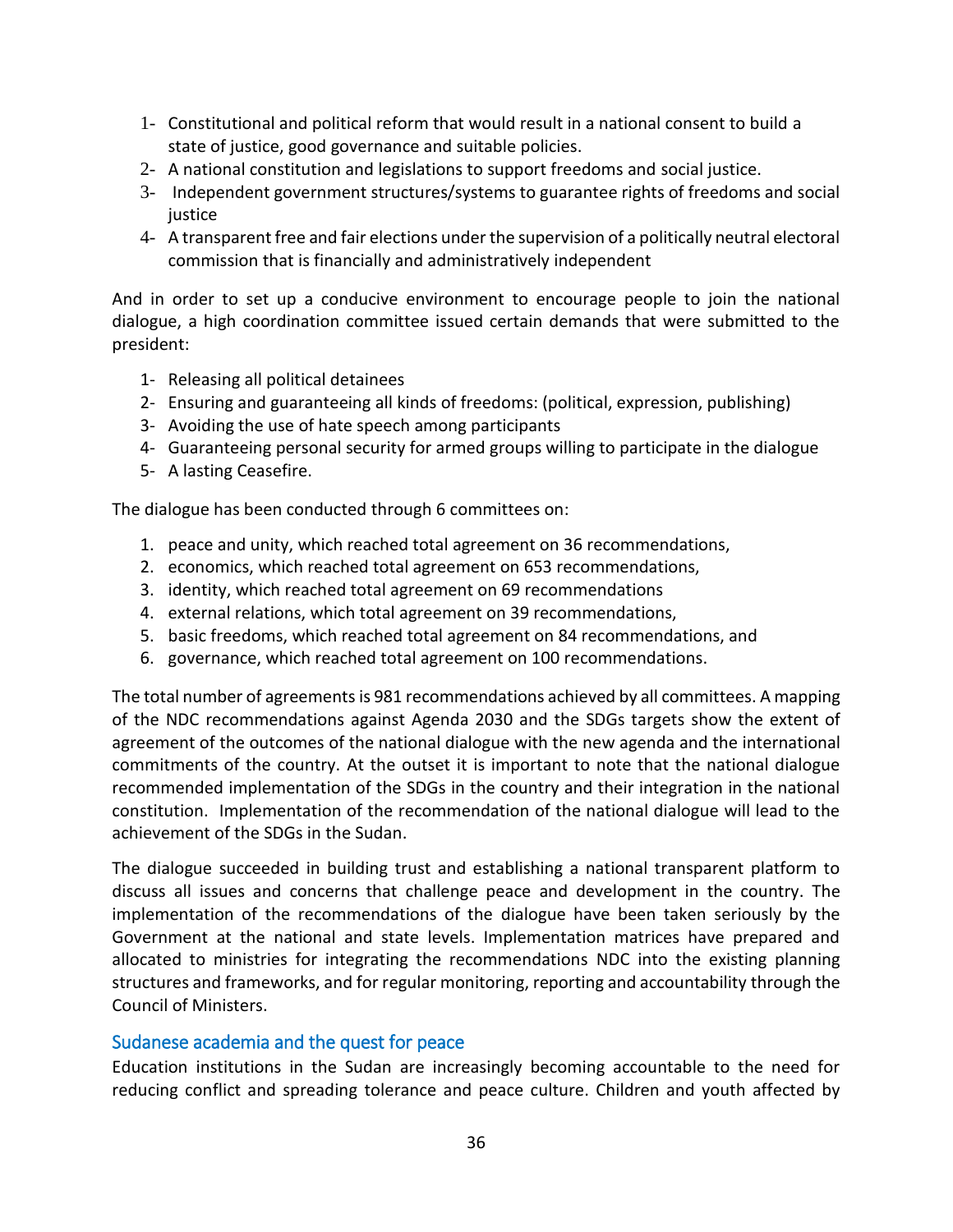years of conflict need a serious process of education, peace culture and rehabilitation to reform and integrate them within normal and healed societies. Two universities have contributed significantly to the quest for peace. Ahfad University- Trauma Center is playing a muchappreciated role: treating women affected by war. The University of Khartoum, through its Peace Research Institute (PRI), contributed to rich studies on peace and research engaging in national public policies and issues and in collaboration with the Center for Peace Studies at the University of Nayala, and the Center for Peace and Development Studies at the University of Diling. PRI has formed a referential think-thank for uniting experts, intellectuals and interested academia, and engaging them in academic relations with like-minded international institutions.

One of the most important projects conducted by PRI is the National Anti-War Campaign (NAWC) which inaugurated the Peace Research Institute in the  $21<sup>st</sup>$  of September 2015. The campaign aimed to advocate for peace culture and to spread awareness that would create and galvanize public opinion against war. The NAWC included a program on Arts for Peace. Different kinds of Arts have been used to promote culture of peace in the society. Also, it included Media for Peace program, with focus on the capacity building of the people working in the media field, and how they can use their knowledge and skills to spread the culture of peace in the country.

The NAWC conducted a pilot research about the Developmental Burden of Armed Conflicts in Sudan, which is the first of its kind to measure the cost of war in the country. It comes within the framework of the attention and interaction with the University of Khartoum pressing national issues facing the country. The research has focused on measuring the extent of depletion of financial, institutional and human resources over the past decades.

#### <span id="page-37-0"></span>Role of the local communities in peace building

Local community's willingness and consensus are crucial for ensuring all processes of peace and conflict resolution. It draws the path for peace, where civilians are collaborating and contributing to the stability of their communities. The system of Native Administration, which is popular in the Sudan, forms a very effective institution of local governance. It plays an important role in peace building through customary laws that are usually accepted and respected by all members of the community. The purpose of the Native Administration is threefold: to manage land allocation and use, to deliver justice and settle disputes, and to represent the state.

The Native Administration exits side-by-side with the Ajaweed Council (Al Joodia), which is an indigenous conflict resolution mechanism and is the most important social institutions that provide oversight and mediation for disputed parties. The benefits of Al Joodia go beyond the range of the local traditional conflicts to consolidate reconciliation conferences sponsored by the state. The government established local authorities called Reconciliation and Peaceful Coexistence Mechanism (RPCM) working on peace building in the community with civil efforts such as the Peace Council in Blue Nile State, and other reconciliation Mechanisms in West and South Kordofan as well as the States of Darfur.

Shataia Reconciliation Conference held in 2016 is considered as one of the most important and successful traditional peaceful coexistence conferences. The initiative gathered all stakeholders interested in peacemaking, (government, local communities and civil societies). Great efforts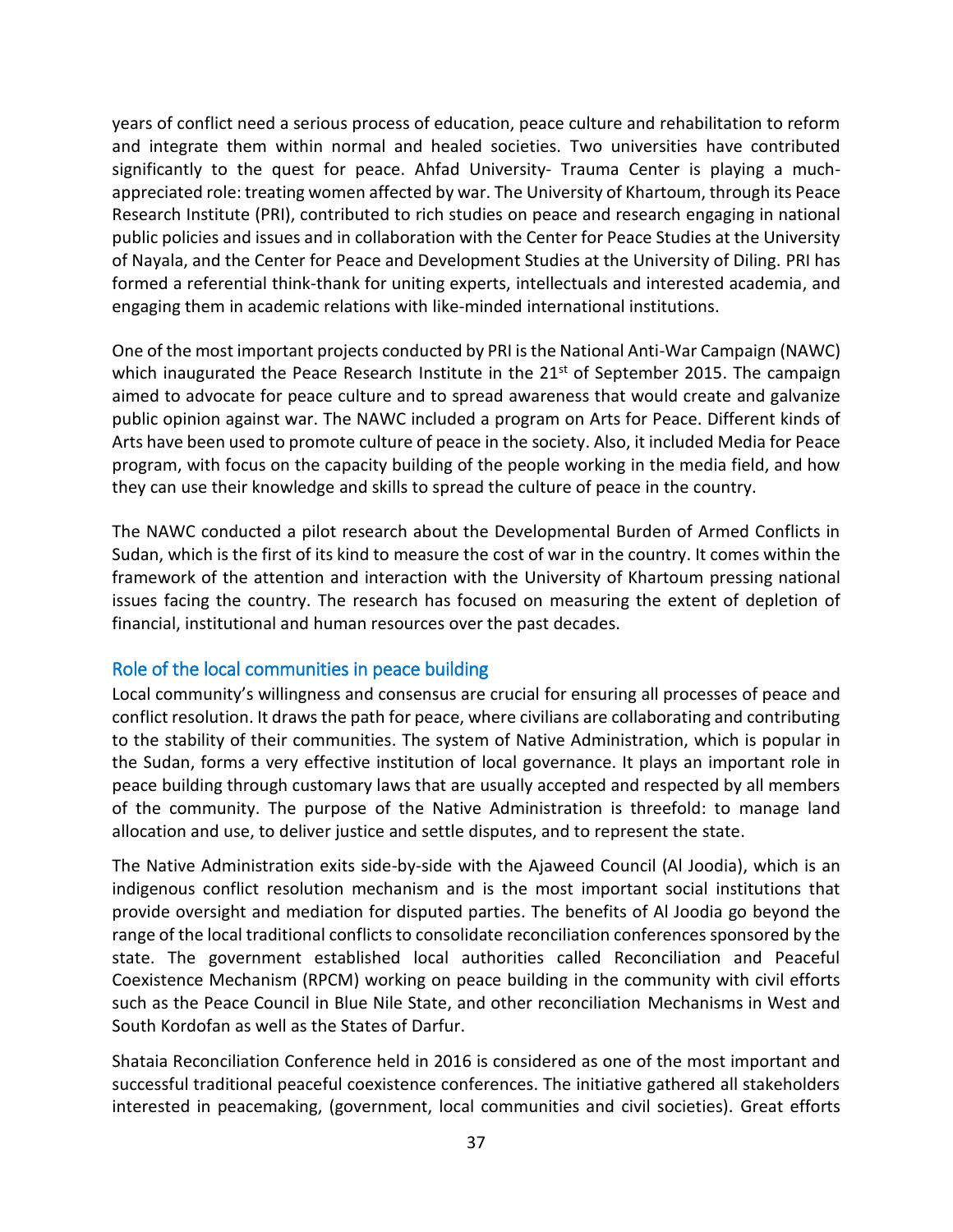were made by the local community, as people of Shataia has stressed their intention to overcome the past, and to work on renouncing tribalism, war and fighting. They insisted upon the need for peaceful coexistence and participation of civilians to actually promote peace process and push it forward. Furthermore, two choices and supports were offered during the conference for either a voluntary return of displaced persons back to their villages, or reconstruction of camps into new villages, and providing essential services and programs for integration.

#### <span id="page-38-0"></span>Role of women in peace building

The role of women in peace building is a powerfully emerging trend in the country. Women, who constitute half of the population, suffered the most from conflict, separation and disintegration of their families, and endured the sufferings of their children from malnutrition, poor health and diseases, and illiteracy. These conditions, among other reasons, have inspired women to engage in peace building and to push for inclusion of gender issues in peace negotiations. Consultations with Sudanese women have led to the inclusion of gender issues in the Joint Assessment Mission. Women groups from Darfur played a pivotal role in the Doha rounds of negotiations on peace in Darfur. They also raised issues on women's participation in decision making. Consequently, out of 41 members of Darfur Regional Authority 10 were women. A large number of women have joined the security forces, especially as police officers. The increasing participation of women in the security forces will make peace building and post-conflict activities participatory and inclusive.

#### <span id="page-38-1"></span>Trafficking in persons

The presence of a large number of refugees, illegal migrants and vulnerable population groups makes the Sudan a transit, source and destination of human trafficking. This is facilitated by the existence of a good network of roads and internal transportation systems for rapid movement across the country to the Mediterranean and Europe. Research on human trafficking show that most of the routes and networks operate in Eastern Sudan, and it engage vulnerable refugees and illegal migrants who sneak through the borders with Eritrea and Ethiopia. Human trafficking is a violation of human rights and it threatens peace and stability in the country. In order to address this issue, Sudan passed Anti-Trafficking Act in 2014 and established a National Committee for Combating Human Trafficking. Two states, Kassala and Gedarif issued Anti-Trafficking laws in 2010 and 2013, respectively. Also, the government established a Rapid Emergency Taskforce and Response Unit to deal with trafficking crimes in Eastern Sudan.

# <span id="page-38-2"></span>Agriculture Transformation

Agriculture transformation is the engine of SDGs implementation in the Sudan. With a wealth of natural resources, especially land, fertile soil, water, and natural pastures, the Sudan's comparative advantage is in agriculture (crops and animal husbandry) which is mostly a traditional and underdeveloped sector. The Sudan has been recognized for its huge and diversified natural resources, which if well utilized the country shall have the prospects of achieving sustainable development and prosperity for its people.

Because of its agriculture potentials, the Sudan has been identified as one of the top countries capable of contributing effectively to the regional and global food security. However, these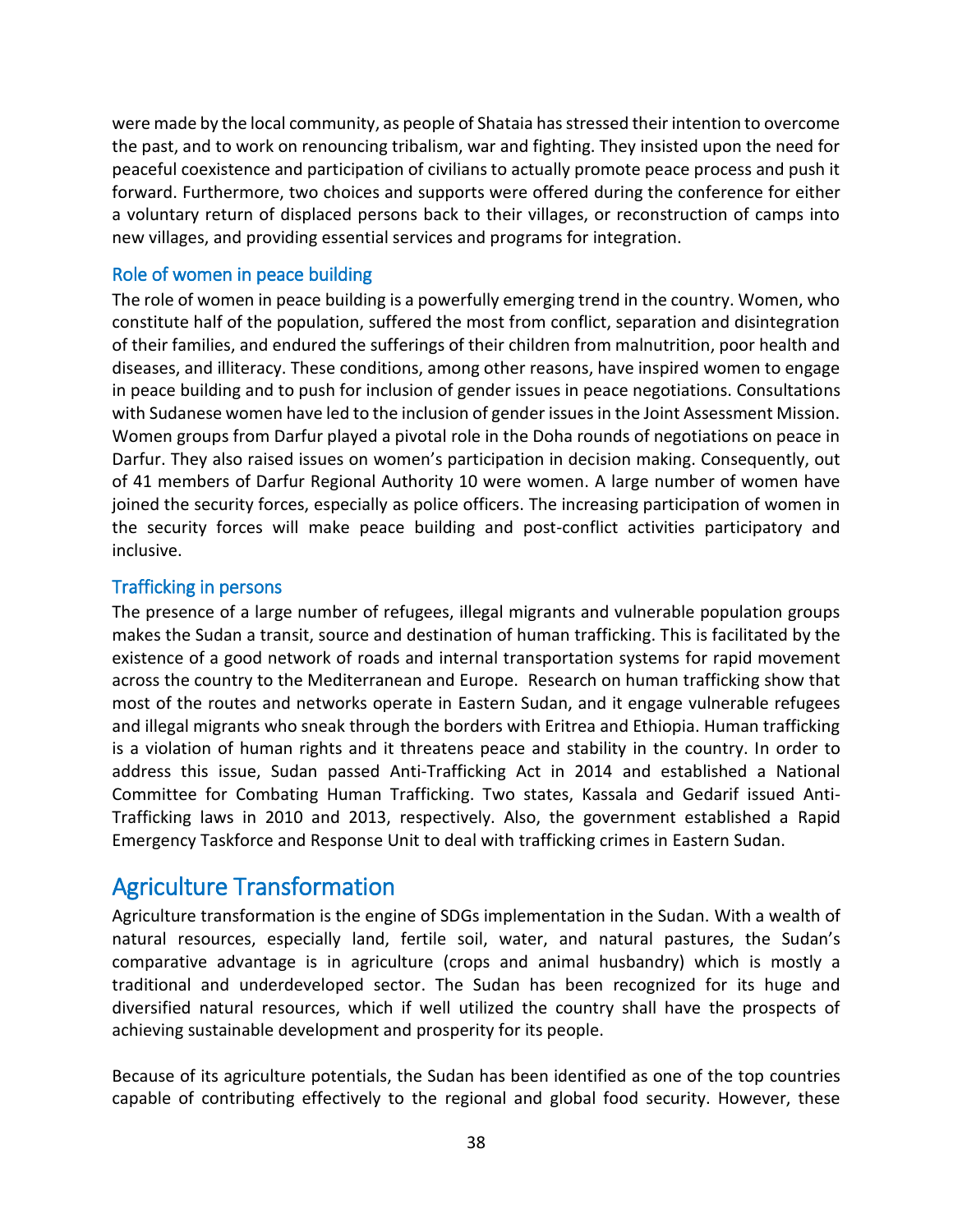potentials need to be prioritized for investment and financial resources, technology and innovations. There is need for increasing investment in productivity and the value chain of agriculture production, and for targeting investment in agriculture industries and exportable agriculture goods, harnessing the participation of people and community-based organizations in small scale agriculture, and engaging the private sector in profitable agriculture businesses.

Transformation of agriculture will accelerate the implementation of the SDGs in the Sudan in multiple ways and with tangible ripple effects, especially ending poverty (SDG1), fighting hunger and malnutrition (SDG2), improving health (SDG3) and education (SDG4) increasing decent work, employment opportunities and economic growth (SDG8), reducing inequality (SDG10), promoting peace and the settlement of people in stable societies (SDG16), among others. These are SDGs where tangible progress can be made within the short period of Agenda 2030. Achieving transformation in agriculture in the Sudan is now addressing the imperative for the following reasons:

- 1. Agriculture is the road to achieving stability, security and fear from want and hunger
- 2. Need to improve production efficiency and competitive capacities. This may be realized through the use of modern technologies utilizing the comparative advantages of the different regions of the country within a framework of an integrated development program
- 3. Agriculture can mobilize all economic activities related to trade, industry and transport, thereby contributing to diversification of the economy and availing employment opportunities
- 4. The states need to intensify their development activities in agriculture, improve conflict management around resources thereby leading to durable peace, stability and strong federal system of governance
- 5. Food security is the responsibility of the state and It will not be achieved except through agricultural transformation
- 6. Migration from rural to urban areas and particularly to Khartoum, the national capital, will not be curbed except through agricultural development
- 7. Sudan must honor its commitments as a member of the international community to achieve the Sustainable Development Goals (SDGs) without leaving any one behind

#### <span id="page-39-0"></span>SWOT analyses for agriculture transformation

A diagnosis of the current situation in the agricultural sector is made using the SWOT analysis to explore the Strengths and Weaknesses in the performance of the sector, the Opportunities for development and the Threats involved. The SWOT analyses will help in agriculture transformation for the implementation of the SDGs in the Sudan. The diagram below shows the strengths and comparative advantages, the weaknesses that need to be understood and fully addressed, the opportunities for transformation and further development, and the threats that need to be addressed through strategic policies and actions.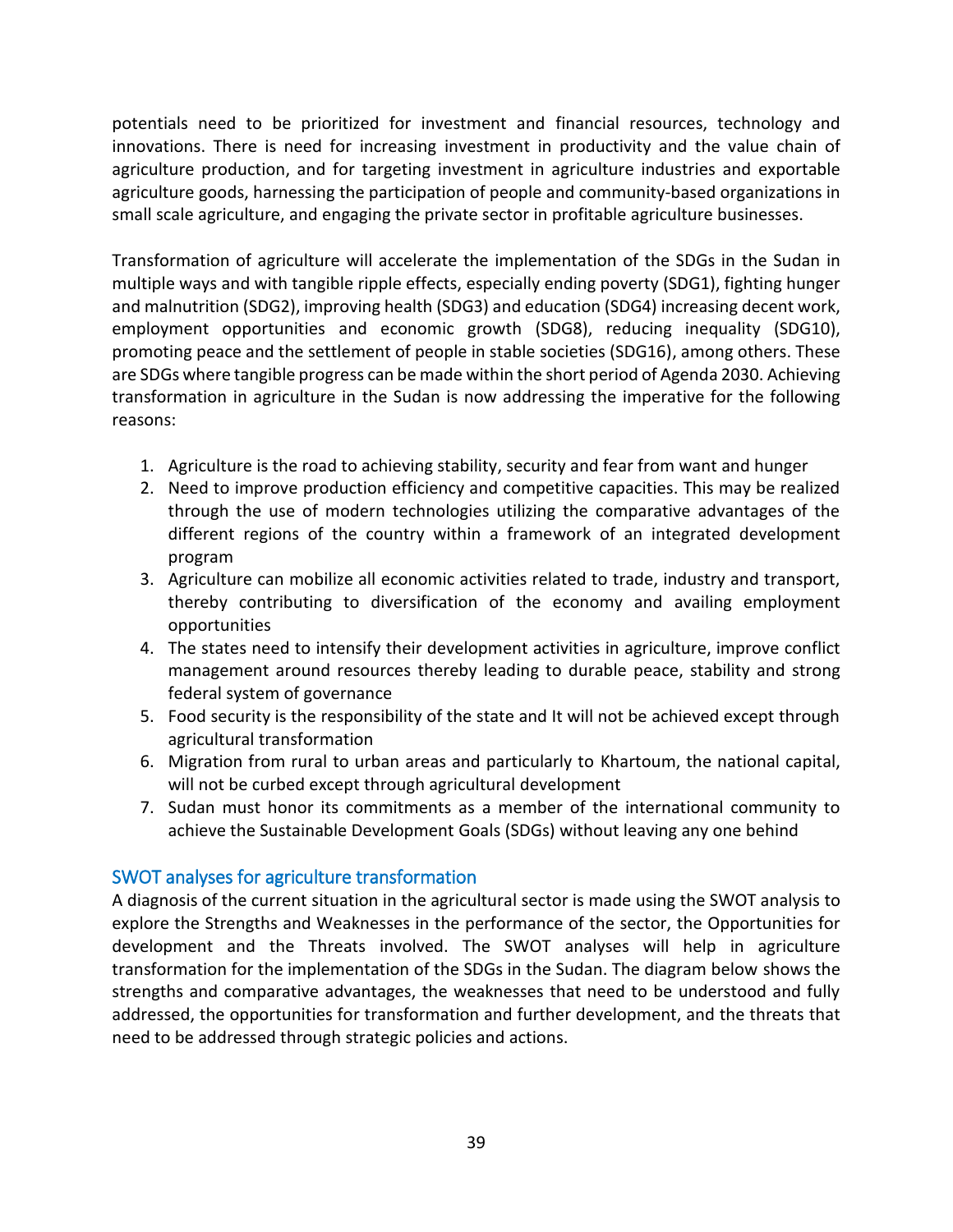### Transforming Agriculture for Achievement of the SDGs

| S                                  | W                                               |                                                                  |                                                               |
|------------------------------------|-------------------------------------------------|------------------------------------------------------------------|---------------------------------------------------------------|
| Fertile<br>suitable<br>land<br>for | Land issues, mainly tenure,                     | A strong and vast natural                                        | of<br><b>Deterioration</b><br>natural                         |
| agriculture<br>cultivation,        | are a stumbling block to                        | resource base - land and                                         | and<br>negative<br>resources                                  |
| estimated at 175 million           | improving<br>agricultural                       | water                                                            | impact on the settlement of                                   |
| feddans (74 million hectares)      | performance                                     |                                                                  | livestock producers and the                                   |
|                                    |                                                 | Population base in rural                                         | development of the national                                   |
| Fresh water resources from         | Low levels of productivity to                   | with<br>indigenous<br>areas                                      | herd.                                                         |
| rainfall,<br>rivers<br>and         | all factors of production                       | knowledge and experience in                                      |                                                               |
| underground aquifers               | <b>Producers</b><br>trapped<br>in               | agriculture                                                      | Insecurity and tribal conflicts<br>over resources             |
| Animal resource (110 million       | traditional<br>of<br>systems                    | Increasing demand for jobs,                                      |                                                               |
| heads) as well as a sizable        | with<br>production<br>weak                      | employment and investment                                        | <b>Structural</b><br>weakness<br>in                           |
| reservoir of fish resources        | technical, managerial<br>and                    | opportunities                                                    | financial<br>policies<br>and                                  |
| along the Red Sea shores,          | financial capacities                            |                                                                  | institutions<br>incapable<br>of                               |
| Lake Nuba<br>and<br>Merawi         |                                                 | Increasing demand for food                                       | funds<br>providing<br>to                                      |
| reservoir                          | Low<br>investment<br>in                         | and agriculture products                                         | <b>smallholders</b><br>rural<br><b>or</b>                     |
|                                    | agriculture<br>weak<br>and                      |                                                                  | infrastructure                                                |
| Infrastructure and strategic       | economic policies leading to                    | Business opportunities for                                       |                                                               |
| location<br>geographic<br>to       | unstable prices, exchange                       | and<br>small<br>large-scale                                      | High dependence of animal                                     |
| support increased marketing        | rates and inflation                             | agriculture                                                      | resources on pastoral and                                     |
| of agricultural and livestock      |                                                 |                                                                  | transhuman<br>systems<br>of                                   |
| products in the domestic and       | Weak<br>coordination<br>of<br>policies          | Proximity<br><b>COMESA</b><br>to<br>countries and to the markets | production<br>renders<br>the<br>provision of services and the |
| regional markets                   | among<br>various<br>ministries and institutions | in the Arab states and Europe                                    | transfer<br><sub>of</sub><br>technology                       |
| of<br>federal<br>system<br>A       |                                                 |                                                                  | needed<br>for improvement                                     |
| which<br>government                | Weak capacity to produce                        | partnerships<br><b>Diverse</b><br><i>in</i>                      | difficult                                                     |
| encourages the participation       | agricultural inputs locally,                    | agriculture, especially in crop                                  |                                                               |
| of local communities<br>in         | and inadequate incentives to                    | production,<br>animal                                            | Climatic change resulting in                                  |
| development                        | encourage local production                      | husbandry,<br>forestry,<br>and                                   | fluctuations of production                                    |
|                                    | of<br>agricultural<br>inputs                    | horticulture                                                     | and productivity                                              |
| Available<br>research<br>and       | particularly seeds                              |                                                                  |                                                               |
| training institutions all over     |                                                 |                                                                  | Trade barriers established by                                 |
| country which<br>the<br>can        | Inadequate<br>statistics<br>to                  |                                                                  | developed<br>countries<br>to                                  |
| provide trained manpower           | planning<br>support<br>and                      |                                                                  | protect their producers limit                                 |
|                                    | decision making                                 |                                                                  | access to their markets                                       |

#### <span id="page-40-0"></span>Key success factors for agricultural transformation

The realization of agricultural transformation in the Sudan will depend on success factors for the mobilization of the agricultural activities and the creation of suitable environment for the realization of the potential of the agricultural sector:

- 1. Government commitment to annually allocate 10 percent of the national budget to agriculture
- 2. Creating the environment conducive to sustainable development of agricultural productivity and production through the implementation of macro and sectoral policies which promote investment, developing infrastructure for water harvesting and irrigation storage capacities of the Nile waters, building feeder roads, establishing livestock routes and providing marketing infrastructure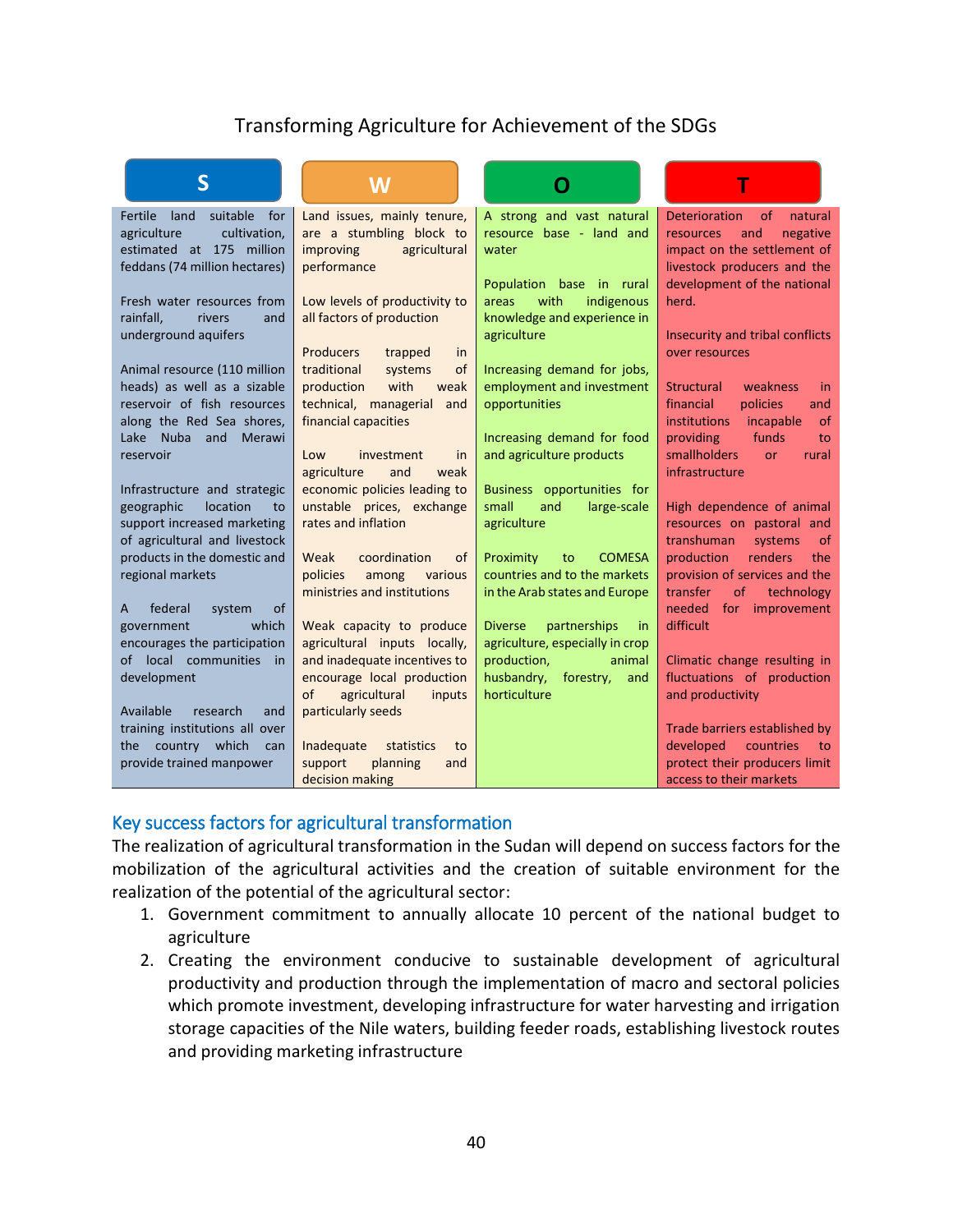- 3. Building the capacities of producers through reforming their institutions. Increasing their productive and managerial capacities, making use of successful international experiences in this area
- 4. Resolving the land tenure issues which discourage optimal use of large areas in the irrigated and rainfed sectors
- 5. Improving the agricultural support services including the development of the agricultural research, technology transfer and extension services, agricultural education, establishment and upgrading of markets, strengthening of information and communication technologies
- 6. Developing and modernizing of agricultural systems with a view to increasing efficient utilization of resources through increasing crop intensity, improving marketing efficiency, value addition through processing and introduction of new systems of livestock and fishery production, including irrigated farms and wildlife reserves
- 7. Protection of agricultural producers through adoption of measures of risk aversion and expansion of agricultural insurance services
- 8. Creation of Commodity Councils representing stakeholders in crops and livestock to ensure the participation of the stakeholders including the producers in the promotion and development of crops and commodities.
- 9. Protecting natural resources through the development of forests. pastures and range lands, wildlife reserves and re-establishment of the vegetative cover and the development of the Gum Arabic Belt and the combat of desertification
- 10. Building the capacities of the industrial sector to manufacture agricultural inputs, satisfy agro-industries with their requirements of raw materials, link the production-processingmarketing chain and utilize the ideal capacities in the agro-industries
- 11. Protecting consumers and promoting exports, by implementing the laws and procedures which ensure food safely and control of the quality of plant and livestock products, whether processed locally or imported, in accordance with the accredited international standards.
- 12. Engaging people and community-based organizations and the private sector in strategic partnerships with a view to realizing the economies of scale, benefiting from new technologies, and getting access to international markets and financial institutions.

#### <span id="page-41-0"></span>Strengthening the role of the private sector in agricultural transformation

The achievement of the agricultural transformation necessitates a rapid change of the agricultural from a traditional sector characterized by low productivity and production into a modern, dynamic, commercial sector responding effectively to local and global needs and changes. This transformation requires efficient and optimal distribution of roles between the government and private sector. The government to focus on the policies and plans that will create conducive environment through the provision of incentives for investment in the agricultural sector and removal of obstacles limiting effective participation. The capacities of the private sector and the society as a whole will be engaged more effectively in large- and smallscale agriculture businesses. However, this will not happen unless the existing problems hampering the private sector are overcome. These problems are: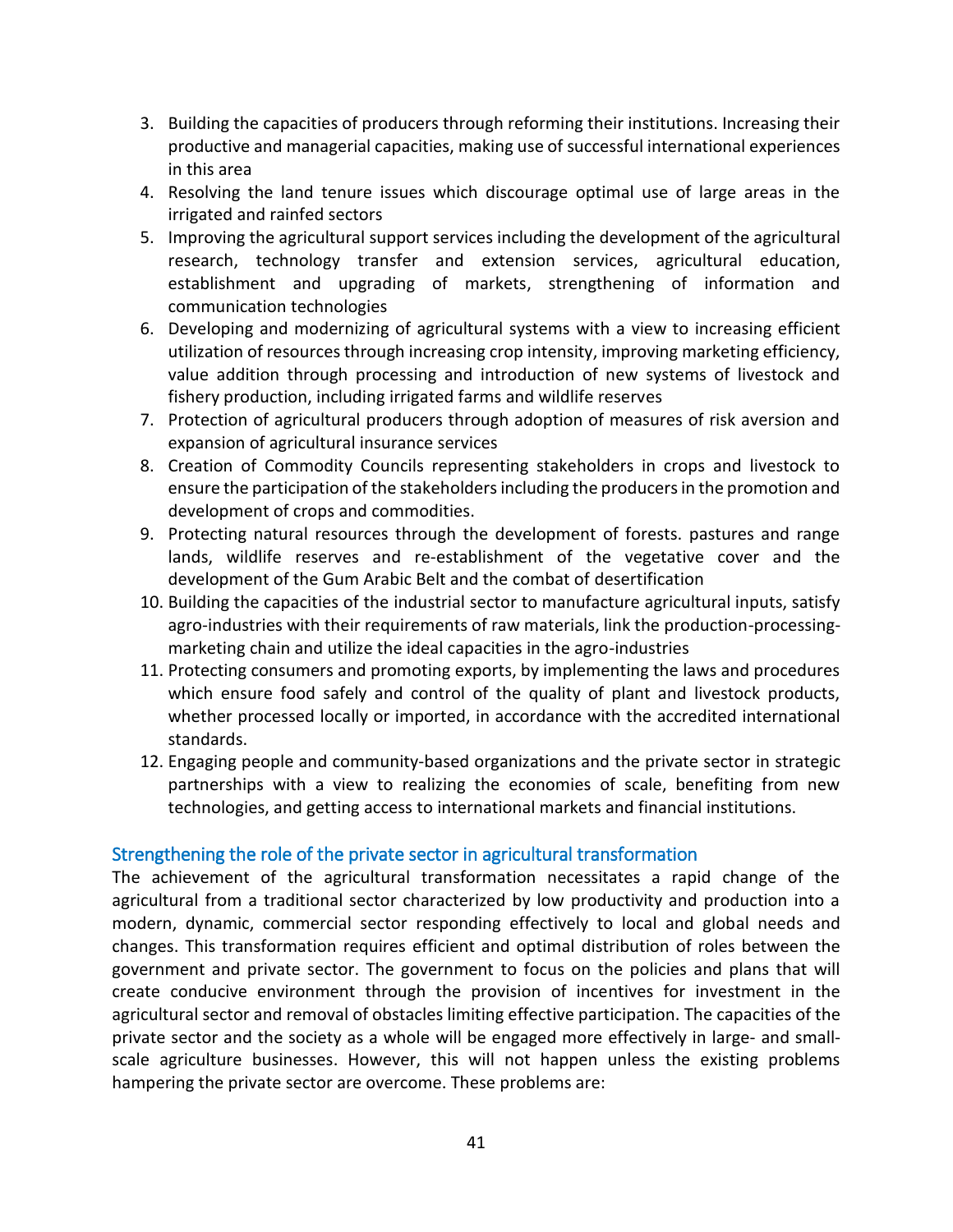- 1. Weak administrative capacities and shortage of skilled labor
- 2. Low contribution of the private sector in financing of the projects targeting the local and international markets
- 3. Lack of awareness of the private sector of the ways and requirements of modern marketing of agricultural commodities and dependence on traditional market
- 4. Weak capacities of the private sector to monitor the rapid development of regional and international markets and their demand for agricultural commodities in terms of quantity, quality and timing

In order to empower the private sector to play an effective role, the following actions must be taken:

- 1. Remove administrative and financial restrictions obstructing intra-state and export trade
- 2. Ensure free, equitable and transparent competition in government procurement and contracts
- 3. Resolve land ownership, land use problems and conflicts over land as quickly as possible
- 4. Avail basic information on the lands available for investment including the privileges and the conditions of land lease
- 5. Review existing laws and regulations which discourage private investment
- 6. Offer the private sector incentives to invest in research and development
- 7. Strengthen relations and coordination between the private sector and the commercial offices in Sudanese embassies with a view to providing the private sector with information and promoting agricultural investment
- 8. Strengthen relations with foreign entities concerned with agriculture in the Sudan (bilateral relations and regional and international organizations)
- 9. Privatize government-owned production enterprises and prevent government from competing with private sector in the areas of production and agricultural finance
- 10. Promote agricultural insurance and risk management schemes

#### <span id="page-42-0"></span>Fast track accelerators for achieving agricultural transformation

1. **Promising modern technologies in agriculture in Sudan:**

 $\overline{a}$ 

There are promising and encouraging opportunities now to raise productivity remarkably through the modern technologies that have been implemented in Sudan in recent years. The most important of these is the implementation of *the Zero-tillage Technology* (conservation agriculture) applied in the rain-fed sector and resulted in achieving high and unprecedented increase in productivity in all crops grown reaching three to five times higher than the productivity achieved in conventional systems $11$ . One of the positive developments in the irrigated sector is the improvement in the productivity of different crops, especially wheat, which showed a clear improved productivity, indicating improved adaptation of wheat to the Sudan climatic conditions (resilience). Also, the adoption of

<sup>11</sup> Rasheed, N.; Burhan H. O. Al-Heeti A. and Marzoug, O. (2004) AAAID Introducing Zero-Tillage Farming System to Replace the Traditional Farming Systems in the Rain-fed Sector in Sudan Journal of Agricultural Investment (JAI)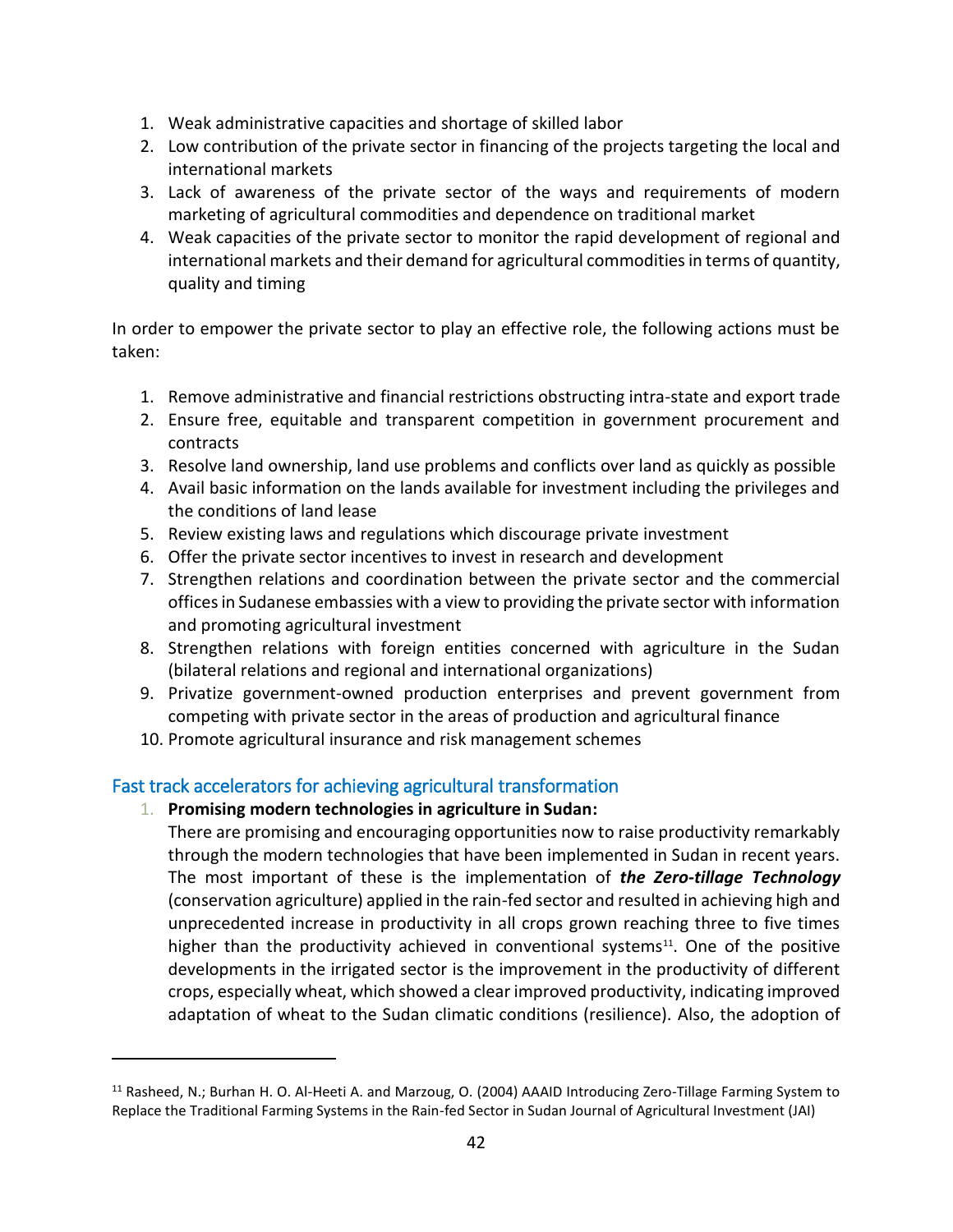modern irrigation systems in the irrigated sector has led to a marked improvement in the productivity of different crops.

#### 2. **Benefits of the Renaissance Dam on the irrigated sector:**

As one of the benefits of the Renaissance Dam in Ethiopia on irrigated agriculture all water of the Blue Nile will be stored at the Dam in Ethiopia near the border with Sudan, the flow of the Blue Nile and the main Nile will be stable all year round at a sufficient level for irrigation. This will allow for a high level of crop intensification in the agricultural irrigated schemes along the Blue Nile and main Nile, including the large national schemes i.e. Gezira. This will allow for maximum utilization of the irrigated agricultural land.

#### 3. **Sudan Initiative for Achieving Food Security in the Arab Countries:**

The *Sudan Initiative for Achieving Food Security in the Arab Countries* was prompted by the global food crisis in 2007/08 which severely impacted the Arab food importing countries, especially those that lack the natural resource base for food production, such as the GCC countries. The initiative was presented by the President of Sudan and adopted by the Arab League in its summit in Riyadh in 2013. The initiative stands as regional cooperation framework between Arab countries where Sudan provides natural resources and other Arab countries provide direct investment for food production to contribute to realizing food security in the region. In addition to the production, processing and export of cereals (mainly wheat and rice) sugar, vegetable oils, red meat, milk and fodder, the program is also associated with investment in infrastructure supporting these activities, mainly in roads, railways, energy and storage facilities.

The plan for implementation dictated the development of 3.4 million hectares, irrigated and rain-fed to produce 14.92 million tons of the suggested crops with a total investment of U\$ 9.94 billion. A considerable portion of production is set to supply the local markets. The initiative shall also provide employment opportunities in the rural areas of the Sudan in addition to facilitating technology transfer, hence increasing the efficiency of Sudan's agricultural sector. Furthermore, the high level of investment in infrastructure will have a crucial impact on flourishing economic activity in the rural areas and in the country as a whole and contribute to enhancing incomes. All of these factors combined are expected to contribute immensely to the eradication of hunger and the strengthening of food security in the country.

#### 4. **Encourage Foreign Direct Investment in agriculture:**

Recent introduction of foreign direct investment in agriculture in the Sudan especially by Arab investors showed remarkable indications of success in production and marketing of important crops as well as livestock. Encouraging this trend will enhance the development of agriculture in different regions of the country.

#### 5. **Develop an irrigated system of production in western Sudan:**

Development of an irrigated system of production in the western regions depending on underground water especially in Kordofan and Darfur to complement the rainy season,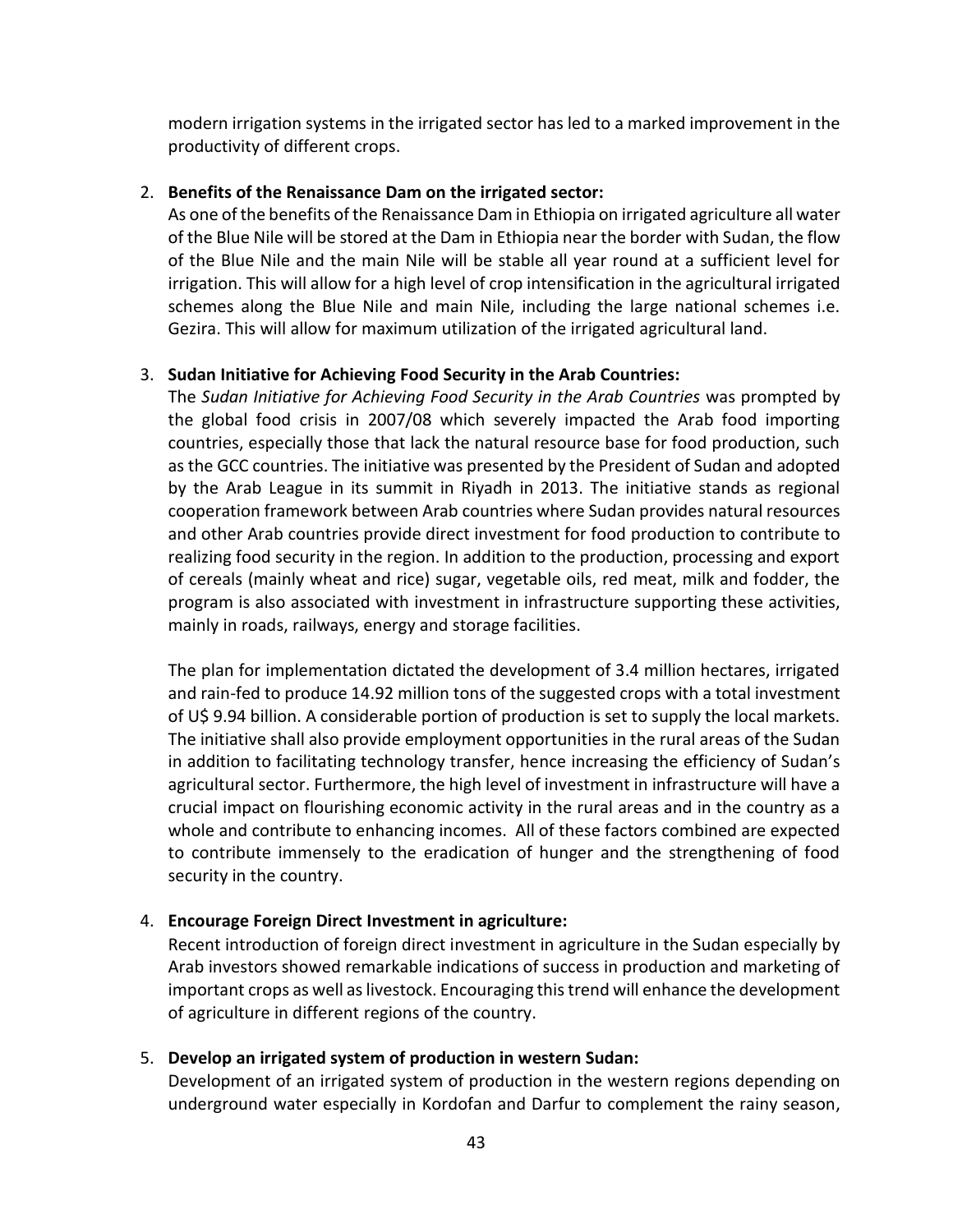which is the only production season in these regions, will be an important development in achieving agricultural transformation. For a long-time dependence of these regions only on the rainy season made them disaster prone areas especially with the observable cycles of drought witnessed in many years. Developing an additional irrigated production season will result in stability of agricultural production in these areas throughout the year. An authority for assessment of underground water in western Sudan and development of irrigated sector is proposed here.

#### 6. **Develop organic agriculture for export**

In view of the existing huge potentialities of the Sudan in organic farming and the increasing international demand for organic food products emphasis on organizing of production and marketing of organic crops and livestock products will result in significant development of exports from the Sudan.

#### 7. **Take advantage of opportunities from WTO**

Introduce arrangements to make use of the opportunities given by the WTO agreement in relation to agriculture in the LDC. This can be done through the application of the agriculture laws which were passed recently namely the bills:

- a) Rural development and food security.
- b) Reduction of poverty.
- c) Amend the law of strategic reserve to include distribution of food at reasonable prices and setting the stabilization prices of the main food crops.
- d) Provide targeted subsidy for the productive poor in the less developed areas.
- e) Make use of the special safeguards (SSG) legislation relating to custom duties.
- f) Use of the seasonal custom duty for select commodities particularly the perishables during the peak of local production.

#### 8. **Program for agriculture transformation**

Transformation of agriculture will be developed into a program of objectives, policies and actions under each subsector: traditional rainfed agriculture, mechanized rainfed agriculture, irrigated agriculture, livestock and fisheries, and natural resources (See Annex Table 2).

#### <span id="page-44-0"></span>Expected outcomes

The overall strategic objective of transformation is to transition agriculture from a sector dominated by subsistence production to a modem sector responsive to market signals and with substantial contributions to the implementation of the SDGs, and to achieve the following specific outcomes:

1. Increased productivity and efficiency and increased agriculture GDP growth to 6 percent annually and achieve sustainable economic growth and high per capita income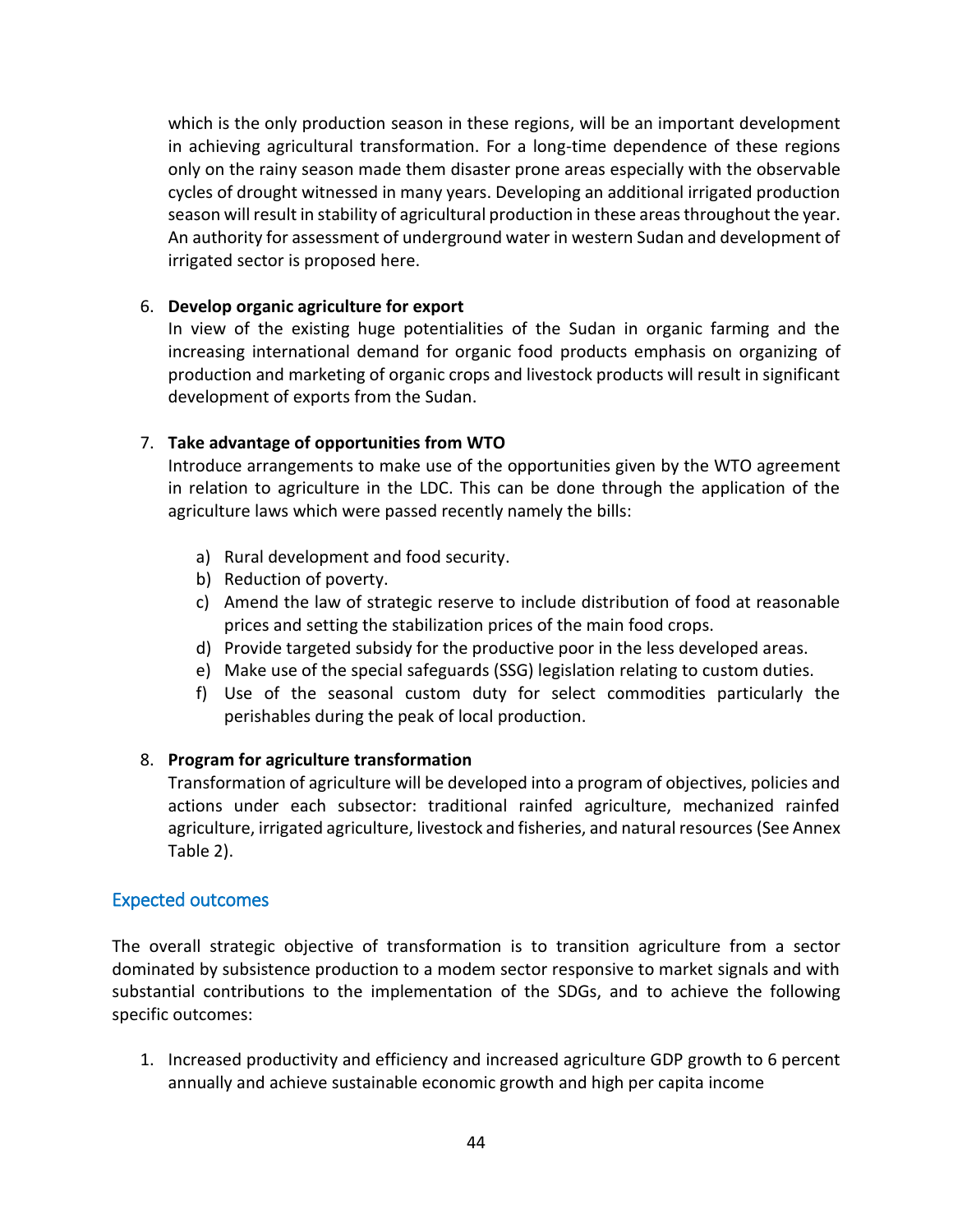- 2. Increased employment opportunities, development of rural areas and slowing down migration to towns so as to minimize rural-urban migration
- 3. High and sustainable food security to eliminate poverty, hunger and malnutrition
- 4. Increased export of crops and livestock, increased contribution of agriculture to the balance of trade, and improved competitiveness of the agricultural products in the regional and global markets
- 5. Balanced development and growth in all states to achieve equality between states with the view to encouraging settlement in the rural areas, and to reduce marginalization complaints and conflicts
- 6. Developed and protected natural resources to ensure their renewal and sustainability

# <span id="page-45-0"></span>Social transformation

The Sudan is undergoing profound social and cultural transformations that will impinge on the implementation of Agenda 2030 and the SDGs. Everywhere in the country, in rural and urban areas, the social and cultural institutions and the social fabric of societies and communities are molding and changing. The factors of change are many and are intertwined: high and pervasive poverty, increasing population, rapid urbanization, spreading ICT, increasing education, improving girl's education, empowering women and youth, etc. The social systems are changing from "social affairs" to "social development", where people and communities are gradually changing from recipients of charities and cash transfers to participants in development and producers of goods and services. The transformation to social development approach will accelerate poverty alleviation, economic growth, food security, in the country.

#### <span id="page-45-1"></span>Ending poverty for SDGs acceleration

Ending poverty is a very major accelerator for the achievement of the SDGs in the Sudan. Poverty is a challenge to the welfare and prosperity of the people and protection of natural resources, especially land, water and forests. Addressing poverty is a national development priority in the country. All the national planning frameworks for 2017-2020, clearly indicate the contribution of development activities in areas such as health, education, and social protection, agriculture, food security, to ending poverty. Also, the States have diverse development projects and programs that directly target the poor and vulnerable people and aim to end poverty and to address its adverse social impacts on the welfare of people and on the environment.

Though officially and publicly recognized, the prevalence, incidence and dimensions of poverty are largely not well studied because of lack of accurate and timely data. Income poverty, which is the most well-known, does not provide accurate measure of the depth and breadth of the challenge. Its use to inform planning and support decision making is limited. There is a general belief that poverty in the Sudan is due to shortage of capabilities more than lack of resources, which is a hypothesis that must be tested with accurate and timely data.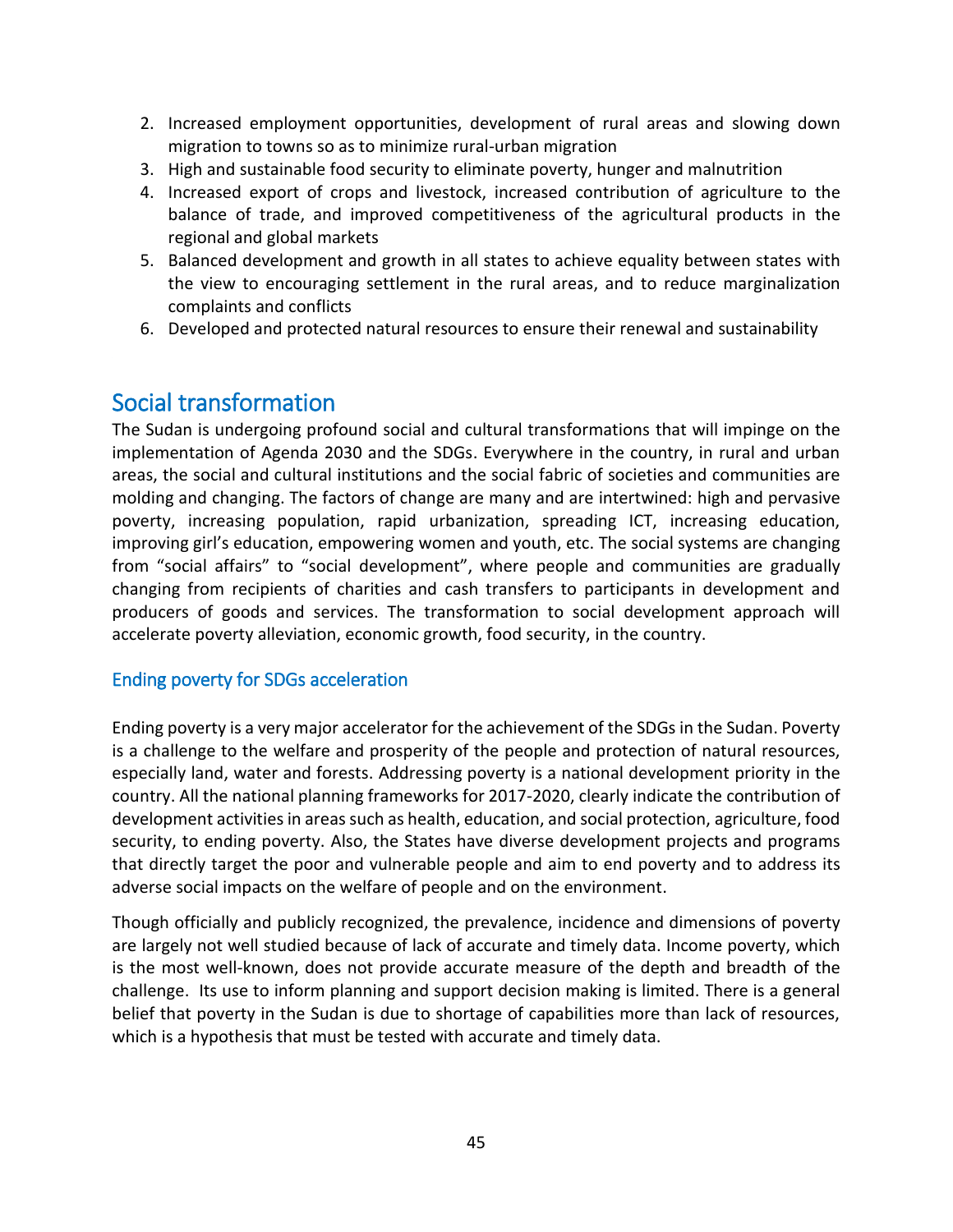The results of the National Baseline Household Budget Surveys 2014 have been used to measure the incidence of poverty at 36.1, compared 46.5 percent in 2009 $^{12}$  and. The surveys indicate variations of poverty incidence by State: the lowest incidence (12.2%) in the Northern States and the highest (67.2%) in Central Darfur State. This variation indicates where policy interventions are highly needed to reduce the incidence of poverty. Obviously, Central Darfur, South Kordofan and West Darfur are top priority states for addressing poverty. With 1 of every two persons in poverty the Red Sea and South Darfur come next in priority for poverty interventions.



The poverty incidence is highly susceptible to changes in the economic conditions, which have recently worsened due to shortage of energy and high inflation rate. The value of the Sudanese Pound has been officially set at 18 to one US Dollar in in 2018, compared to 6 in 2014. The inflation rate soured to 52.4 percent in 2018 compared to an average of 32.2 in 2017. The debt burden is high and has rapidly increased from about 45 billion US\$ in 2013 to 56.5 billion US\$ in 2018, mainly because of the debt arrears. The country is in debt distress and is eligible for debt relief under the Heavily Indebted Poor Countries (HIPIC) initiative. There is need to continue engaging with external creditors to secure support for debt relief and seek the support of the IMF for cooperation on payments.

#### <span id="page-46-0"></span>Social protection

 $\overline{a}$ 

Social protection policies and programs are important accelerators of social development in the Sudan. They include Social Insurance, e.g. pensions (to ensure a minimum income in old age),

 $12$  This incidence is way-off the rate for neighbors: Ethiopia 29.6 percent for 2010, Uganda 24.5 percent for 2009 and 19.5 percent for 2012, and Egypt 25.2 percent for 2011.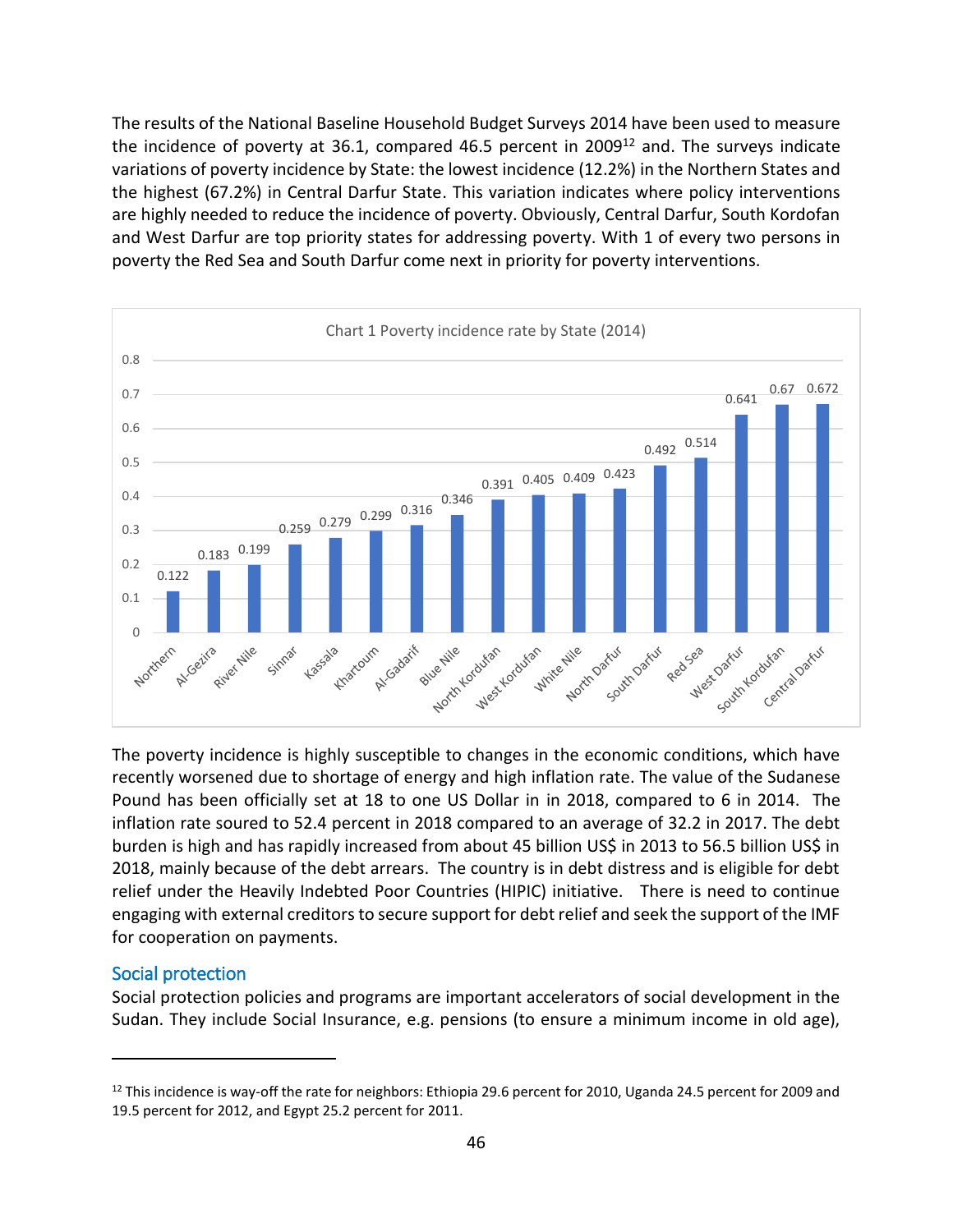health insurance (to protect the well-being of households in the face of adverse events), Social Assistance through targeted programs (to increase the access of vulnerable groups to basic services) as well as labor market policies and programs (to promote employment, productivity, decent work, and micro-finance). These programs complement the delivery of basic health and education services, financial services, the provision of utilities and economic infrastructure, and other policies and programs aimed at reducing poverty and managing risks.

An important and primary social protection mechanism in Sudan is Zakat, which is an Islamic measure for wealth distribution and building of productive capabilities and is playing an important role as a source of social assistance for the poor. This is further complemented by increasing government pro-poor expenditure.

One of the social support schemes adopted by the Ministry Security and Social Development is the Social Initiative Program (SIP) that consists of eight components. The programs aiming at provision of an integrated package of services for 500,000 families from the poorest households. Besides, the project also aims at provision of a diverse range of health services, education and income generating activities for the poor households. However, social protection schemes in Sudan are challenged by the fiscal policies undertaken by government, including suspension of subsidies on key commodities coupled with the pressures on the foreign reserve position of the country, which have aggravated the situation of the poor.

#### <span id="page-47-0"></span>**Education**

Education is an important accelerator of development and social change. The government policies are geared towards the provision of free and compulsory basic education for all. This commitment is reflected in the Interim National Constitution as well as in the Quarter-Century strategy 2007-2031. Besides, the National Plan for Education for All was developed in 2003, with detailed activities, programs and estimated budget. However, considerable efforts are still needed in order to ensure significant improvement in basic education to ensure quality education for all. In addition, there is also a Five-Year Plan 2017-2021 which is an integral part of the Quarter-Century Strategy 2007-2031. Both plans provide a roadmap for the further development of education for making solid progress towards achieving inclusive education. The establishment of a directorate for girl's education, as stipulated in the Girls Education Policy, at both federal and state levels represents one of the important policy tools to reduce gender gaps in education.

National education trends have served as the driver of human development progress in Sudan over the past three decades. Combining gross enrolment ratios at all school levels and adult literacy, the education index for Sudan has grown at nearly twice the rate of other HDI components. Gains in primary and tertiary enrolment are largely behind the education improvements. Despite of the positive gains made in the education sector, still around 3.1 million children aged 5-13 years remain out of school, of whom 52 per cent are girls. Furthermore, around two-thirds of the existing schools do not have improved sanitation facilities and a quarter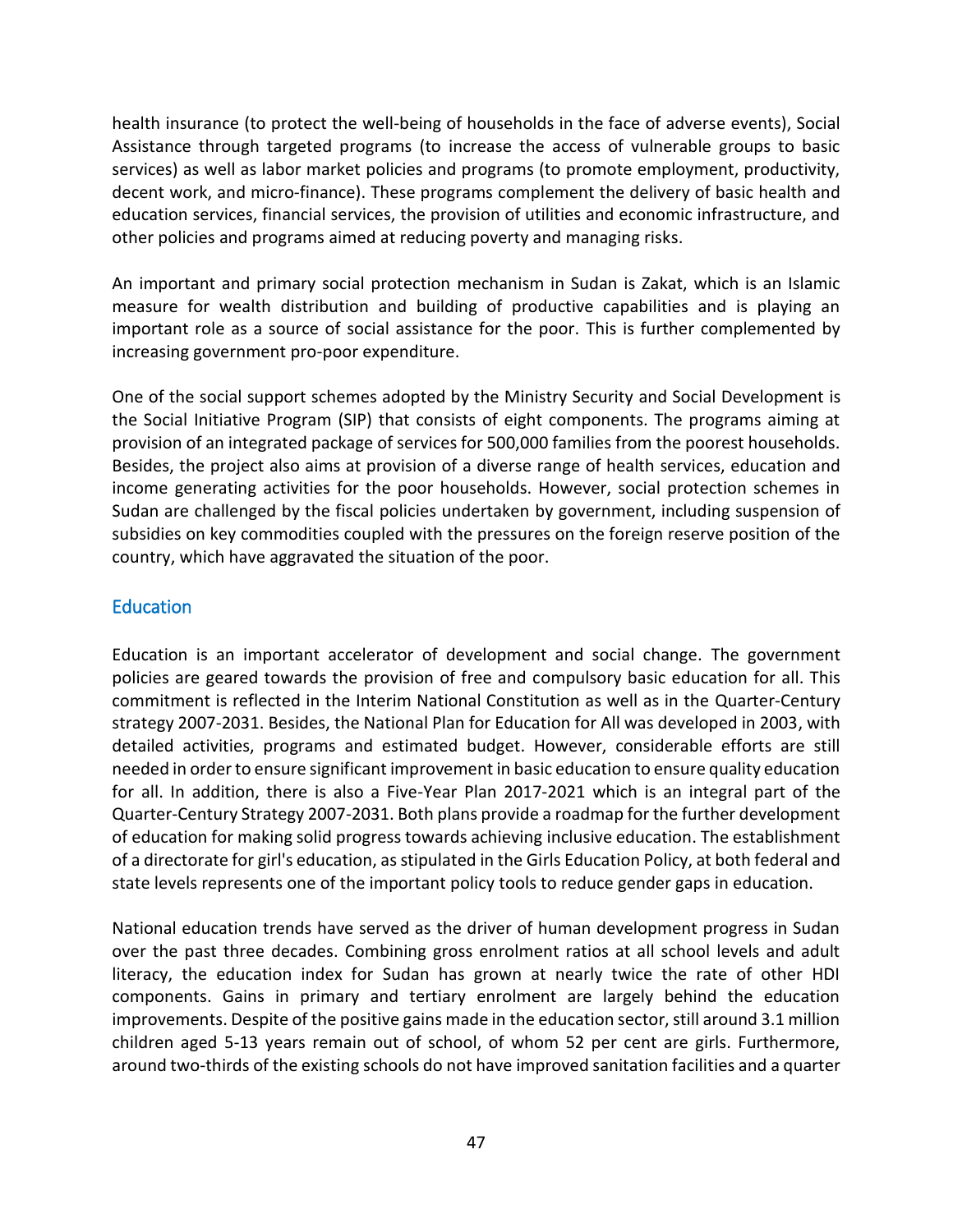of them do not have improved drinking water facilities, which negatively impacts children's attendance and enrolment, particularly for girls.

Higher education witnessed significant expansion. In 1990 there was a limited number of institutions (5 universities, 2 private colleges and 12 technical colleges). The number of higher education institutions rose to 30 government universities, 6 private universities, 44 colleges and higher institutes and 20 technical colleges. Accordingly, the intake capacity of higher education institutions reached more than 500 thousand students, representing 10 percent of the population in the age group 17-23 years. Therefore, one of the important causes of the expansion in education has been tertiary-level enrolment. At tertiary education level, it is evident that there is a higher rate of enrolment of girls than boys.

#### <span id="page-48-0"></span>Population health

Improving population health is undoubtedly a very important accelerator of the SDGs implementation in the Sudan. Overall measures of health indicate that people's health in the Sudan is way below the world average; reflecting high potential for health development. Life expectancy at birth, which measures the expected years of life to be lived by a newborn baby in the country, is 64.76 for 2015-2020 period, compared to 71.96 world average for the same period, which shows 7.20 years difference. Another important measure of population health is infant mortality, which is the number of infant deaths for 1000 liveborn children. The infant mortality rate for the Sudan is estimated at 44 compared to a world average of 31 for the 2015- 2020 period. The national surveys show considerable disparities in infant and child mortality among the 18 States, which points to the existence of health inequalities that must be addressed through comprehensive policies and program interventions.

The Federal Ministry of Health formulated a comprehensive and transformational national health policy (2017 -2030) that aims to attain universal health coverage and improve the standard of health and wellbeing for all people through addressing health inequalities and adopting peoplecentred and Health in All Policies approach thereby achieving sustainable developmental goals and contributing to the overall social and economic development of the country. The policy is transformational in several ways: from out-of-pocket to prepaid finance health system with protection of the vulnerable people; from government based to multi-stakeholder engagement; from Ministry of Health Policy to a national health policy; from curative and disease-oriented policy to health prevention and promotion of wellbeing. The transformational activities will accelerate the achievement of the sustainable development goals, especially SDG3 and SDG10, and will promote human resources development in the country.

#### <span id="page-48-1"></span>The demographic dividend

The changing age structure of the population and the resulting increase in the workforce will be a major force for development transformation and change in the country. The demographic dividend started in 2005 and is expected to continue to year2035 and beyond. During this stage fertility is expected to slowly decline from 5.25 in 2005 to 3.35 in 2035. This slow decline will lead to high increase of the population to about 62.3 million persons in 2035 compared to about 32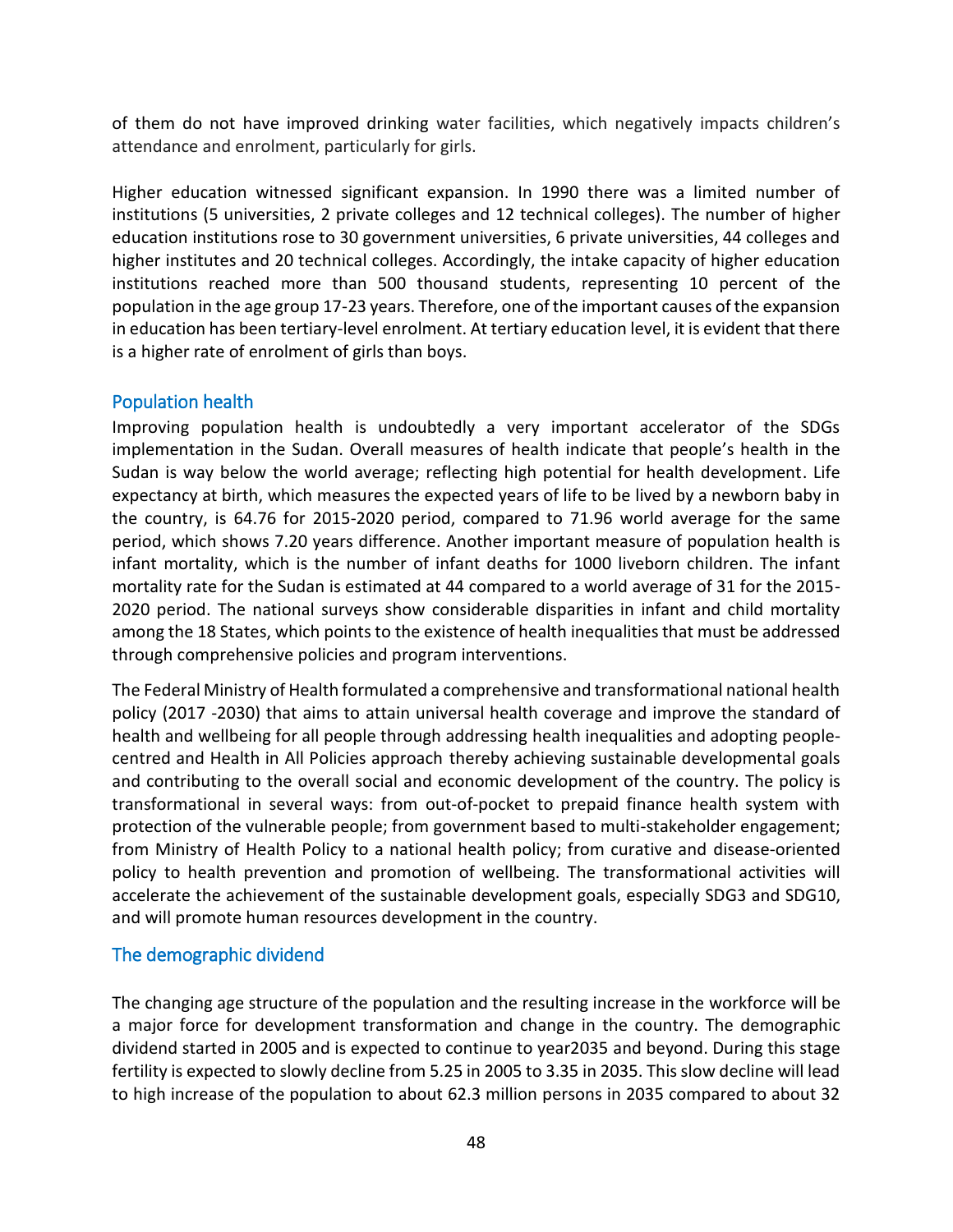million in 2005. This result indicates that the population size will almost double during this stage of the demographic dividend.

The population growth will be accompanied profound age structural changes. Children below age 15 will increase to about 21.4 million in 2035 compared to 13.8 million in 2005. The workforce aged 20 to 64 is expected to reach 32 million in 2035 in contrast to 13,9 million in 2005. Almost half of the workforce will be youth aged 20 to 34. This pattern of change in the age structure of the population indicates that during the SDGs period to 2030, the Sudan will have to meet the social needs of increasing number of children and youth, and to provide employment opportunities for a rapidly increasing workforce. Therefore, economic and social development policies must focus on education and health for children and youth, and on job creation and strategies for employment and technological innovations. Such strategies will promote human resources development, productivity and capabilities for addressing poverty and hunger.

The increase in workforce will provide opportunities for expanding the social protection systems to the great majority of people in the country. Particularly much of the workface will be in the urban areas, where such systems are usually more successfully managed. However, the coverage of social protection will expand to rural areas through new and innovative strategies. These opportunities should be accompanied with human resources development, especially training and skills development programs and activities.

The dividend is not an automatic process as it requires the right mix of policies and investments. The type and timing of policies will matter to realizing a demographic dividend. Policies that foster women's education are critical, just as well as those policies designed to lower fertility and child mortality. Policies also need to ensure that the working age share is linked to structural transformation and economic takeoff. A key question we face is how can we ensure that the age structure of the population is a much more important determinant of its economic growth than the actual number of people. We also need to figure out how we leverage and harness the rapidly increasing workforce, which is not an obstacle to economic growth and development transformation.

#### <span id="page-49-0"></span>Best Practice: Population and sustainable development

Global consultations on the post 2015 development agenda and the ICPD beyond 2014 have prompted Sudan to conduct an appraisal of its 2012 National Population Policy (NPP) and to prepare a compressive program 2016-2031 for its implementation. The NPP, which aims to address population issues and concerns for the improvement of the quality of life of all people, was formulated through a nation-wide consultation with line-ministries and departments, States and development partners, and with intellectuals in diverse fields internally and abroad.

Based on the principles of human rights, the right of couples to decide freely on birth spacing, freedom of movement, gender equality, and inter- and intra- generational equity, the NPP is anchored on the family as a unit of society for reproduction. The policy focused on the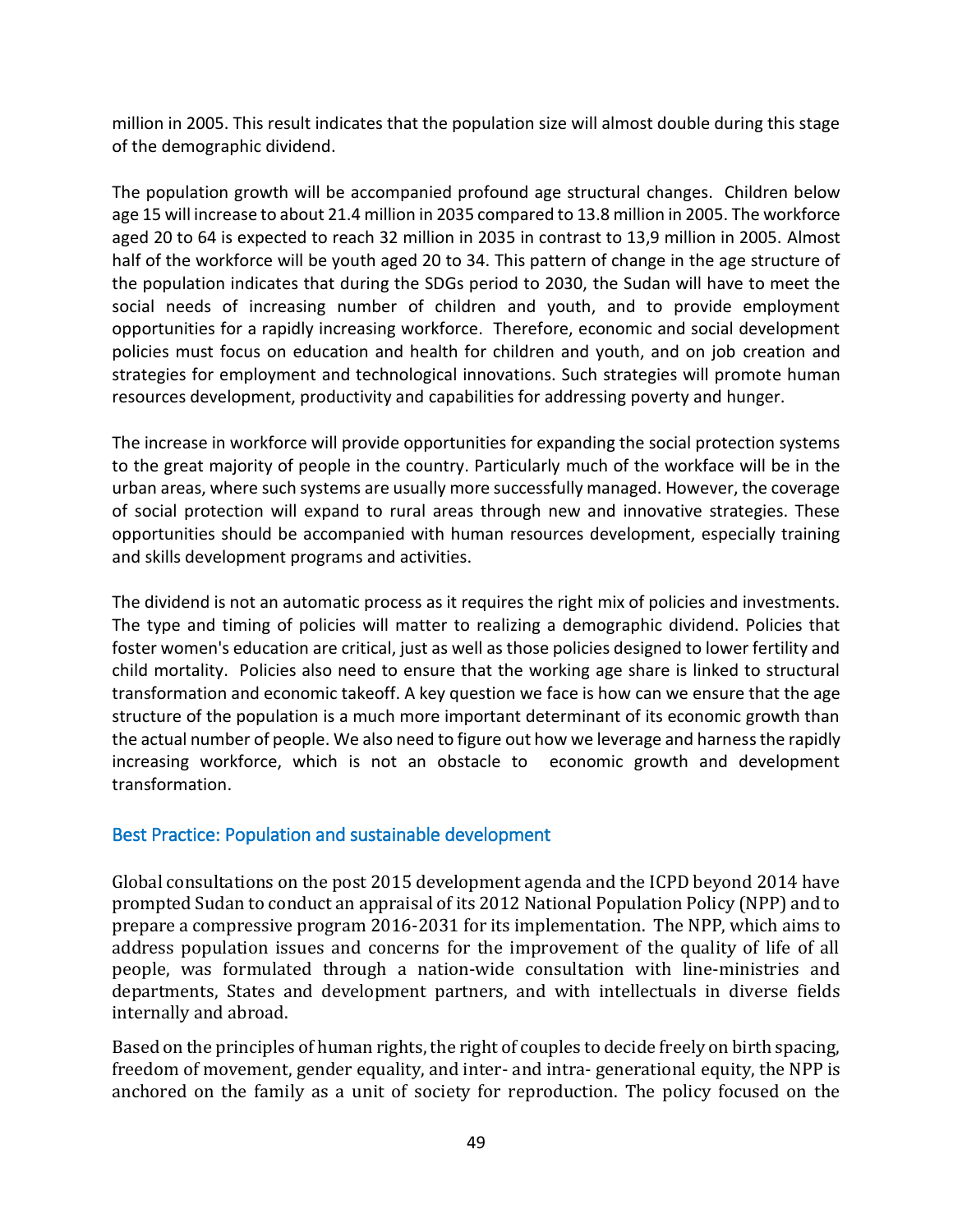demographic dividend and on the integration population dynamics in national, sector and State development policies and strategies. Five strategic programs have been formulated and their implementation is currently being carried in collaboration with stakeholders and through financial support from the UNFPA. The strategic programs cover

- 1. Institutional strengthening,
- 2. Capacity and skills development
- 3. Integration of population dynamics in development
- 4. Empowerment and participation, and
- 5. Partnerships for population and development.

#### <span id="page-50-0"></span>Rapid urbanization

Rapid urbanization is major force of development transformation in the Sudan. The well-known rural predominance of the population is rapidly changing to urbanization and modern living styles. Urban dwellers have increased from over 10 million in 2005 to 13.4 million in 2015 are expected to exceed 21 million in 2030. Rapid urbanization indicates that the Sudan is gradually transitioning from predominant rural human settlement to increasing urban settlements. Currently of every 100 persons in the country 34 live in urban areas and 66 in rural areas, in contrast to 30:70 in 2008<sup>13</sup>. This ratio will increase to 39:61 in 2030 and further to 50:50 in 2050.

National surveys<sup>14</sup> on the aspirations of urban dwellers show their priorities in this order:  $(1)$ better housing and good living environments, (2) good education; (3) better health care; (4) affordable and nutritious food; (5) access to adequate and safe water and sanitation; (6) honest government and local authority; (7) better streets, public transport and mobility; and (8) better job opportunities. In addition to those, urban dwellers in Greater Khartoum identified a wellplanned city and town and access to land and security of tenure among their top priorities.

Rapid urbanization presents opportunities and challenges for the SDGs implementation in Sudan. The opportunities will be in the form of the development or urban markets, creation of employment opportunities for youth, availing opportunities for businesses and investment, rapid development of the urban based private sector, among. Also, there are advantages of reducing per head cost of provision of services such as water, electricity, etc., because of human concentration and density in urban areas. All these factors will promote rapid growth of urban gross domestic product. However, there is need to manage the wide range of challenges of rapid urbanization, especially high volume of municipal waste, urban air pollution, urban congestion of traffic, and pressure on basic services such as water and sanitation, sprawling of slums, which results from high population density.

 $\overline{a}$ 

 $13$  This ratio is based on the Population and Housing Census 2008

<sup>&</sup>lt;sup>14</sup> The Sudanese Urban Dwellers Survey September-October 2014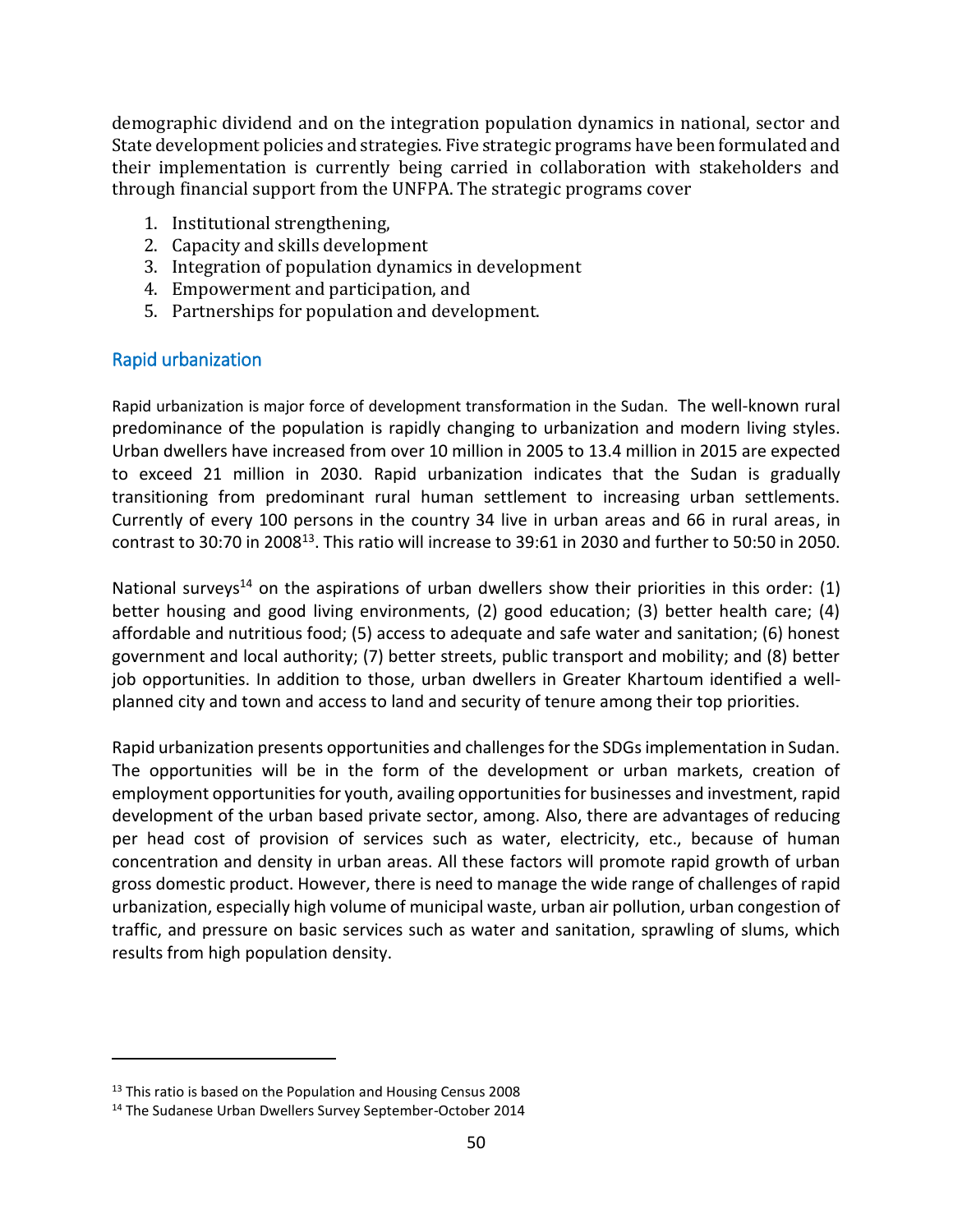#### <span id="page-51-0"></span>Children

 $\overline{a}$ 

Half of the population in the Sudan are children below age 18 and are in need for care, protection, nurturing and development. Children are estimated at 20.9 million in 2018 and are expected to reach 24.7 million in 2025 and 27.1 million in 2030. This rapid growth at 2.4 percent annually is associated with rapid progression of children from birth to early childhood, to late childhood and to adolescence. Therefore, during the SDGs period the Sudan will have a large number of children and the number of adolescent children aged 12 to 18 will be exponentially increasing<sup>15</sup>.

The children's need for care and protection in the Sudan is impacted by changes in their demographics and changes in the living conditions of their families and communities. Conflict and poverty are responsible for most of the deterioration of the situation of children, especially in the war affected States in Greater Darfur and Kordofan, and in the Red Sea, Gedarif and Kassala States, where poverty is high. The impact of these factors on the situation of children is visible in the capital city Khartoum, where children and their mothers have moved to live in the streets and poor housing conditions thereby exposing themselves to a wide range of risks and hazards.

Children are vulnerable to drop out from schools, recruitment by warring factions, smuggling and human trafficking, rape, labor exploitation in the informal market, and to harmful and traditional practices such as female genital mutilation (31.5% of girls aged 0 -14) and early marriage (38%). Also, an increasing number of children across all 18 states are in contact with the law as victims, witnesses and alleged offenders.

Despite the progress made in the improvement of child survival, development and protection of children, the agenda for ensuring the well-being of young children and their mothers remain to be fulfilled. At least 29 percent of children are affected by diarrhea, while stunting continues to show an upward trend from 32.5 percent in 1987 to 38.2 percent in 2014, while the levels of acute malnutrition remain high (16.3%) above the WHO emergency threshold in 11 out of the 18 states.

The situation of children has prompted government to take action and formulate the 2010 Child Act, and to put in place an institutional structure to provide justice and protection for all children. At the top of this structure is the National Council for Child Welfare, the Child Court, and the Child and Family Protection Units, which operate throughout the country under the Ministry of Interior, providing child-friendly services for children in contact with the law. This institutional structure is in urban centers, and there is need to extend care and protection services to rural and nomadic children so as to achieve complete coverage.

The 2010 Child Act has been studied for alignment with SDGs targets and indicators. The results of the study show that the 87 clauses of the Child Act cover 11 of the SDGs, and that full implementation of the Child Act will lead to 65 percent achievement of the sustainable

<sup>&</sup>lt;sup>15</sup> Not counting refugee children and their mothers from Southern Sudan, Ethiopia, Eritrea, Chad, Central African Republic, Syria and Yemen, who are in need for care, protection and development.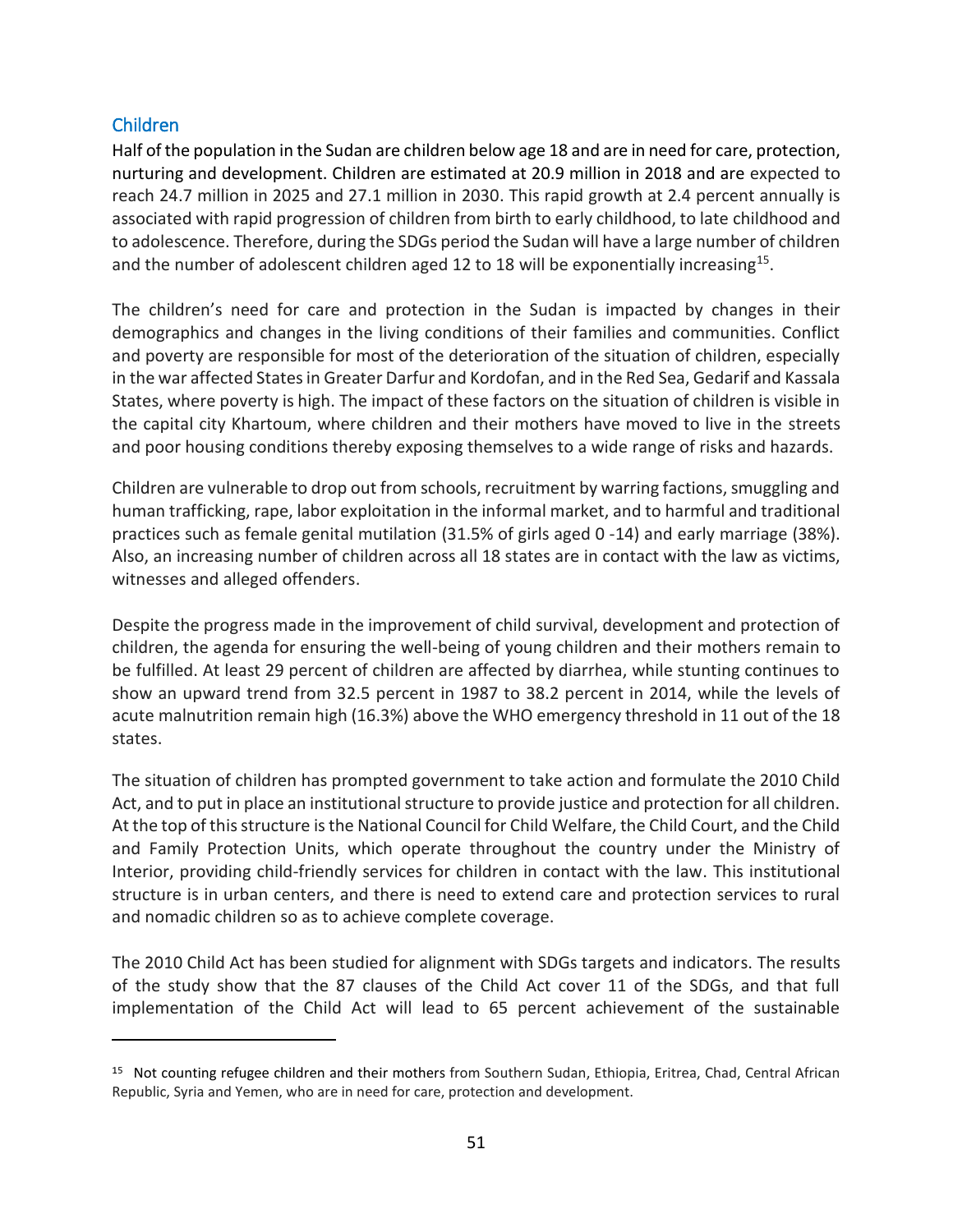development goals in the Sudan. Targeting children through investment in their care, protection and development (health, education, water and sanitation), especially those in the most vulnerable situation, will lead to high level outcomes and improved quality of life for children and to have their rights inclusively fulfilled in an inclusive and protective environment. Investment in the welfare of children is needed to reduce infant and child mortality and improve maternal health and morbidity.

Also, it is essential to improve the living conditions of families so as to eradicate child poverty. This could be through targeted policy measures as free food and medicines for children, reducing school fees, and customs' exemption of imported products and commodities for children. Equally important is for all stakeholders and development partners engaged in the children agenda to continue to play a prominent role in child welfare. Finally, and achieving peace and stability in the war affected states is important for the improvement of child welfare in these states and for transitioning from humanitarian assistance to development.

#### <span id="page-52-0"></span>Gender equality and the empowerment of women

According to the Interim Constitution of 2005 Amendment 2017 "The State shall guarantee equal right of men and women to the enjoyment of all civil, political, social, cultural and economic rights, including the right to equal pay for equal work and other related benefits". This constitutional provision is based on the fact that gender is a social construct, and gender disparities are mostly attributed to man-made social actions, policies and decisions undertaken at the individual, family, community and national levels. One of the primary objectives of development policy in the Sudan is to address gender disparities and achieve social equity and justice in areas such as education, health, employment, wages and remuneration, representation in leadership positions, planning and decision making, and representation in parliament and politics.

Women have made significant progress in all spheres of public life in the Sudan. Women's education has improved tremendously at all levels of schooling, primarily because of the rapid increase in the number of schools for girls at the primary and secondary levels of education and increase in the institutions of higher education. Overall, the Sudan has achieved parity in primary schools, particularly in urban areas and in 12 States (South Darfur, North Darfur, River Nile, South Kordofan, Khartoum, Northern, White Nile, Kassala, Blue Nile, Red Sea, Gezira and Sinnar). Girls' education at the primary level still requires more attention in the remaining 6 States.

Girls outnumber boys at the secondary level of education in the country as whole, in rural and urban areas, and in 12 States: River Nile, South Kordofan, Khartoum, Northern, White Nile, Kassala, Blue Nile, Red Sea, Gezira, Sinnar, Gadarif and East Darfur.

The increase in girls' education is a recent trend that will gain momentum during the SDGs period. Especially the human capital will witness rapid increase in educated women. The improvement in women's education is positively correlated with women's employment in the non-agriculture sector, which has improved. According to the civil service records, employed women have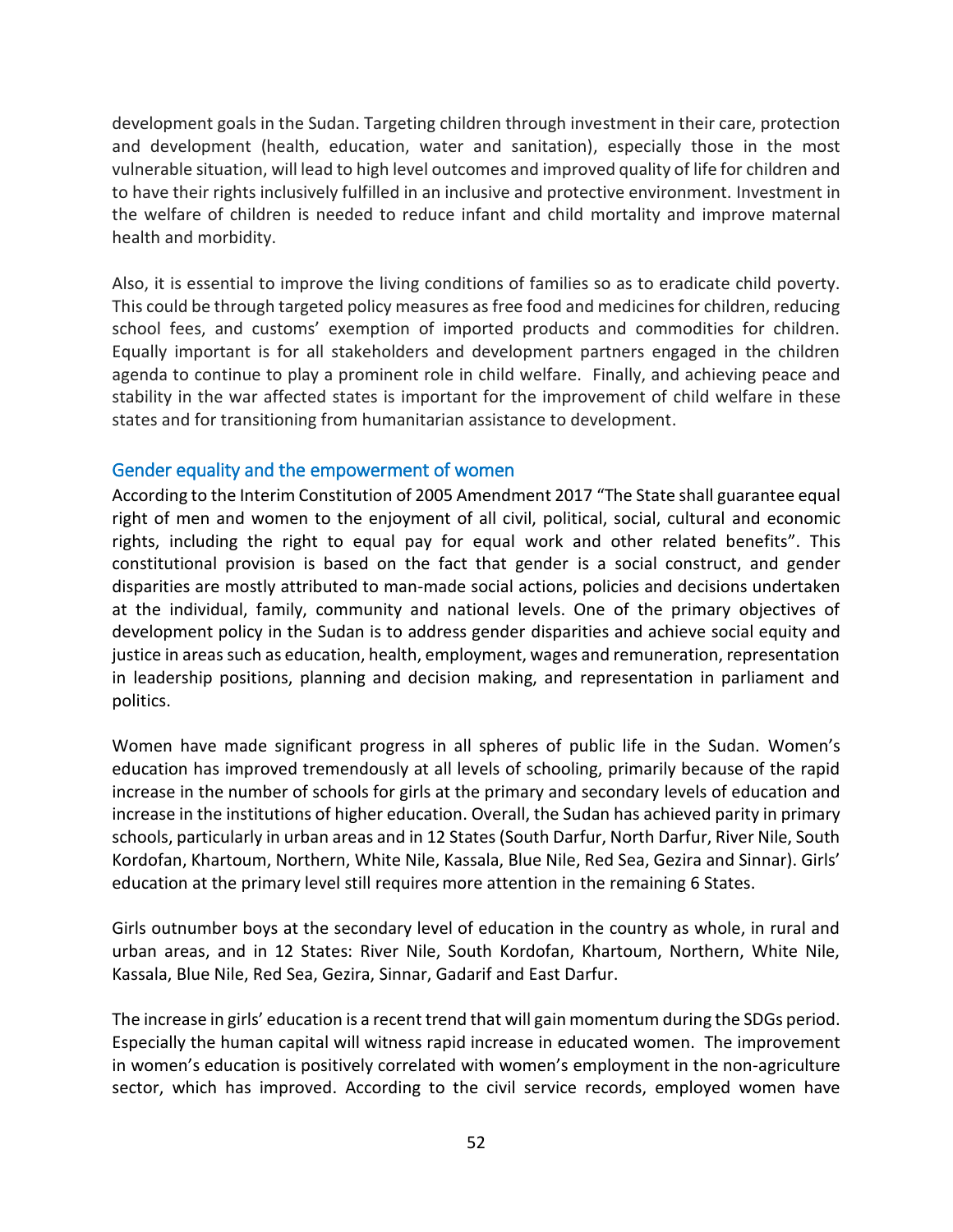outnumbered employed men, and the labour laws stipulate that women and men have equal opportunities for jobs. The employment rules make equal provision for wages and according to responsibilities and performance. However, women's employment in the labour market still falls behind men, who dominate wage employment in the non-agriculture sector, and that rural women are at disadvantage compared to urban women.

Employment in the non-agriculture sector is urban-based. Of every 4 persons employed in the non-agriculture sector, 3 were in urban areas and only 1 in rural areas. Undoubtedly, rapid urbanization is an important factor in the concentration of non-agriculture employment in urban areas and the transference of jobs from rural to urban centres.

The Sudan is experiencing increasing women's participation in leadership positions. For example, the participation of women in the national parliament has improved significantly overtime. It increased from 9.7% in 1990 to 25% in 2010 and 30% in 2015. These changes have occurred as a result of improvements in the implementation of laws and legislations. Women's participation in executive decision-making and planning positions has also significantly improved. They occupy senior executive positions, such as advisors to the president, Federal and State ministers, vice presidents of universities and deans of colleges, and ambassadors.

Indeed, the Sudan is pioneer on defining empowerment and on its implementation as a policy tool for actions and participation in development, and for contributing to the improvement of human rights and to the quality of life and welfare of the people. The most important achievements related to empowerment are in the area of establishing institutional structures, policies and laws that have led to the improvement of women's welfare:

- 1. Integration of gender issues and concerns in national plans, strategies and policies, such as the Quarter Century Strategy (2007-2031), the first and second five-year National Development Plans (2007-2011, and 2012-2017), and the National Population Policy (2012-2031)
- 2. Integration of women and girls in national sector policies on health, education, the family, older persons, persons with disabilities.
- 3. Formulation of a National Plan for the Advancement of Women 1998-2002, which covered 12 themes of Beijing Program of Work on Women
- 4. Establishment of a directorate for girl's education, as stipulated in the Girls Education Policy
- 5. National Policy for Women's Empowerment approved by the Council of Ministers in 2007. National Program for the Implementation of the Policy
- 6. National Strategy for Combating Violence Against Women (2009-2011, 2012-2016)
- 7. The Interim National Constitution of the Republic of the Sudan 2005, According to the constitution the State shall:
	- a. "Protect motherhood and women from injustice, promote gender equality and the role of women in family, and empower them in public life"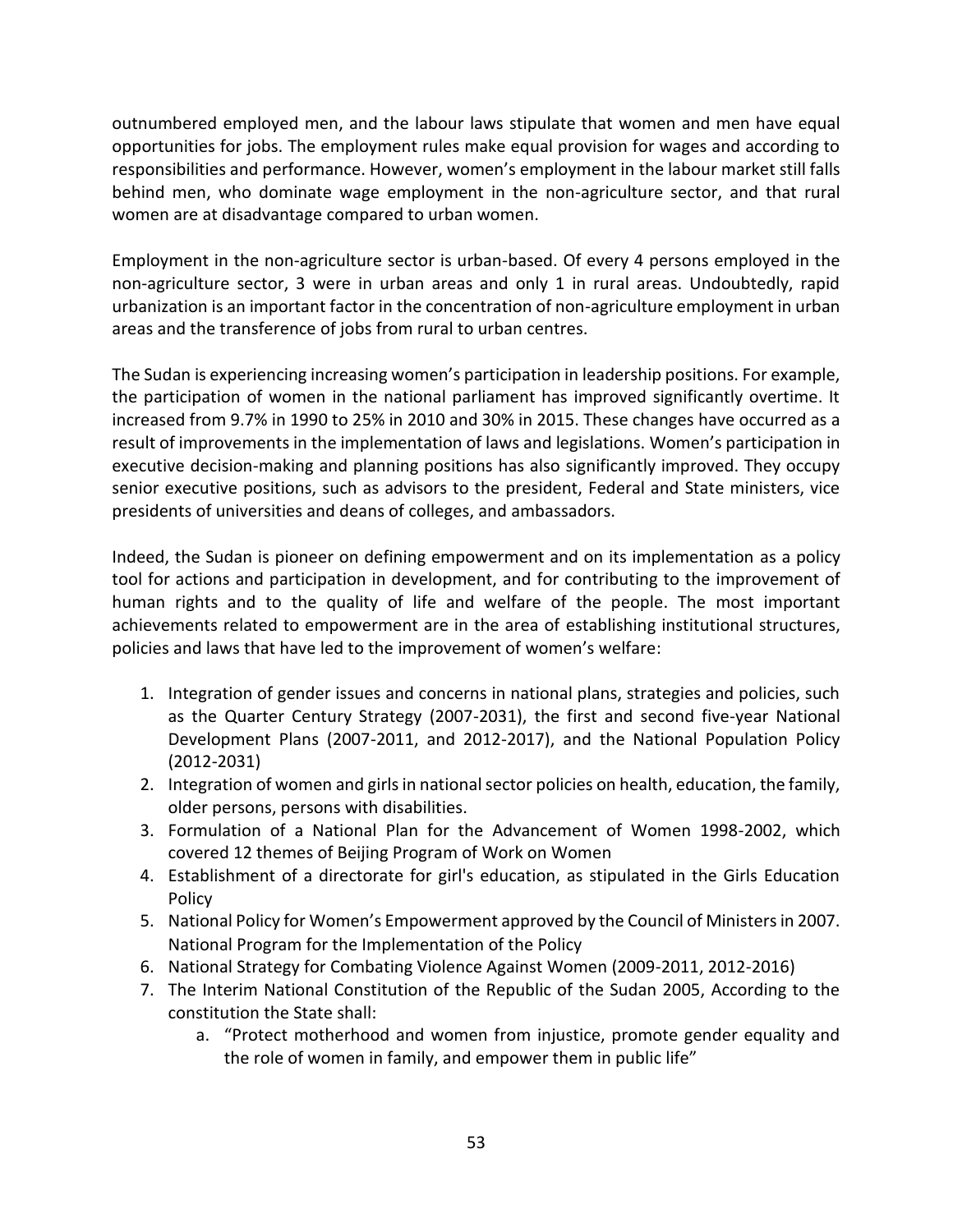- b. "Guarantee equal right of men and women to the enjoyment of all civil, political, social, cultural and economic rights, including the right to equal pay for equal work and other related benefits.
- c. "Promote woman rights through affirmative action"
- d. "combat harmful customs and traditions which undermine the dignity and the status of women"
- e. "Provide maternity and child care and medical care for pregnant women"
- 8. Establishment of the Gender and the Family Unit within the Ministry of Security and Social Development at the Federal and State levels, Gender Advisors, Gender Unit at the Ministry of Justice, women's centers for peace and human rights
- 9. Effective participation of women in conflict resolution and peace building in Darfur, Kordofan and the Blue Nile States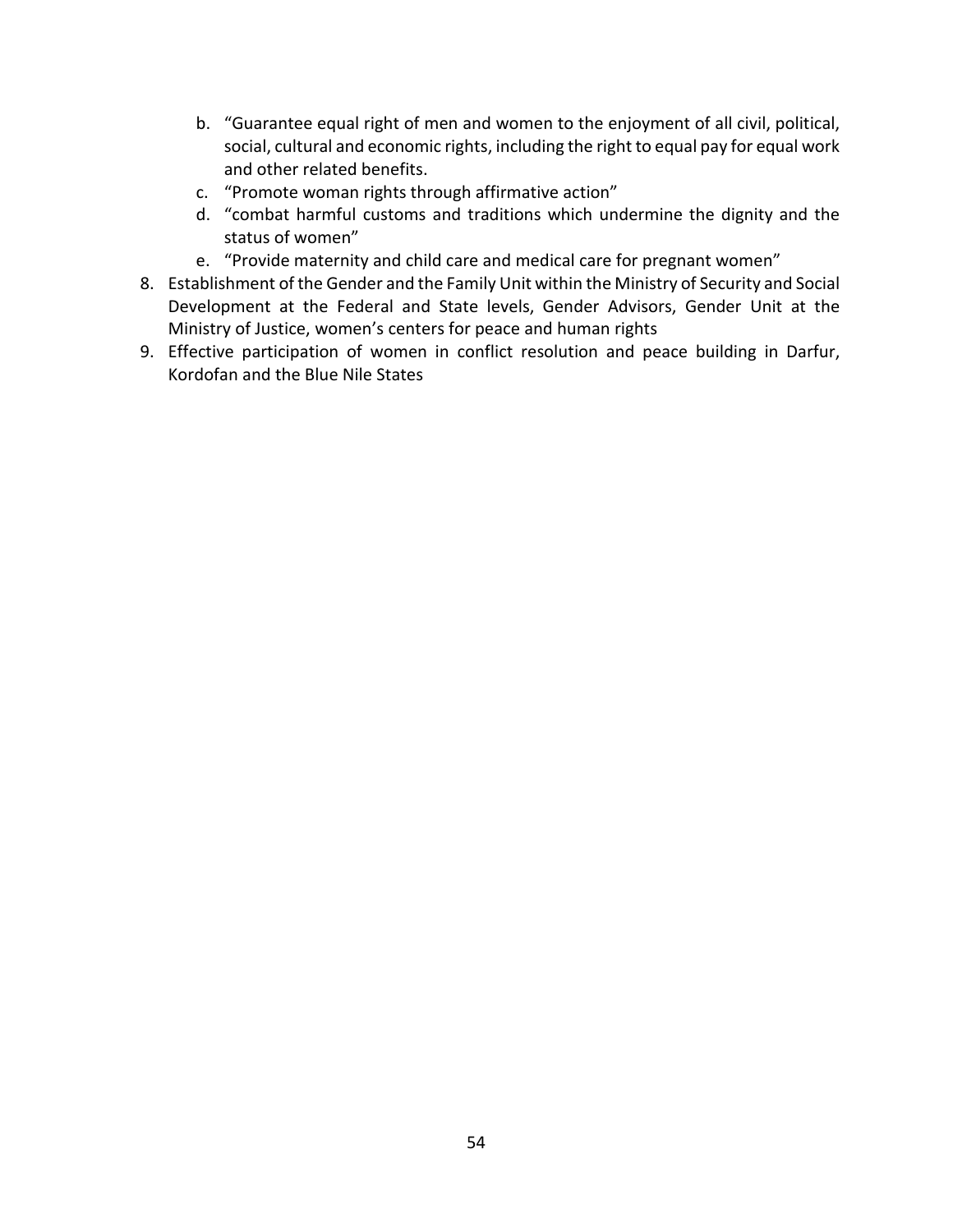# <span id="page-55-0"></span>Way forward

This voluntary review of Agenda 2030 and the SDGs lays down the foundations for a national implementation process that will continue to the end of 2018. While the new agenda is at infancy, the Sudan is transitioning to peace and is earnestly implementing the recommendations of the National Dialogue Conference and setting the conditions and conducive environment for presidential and parliamentary elections in 2020. Therefore, it is critical at this point to establish the implementation of Agenda 2030 and the SDGs on solid bases that would adequately respond to the current and rapidly evolving situation in the country. During the period to the end of 2018 the National Population Council will undertake the following activities:

- 1. Revise the National Program 2016-2030 for the implementation of agenda 2030 and the SDGs. The revision will be informed by the key messages and outcomes of the VNR 2018, and will subsequently be submitted to the HLNM for approval and endorsement
- 2. The Quarter-Century Strategy (2007-2031) will be reviewed to respond to both of the recommendations of the NDC and the outcomes of the VNR2018. This revision will form the bases of the new government program following the election in 2020. The QCS review will also furnish the base for the cycle of 2020-2025 national planning frameworks at the sector and State levels
- 3. Continue on the advocacy and awareness campaign through engaging the local media and social networks. This campaign will need development of media material for the information on the SDGs to reach people in their localities and to enlighten their understanding of the need for transformation and implementation of the principles of sustainable development, especially inclusivity, sustainability and human rights
- 4. Agenda 2030 and the SDGs framework is quite demanding for timely, accurate and reliable data and information. Data and information have been identified in this report as a main challenge for the implementation of agenda 2030 and the SDGs in Sudan. This short period of the review process will cover preparation of a national framework for SDGs data and indicators. The framework will be developed with the engagement of all stakeholders, especially the private sector, youth and the NGOs. It will be submitted to the HLNM for approval and endorsement for implementation at the sector and state levels
- 5. There is shortage of human capacities on sustainable development, especially among government officials in line ministries. A strategy will be developed to train officials in government, the private sector and NGOs on sustainable development. The strategy will be based on the assessment of the need for training, and review of institutions of excellence and universities that have training programs on matters related to the SDGs
- 6. Consultation visits will be conducted with the States, for advocacy and to gain the support of State Leaders and Legislatures for implementation of Agenda 2030 and the SDGs at the State and locality levels. The consultation visits will identify synergies and harmony of State policies and legislature with SDGs principles of sustainability, inclusivity and human rights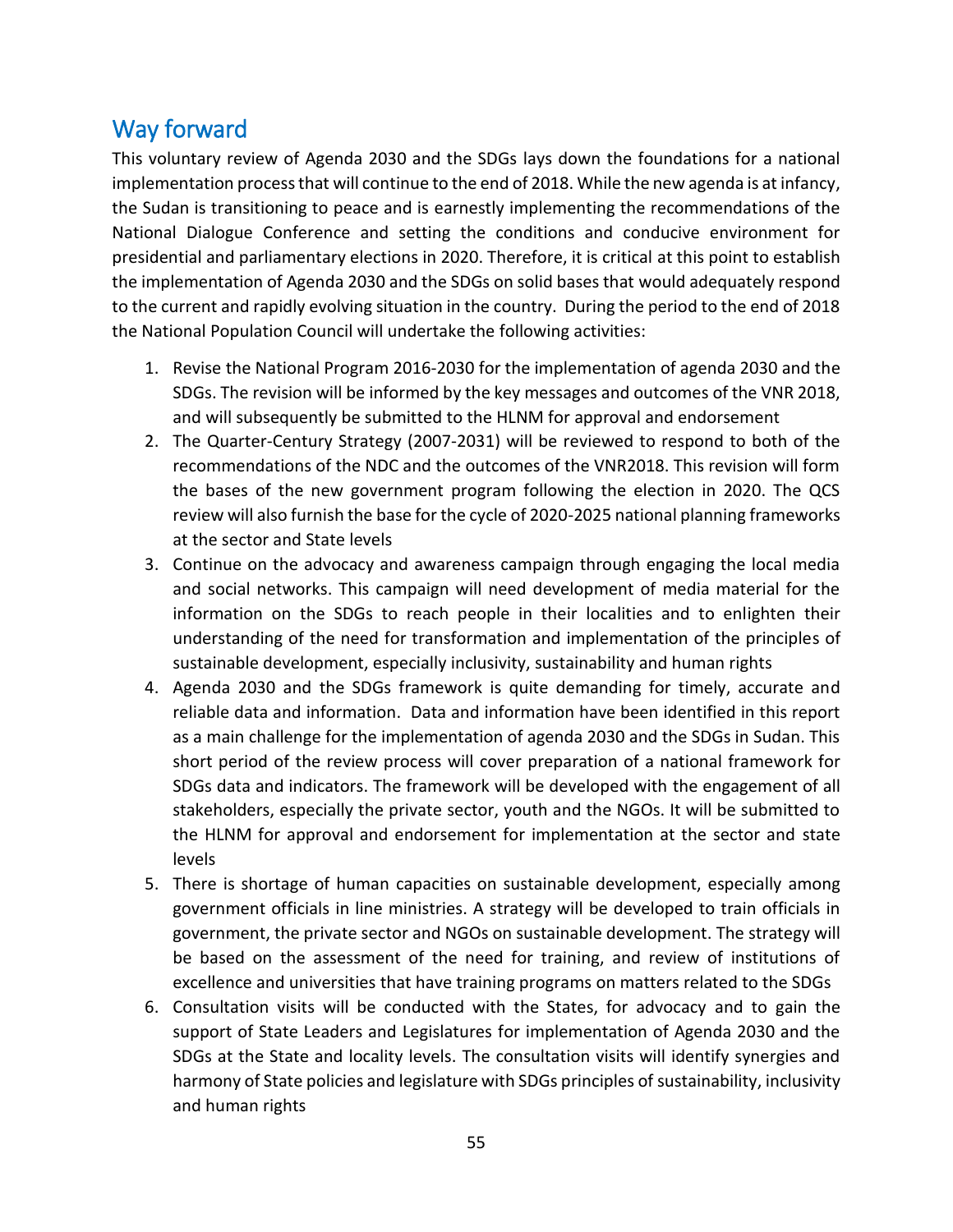- 7. Development of a strategy for resource mobilization for coordination and implementation of Agenda 2030 and the SDGs in the country. Priority will be given to mobilization of domestic resources, partnerships, technology transfer, and data revolution. This activity will include meetings with development partners to identify their roles in implementing the new agenda in the Sudan
- 8. Early preparations for the voluntary review in 2019. The NVR 2019 will include SDGs indicators disaggregated by population structures (children, youth, girls, women, working age population, older persons, persons with disabilities) place of residence, state and other socioeconomic factors that are appropriate for national development planning in the country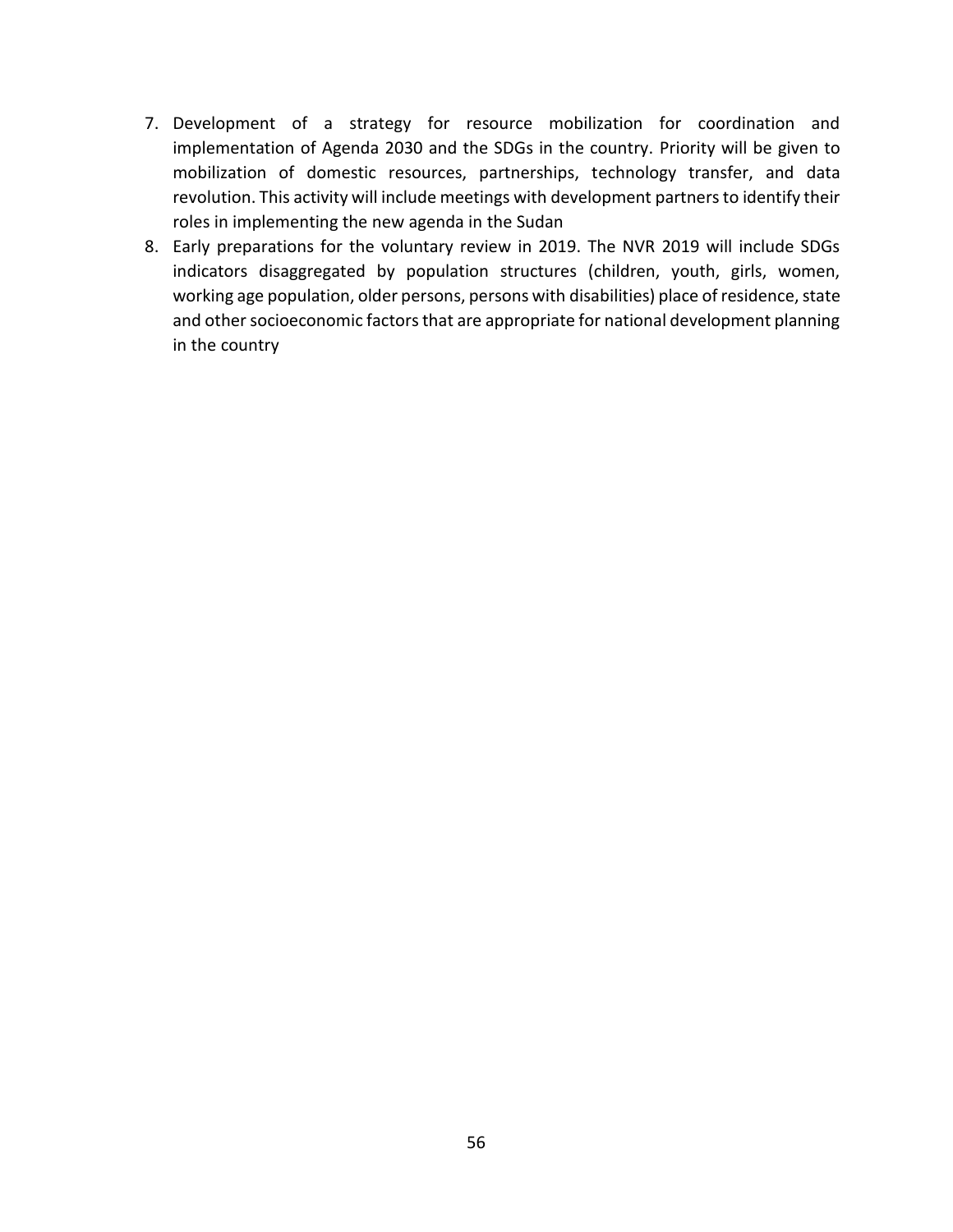| <b>Annex Table 1</b>                                   |                                                                 |  |  |
|--------------------------------------------------------|-----------------------------------------------------------------|--|--|
| <b>Assigning SDGs and target to Federal Ministries</b> |                                                                 |  |  |
| <b>Ministry</b>                                        | <b>SDGs and targets (in brackets)</b>                           |  |  |
| <b>Foreign Affairs</b>                                 | SDG4 (4.c)/SDG6 (6.a)/SDG7 (7.a)/SDG10 (10.6)                   |  |  |
|                                                        | SDG16 (16.4,16.8,16. a)                                         |  |  |
|                                                        | SDG17 (17.2,17.3,17.4,17.5,17.6, 17.9, 17.10,17.15,17.16)       |  |  |
| Interior                                               | SDG3 (3.5, 3.6,3. a)/SDG4 (4.a)/SDG5 (5.1,5.2,5.3,5.5,5.        |  |  |
|                                                        | b, 5.c                                                          |  |  |
|                                                        | SDG8 (8.7,8.8,8.9)/SDG10 (10.7)/SDG11 (11.2)                    |  |  |
|                                                        | SDG16 (16.1, 16.2, 16.9,                                        |  |  |
| Justice                                                | SDG5 (5.1,5.2,5.3,5.5,5. b,5.c)/SDG8 (8.7, 8.8)/SDG10 (10.3)    |  |  |
|                                                        | SDG14 (14.c)/SDG16 (16.3, 16.4.16.5,16.b)                       |  |  |
| Council of ministers                                   | SDG10 (10.7,10.c)/SDG16 (16.6,16.7,16.8,16. a)                  |  |  |
|                                                        | SDG17 (17.9, 17.14, 17.15, 17.18, 17.19)                        |  |  |
| Media and communication                                | SDG5 (5.b, 5.c)                                                 |  |  |
| Finance and economic planning                          | SDG1 (1.1,1.2,1.4, 1.a,1. b)/SDG3 (3.c)/SDG5 (5.1,5.4,5.5,5.    |  |  |
|                                                        | a)                                                              |  |  |
|                                                        | SDG8 (8.1,8.2,8.3,8.4,8.5,8.10,8. a)                            |  |  |
|                                                        | SDG10 (10.1,10.4,10.5,10.6, 10.b, 10.c)                         |  |  |
|                                                        | SDG12 (12.1, 12.6, 12.7, 12.a, 12.c,)                           |  |  |
|                                                        | SDG17 (17.1,17.4,17.13, 17.15                                   |  |  |
| Agriculture and forestry                               | SDG1 (1.1)/SDG2 (2.1. 2.2, 2.3, 2.4, 2.5, 2.a, 2. b, 2.c)       |  |  |
|                                                        | SDG3 (3.9)/SDG5 (5.1,5.4,5.5, 5.a,5.c)/SDG6 (6.4,6.6)           |  |  |
|                                                        | SDG9 (9.1,9.3,9.4,9. b)/SDG12 (12.1,12.2,12.3,)                 |  |  |
|                                                        | SDG15 (15.1,15.2,15.3,15.6, 15.b,                               |  |  |
| Security and social development                        | SDG1 (1.1,1.2, 1.3, 1.4, 1.5,1. a, 1.b)/SDG2 (2.1,2.2)          |  |  |
|                                                        | SDG3 (3.1,3.2,.4,3.5)/SDG4 (4.1,4.2,4.3,4.4,4.5, 4.7, 4.a)      |  |  |
|                                                        | SDG5 (5.1,5.2,5.3,5.4,5.5,5.6,5. a,5. b,5.c)                    |  |  |
|                                                        | SDG8 (8.3,8.5,8.6,8.7,8.8)                                      |  |  |
|                                                        | SDG10 (10.2,10.3,10.4)/SDG11 (11.2,11.5,11.7,11. a)             |  |  |
|                                                        | SDG13 (13.1,13.2,13.c)<br>SDG1 (1.1, 1.2)/SDG5 (5.1, 5.5, 5. b) |  |  |
| Industry                                               | SDG8 (8.4)/SDG9 (9.2,9.3,9.4,9.5,9.b)                           |  |  |
| Foreign trade                                          | SDG1 (1.1)/SDG2 (2.b, 2.c)/SDG8 (8.a)/SDG10 (10.a)              |  |  |
|                                                        | SDG17 (17.10, 17.11,17.12                                       |  |  |
| Investment                                             | SDG1(1.1)/SDG10 (10.b)/SDG17 (17.5)                             |  |  |
| Tourism, antiquities and wildlife                      | SDG1(1.1)/ SDG8 (8.2,8.9,)/                                     |  |  |
|                                                        | SDG12 (12.1,12. b)/ SDG15 (15.7, 15.c)                          |  |  |
| Health                                                 | SDG1 (1.2,1.3, 1.4,1. b)/SDG2 (2.1,2.2)                         |  |  |
|                                                        | SDG3 (3.1, 3.2, 3.3, 3.4, 3.7, 3. a, 3. b, 3.c)                 |  |  |
|                                                        | SDG6 (6.1, 6.2, 6.3, 6.4) / SDG11 (11.5)                        |  |  |
| Education                                              | SDG1 (1.2, 1.4, 1. b)/SDG2 (2.1, 2.2)                           |  |  |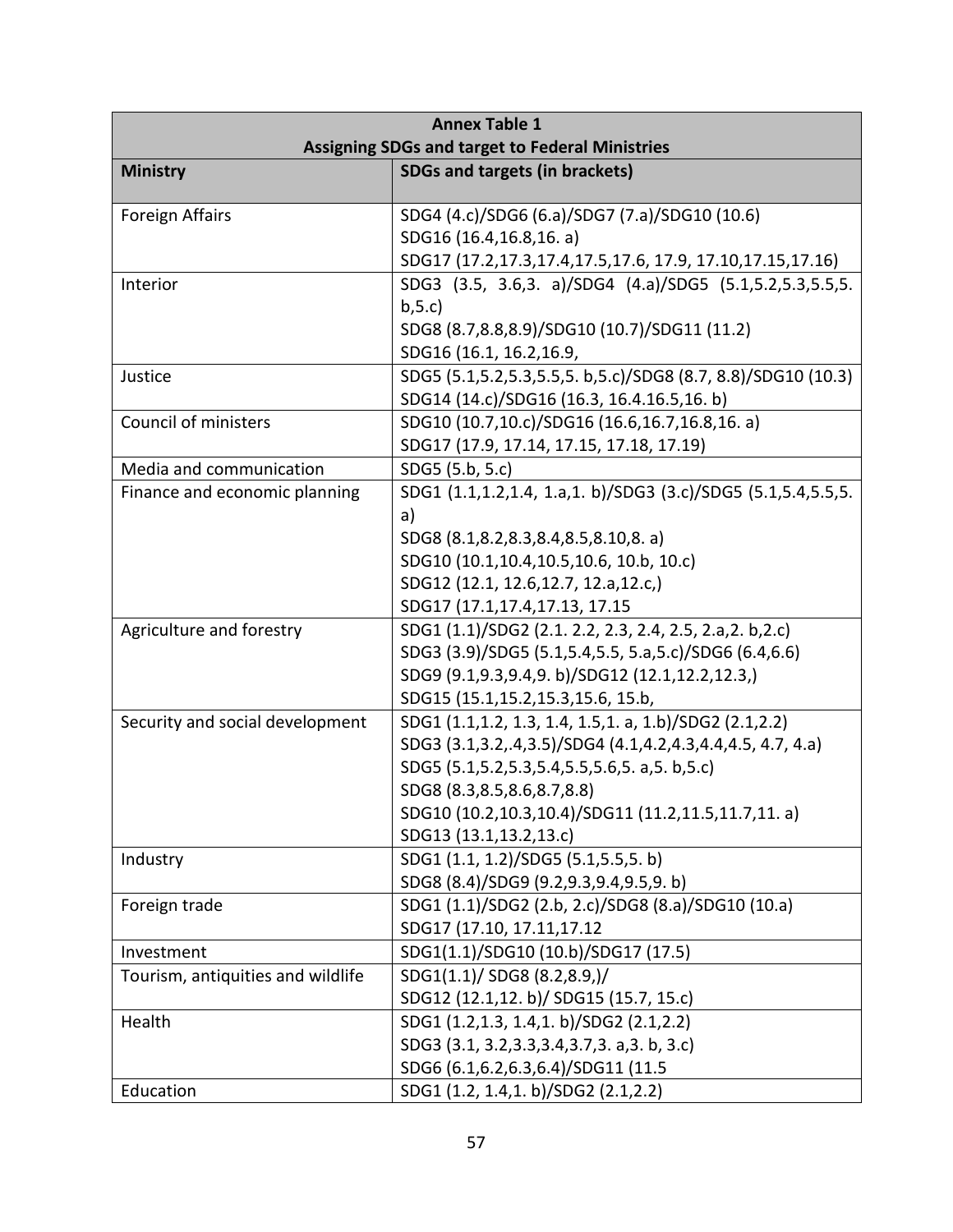| <b>Annex Table 1</b>                                   |                                                             |  |  |
|--------------------------------------------------------|-------------------------------------------------------------|--|--|
| <b>Assigning SDGs and target to Federal Ministries</b> |                                                             |  |  |
| <b>Ministry</b>                                        | <b>SDGs and targets (in brackets)</b>                       |  |  |
|                                                        | SDG4 ((4.1,4.2, 4.3, 4.4,4.5,4.6, 4.7,4. a)                 |  |  |
| Higher education and scientific                        | SDG3 (3.b, 3.c, 3. d)/SDG4 (4.3, 4.4, 4. b, 4.c)/SDG (9.5)  |  |  |
| research                                               | SDG13 (13.3)/SDG14 (14.5,14. a)                             |  |  |
| Labor and administrative reform                        | SDG1(1.1,1.2,1.b)/SDG3 (3.c)/SDG4 (4.4)                     |  |  |
|                                                        | SDG8 (8.2, 8.3, 8.5, 8.6, 8.7, 8.8, 8. b) / SDG10 (10.4)    |  |  |
| Human resources development                            | SDG13 (13.3)                                                |  |  |
| Youth and sports                                       | SDG4 (4.3,4.4,4.5,4.7)/SDG8 (8.3,8.5,8.6,8.b)               |  |  |
| Culture                                                | SDG8 (8.9)/SDG11 (11.4                                      |  |  |
| Environment, natural resources                         | SDG1 (1.5, 1.2, 1.b)/SDG3 (3.9)/SDG5 (5.1,5.5,5. a,5.c)     |  |  |
| and physical development                               | SDG6 (6.1,6.2,6.3,6.4,6.6,6. a)/SDG8 (8.4,)/SDG9 (9.4)      |  |  |
|                                                        | SDG11 (11.1,11.3,11.5,11.6,11.7,11. a,11. b,11.c)           |  |  |
|                                                        | SDG12(12.2,12.4,12.5,12.8,)                                 |  |  |
|                                                        | SDG13 (13.1,13.2,13.3, 13.a, 13.b)                          |  |  |
|                                                        | SDG14 (14.1.14.2.14.3,14.4,14.5,14.6,14.7,14. a,14. b,14.c) |  |  |
|                                                        | SDG15 (15.1, 15.4, 15.5, 15.815.9, 15. a)/SDG17 (17.7)      |  |  |
| Animal resources and fisheries                         | SDG1 (1.1, 1.2)/SDG2 (2.1, 2.2, 2.3, 2.4, 2.5, 2. a, 2. b)  |  |  |
|                                                        | SDG14 (14.14.4,14.6,14.b)                                   |  |  |
| Transport, roads and bridges                           | SDG7 (7.b)/SDG9 (9.1,9.4, 9.a)/SDG11 (11.2                  |  |  |
| <b>Energy and Gaz</b>                                  | SDG7 (7.1,7.2,7.3,7. a,7. b)/SDG12 (12.8,12.c,              |  |  |
| Mining                                                 | SDG1 (1.1)/SDG8 (8.1,8.2)                                   |  |  |
| International cooperation                              | SDG7 (7.a)/SDG17 (17.6, 17.16, 17.17)                       |  |  |
| Communication and information                          | SDG9 (9.c)/SDG16 (16.10)/SDG17 (17.8                        |  |  |
| technology                                             |                                                             |  |  |
| Water resources and electricity                        | SDG3 (3.3,3.9)/SDG6 (6.1,6.2,6.3, 6.4,6.5,6.6,6. a,6. b)    |  |  |
|                                                        | SDG15 (15.1)                                                |  |  |
| Defense                                                | SDG5 (5.1,5.2)/SDG8 (8.7)/SDG16 (16.1,16.2,                 |  |  |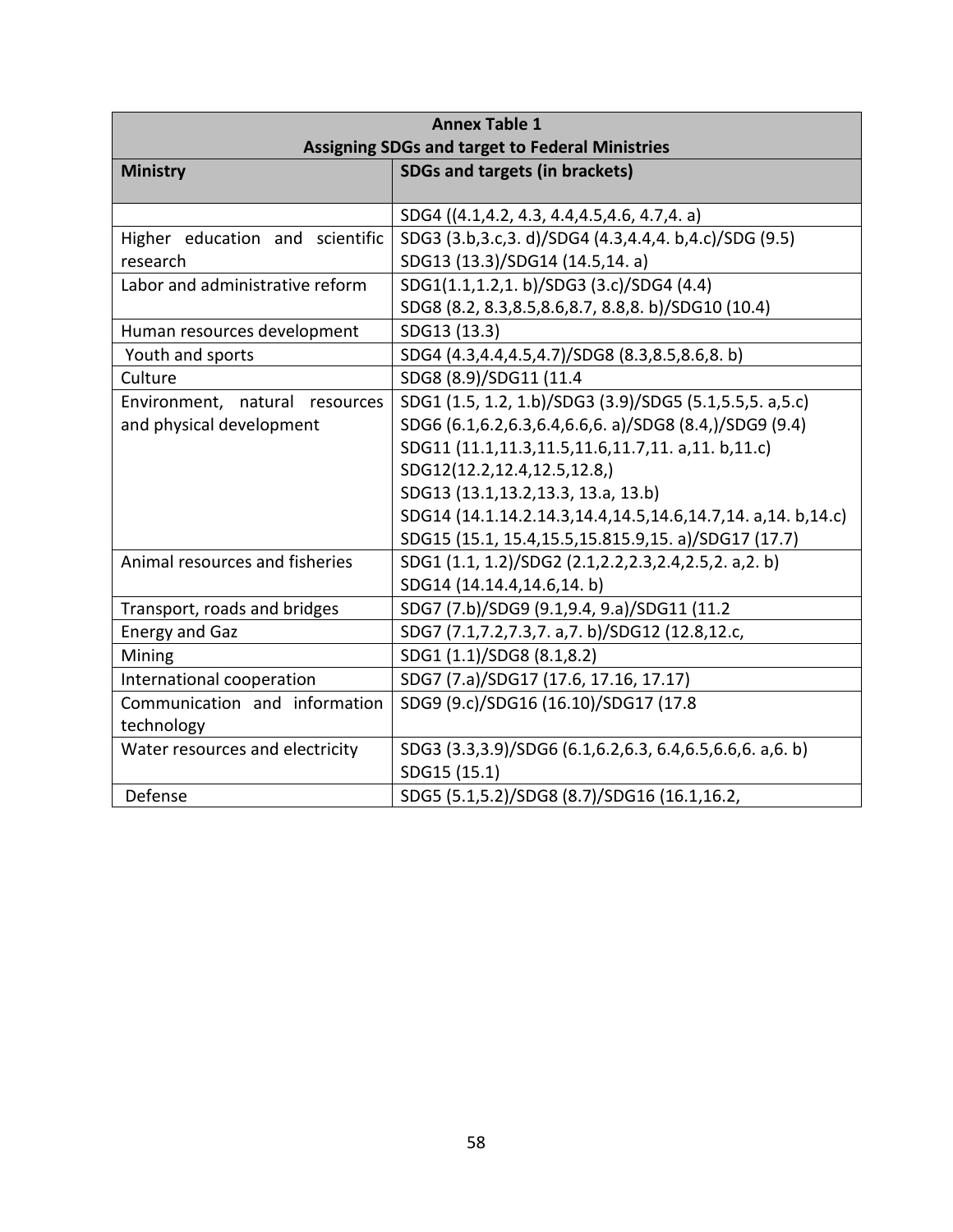| <b>Annex Table 2</b>                                                                      |                                                                                                                                                                                                                                                                                                                                                  |                                                                                                                                                                                                                                                                                                                                                                                                                                                                                                                                                                                                                                                                                                                                                                       |  |
|-------------------------------------------------------------------------------------------|--------------------------------------------------------------------------------------------------------------------------------------------------------------------------------------------------------------------------------------------------------------------------------------------------------------------------------------------------|-----------------------------------------------------------------------------------------------------------------------------------------------------------------------------------------------------------------------------------------------------------------------------------------------------------------------------------------------------------------------------------------------------------------------------------------------------------------------------------------------------------------------------------------------------------------------------------------------------------------------------------------------------------------------------------------------------------------------------------------------------------------------|--|
| Objectives, policies and actions for transforming agriculture subsectors in the Sudan and |                                                                                                                                                                                                                                                                                                                                                  |                                                                                                                                                                                                                                                                                                                                                                                                                                                                                                                                                                                                                                                                                                                                                                       |  |
| linkages to the SDGs                                                                      |                                                                                                                                                                                                                                                                                                                                                  |                                                                                                                                                                                                                                                                                                                                                                                                                                                                                                                                                                                                                                                                                                                                                                       |  |
| <b>Transformation</b>                                                                     | <b>Transformation objectives</b>                                                                                                                                                                                                                                                                                                                 | <b>Policies and actions for transformation</b>                                                                                                                                                                                                                                                                                                                                                                                                                                                                                                                                                                                                                                                                                                                        |  |
| sub-sector                                                                                |                                                                                                                                                                                                                                                                                                                                                  |                                                                                                                                                                                                                                                                                                                                                                                                                                                                                                                                                                                                                                                                                                                                                                       |  |
| <b>Traditional</b><br><b>Rainfed</b><br>agriculture                                       | Sustainable<br>increase<br>in.<br>$\bullet$<br>productivity and in producer<br>income (SDG2)<br>Increase<br>employment<br>opportunities in rural areas<br>(SDG8)<br>Promote services for rural<br>women (SDG5)<br>Reduce migration from rural<br>areas to towns (SDG11)<br>Protect<br>natural<br>resources<br>(SDG15)<br>Promote exports (SDG17) | Reform land tenure<br>$\bullet$<br>Accelerate water harvesting programs<br>$\bullet$<br>in the whole sector<br>Restructuring of the agricultural Bank<br>$\bullet$<br>and Animal Resources Bank and others<br>finance institution to provide credit for<br>the small producers<br>Early warning system to predict<br>$\bullet$<br>droughts and cater for expected<br>conflict over limited natural resources<br>Priority to the traditional rainfed<br>٠<br>sector in research, extension and<br>technology transfer<br>Increased<br>spending<br>rural<br>on<br>٠<br>infrastructure<br>Empowering<br>societies<br>rural<br>to<br>participate in decision making<br>Support market information networks<br>Remove monopoly in<br>marketing<br>agricultural commodities |  |
| <b>Mechanized</b><br>rainfed                                                              | Sustainable increase in crop<br>$\bullet$<br>productivity (SDG2)<br>Stop irrational horizontal<br>expansion (SDG2)<br>Control<br>and<br>reduce<br>environmental degradation<br>(SDG15)                                                                                                                                                           | Provide drinking water.<br>$\bullet$<br>Implementation of the Zero-tillage<br>$\bullet$<br>Technology in the whole sector<br>Reform land tenure<br>٠<br>Accelerate water<br>harvesting<br>$\bullet$<br>programs in the whole sector<br>Define the economic size for each<br>scheme and the appropriate crop<br>mix rotation<br>Strengthen research, extension<br>and technology transfer<br>Strengthen integration between<br>mechanized farming, forestry and<br>livestock grazing<br>Enforce laws relating to protection<br>of environment<br>Improve<br>social<br>services<br>rural<br>education,<br>health<br>(water,<br>careetc.) and rural infrastructure                                                                                                       |  |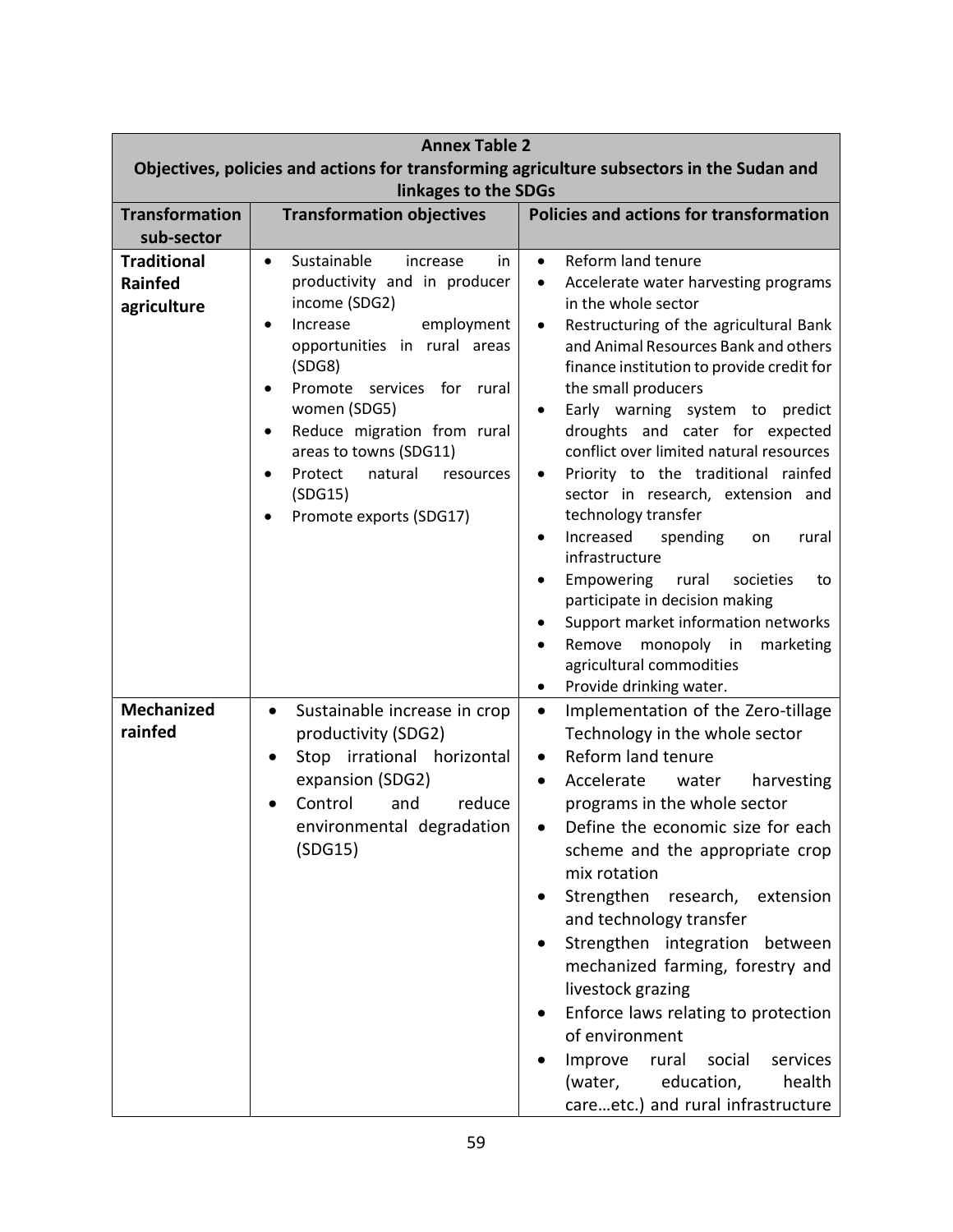| <b>Annex Table 2</b>                                                                                              |                                                                                                                                                                                                                                                                                                                                                                                                                                                                                                                                                                                                                                                                                                                                                                                         |                                                                                                                                                                                                                                                                                                                                                                                                                                                                                                                                                                                                                                                                                                                                                                                                                                                                                                                                          |  |
|-------------------------------------------------------------------------------------------------------------------|-----------------------------------------------------------------------------------------------------------------------------------------------------------------------------------------------------------------------------------------------------------------------------------------------------------------------------------------------------------------------------------------------------------------------------------------------------------------------------------------------------------------------------------------------------------------------------------------------------------------------------------------------------------------------------------------------------------------------------------------------------------------------------------------|------------------------------------------------------------------------------------------------------------------------------------------------------------------------------------------------------------------------------------------------------------------------------------------------------------------------------------------------------------------------------------------------------------------------------------------------------------------------------------------------------------------------------------------------------------------------------------------------------------------------------------------------------------------------------------------------------------------------------------------------------------------------------------------------------------------------------------------------------------------------------------------------------------------------------------------|--|
| Objectives, policies and actions for transforming agriculture subsectors in the Sudan and<br>linkages to the SDGs |                                                                                                                                                                                                                                                                                                                                                                                                                                                                                                                                                                                                                                                                                                                                                                                         |                                                                                                                                                                                                                                                                                                                                                                                                                                                                                                                                                                                                                                                                                                                                                                                                                                                                                                                                          |  |
| <b>Transformation</b>                                                                                             | Policies and actions for transformation<br><b>Transformation objectives</b>                                                                                                                                                                                                                                                                                                                                                                                                                                                                                                                                                                                                                                                                                                             |                                                                                                                                                                                                                                                                                                                                                                                                                                                                                                                                                                                                                                                                                                                                                                                                                                                                                                                                          |  |
| sub-sector                                                                                                        |                                                                                                                                                                                                                                                                                                                                                                                                                                                                                                                                                                                                                                                                                                                                                                                         |                                                                                                                                                                                                                                                                                                                                                                                                                                                                                                                                                                                                                                                                                                                                                                                                                                                                                                                                          |  |
|                                                                                                                   |                                                                                                                                                                                                                                                                                                                                                                                                                                                                                                                                                                                                                                                                                                                                                                                         | (feeder, roads, electricityetc.) to<br>encourage living in mechanized<br>farming area                                                                                                                                                                                                                                                                                                                                                                                                                                                                                                                                                                                                                                                                                                                                                                                                                                                    |  |
| <b>Irrigated</b><br>agriculture                                                                                   | Efficient use of Sudan share<br>$\bullet$<br>in the Nile water (SDG6)<br>Rational<br>of<br>the<br>use<br>underground water in all<br>basins (SDG6)<br>Increase crop intensification<br>in all irrigated agriculture<br>taking advantage of the<br>stability of water flow of the<br>Blue Nile and main<br>Nile<br>the<br>resulting<br>from<br>Renaissance<br>(SDG2,<br>Dam<br>SDG6)<br>Integrated management of<br>underground and sewage<br>water (SDG6)<br>Effective management of the<br>environment<br>to<br>protect<br>water-sheds and avoid silting<br>in dam basins and canals<br>(SDG6, SDG15)<br>Sustained high productivity<br>of crops in a technical and<br>economic context (SDG2)<br>Adopt<br>the<br>value-added<br>system for the produced<br>crops and livestock (SDG2) | Basic revision of the crop mix for<br>$\bullet$<br>main crops based on the technical<br>recommendation<br>of<br>the<br>agricultural research authorities<br>Freedom to farmers to determine<br>their own crop rotation based on<br>sound technical information<br>Rehabilitation of irrigation canals<br>$\bullet$<br>and water control devices<br>Design<br>οf<br>$\mathsf{a}$<br>program<br>$\bullet$<br>transformation and reform for all<br>irrigated schemes<br>Encourage contract farming in<br>irrigated schemes to attend the<br>required efficiency in production<br>stable<br>credit<br>finance<br>Support<br>٠<br>system<br>Reform land tenure<br>$\bullet$<br>Privatize commercial activities in<br>$\bullet$<br>the large irrigated schemes<br>Undertake institutional reform in<br>the large irrigated schemes<br>Promote processing of important<br>crops to increase agro-industries<br>for export and local consumption |  |
| <b>Livestock</b><br>and<br>fisheries                                                                              | Efficient use of the natural<br>$\bullet$<br>and<br>resources<br>increase<br>capacity to face recurrent<br>risks (e.g. drought) (SDG15)<br>Rational use of the pasture<br>resources (SDG15)                                                                                                                                                                                                                                                                                                                                                                                                                                                                                                                                                                                             | Land tenure reform to control<br>grazing intensity<br>Re-planning of the traditional<br>٠<br>rainfed and mechanized farming to<br>accommodate grazing<br>Encourage small meat and milk<br>producers                                                                                                                                                                                                                                                                                                                                                                                                                                                                                                                                                                                                                                                                                                                                      |  |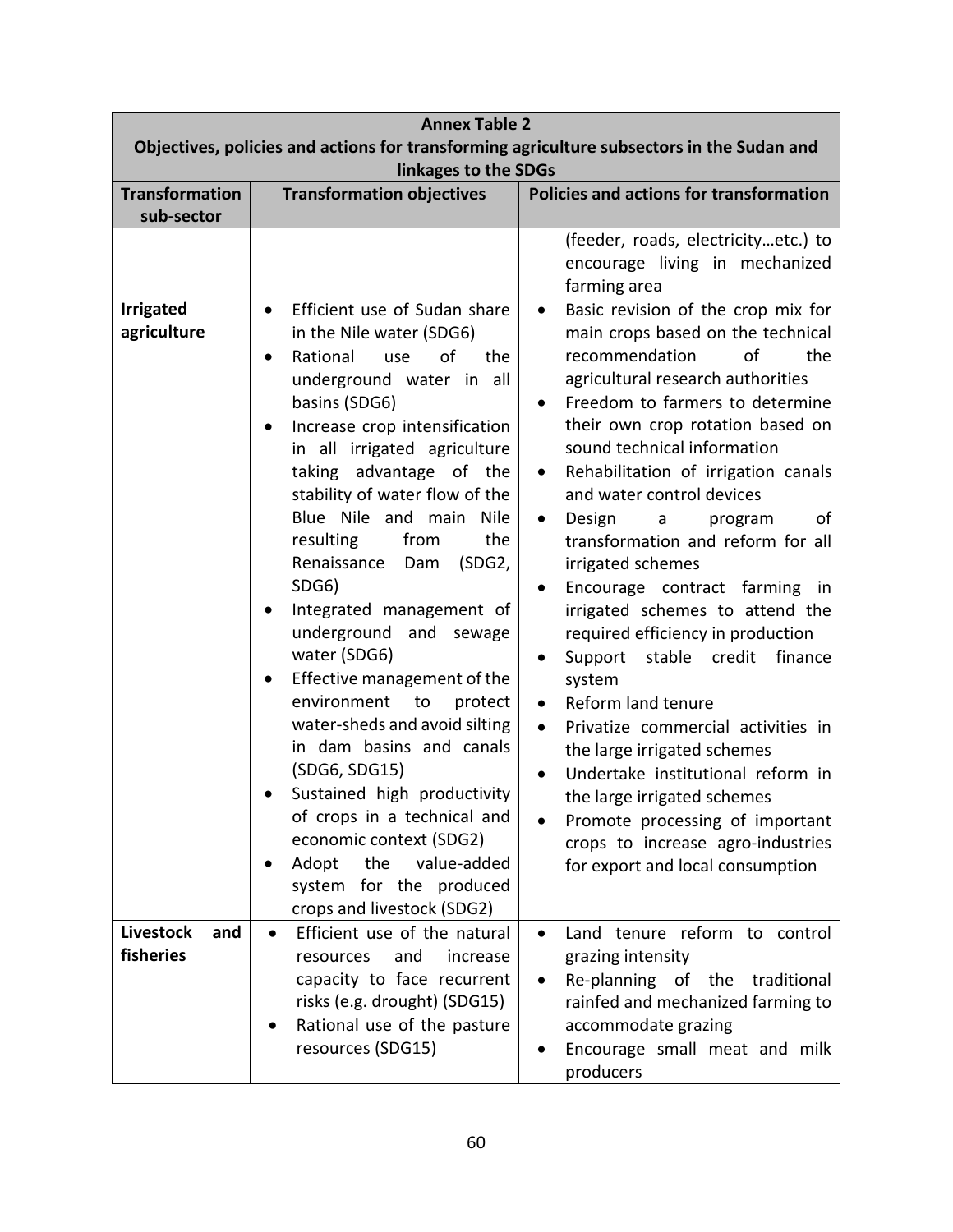| <b>Annex Table 2</b>                                                                                              |                                                                                                                                                                                                                                                                                      |                                                                                                                                                                                                                                                                                                                                                                                                                                                                                                                                                                                                                                                                                                                                                                                                                                                                                                                                                                                                                                                                                                                                                                          |  |
|-------------------------------------------------------------------------------------------------------------------|--------------------------------------------------------------------------------------------------------------------------------------------------------------------------------------------------------------------------------------------------------------------------------------|--------------------------------------------------------------------------------------------------------------------------------------------------------------------------------------------------------------------------------------------------------------------------------------------------------------------------------------------------------------------------------------------------------------------------------------------------------------------------------------------------------------------------------------------------------------------------------------------------------------------------------------------------------------------------------------------------------------------------------------------------------------------------------------------------------------------------------------------------------------------------------------------------------------------------------------------------------------------------------------------------------------------------------------------------------------------------------------------------------------------------------------------------------------------------|--|
| Objectives, policies and actions for transforming agriculture subsectors in the Sudan and<br>linkages to the SDGs |                                                                                                                                                                                                                                                                                      |                                                                                                                                                                                                                                                                                                                                                                                                                                                                                                                                                                                                                                                                                                                                                                                                                                                                                                                                                                                                                                                                                                                                                                          |  |
| <b>Transformation</b><br>sub-sector                                                                               | <b>Transformation objectives</b>                                                                                                                                                                                                                                                     | Policies and actions for transformation                                                                                                                                                                                                                                                                                                                                                                                                                                                                                                                                                                                                                                                                                                                                                                                                                                                                                                                                                                                                                                                                                                                                  |  |
|                                                                                                                   | Achieve growth of<br>high<br>$\bullet$<br>income to producers (SDG1,<br>SDG8)<br>Improve livestock marketing<br>(SDG2)<br>Improve the quality of the<br>national herd (SDG2)<br>Control infectious diseases<br>(SDG2)<br>Achieve optimal utilization<br>of existing fisheries (SDG2) | Introduce<br>intensive<br>production<br>$\bullet$<br>technology and improve pasture<br>through<br>management<br>local<br>participation<br>Improve<br>fodder<br>pasture<br>and<br>٠<br>production<br>and<br>encourage<br>complimentary feeding from local<br>resources<br>Adopt improved technologies for<br>$\bullet$<br>diseases control to promote export<br>of meat and live animals<br>Provide comprehensive livestock<br>$\bullet$<br>extension<br>services,<br>particularly<br>improvement<br>pasture<br>and<br>marketing information<br>Develop<br>modern<br>systems<br>οf<br>livestock<br>production<br>especially<br>ranches<br>Facilitate marketing and credit<br>finance for small producers<br>Improve livestock and production<br>$\bullet$<br>research to produce desirable<br>breeds and products resulting in<br>improved<br>competitiveness<br>in.<br>foreign markets<br>Improve inspection and quality<br>control techniques to meet global<br>standards<br>Remove monopoly in livestock and<br>livestock products market<br>Develop and upscale aquaculture<br>in different states as a pilot to<br>achieve a rapid development of fish<br>production |  |
| <b>Natural</b>                                                                                                    | of<br>Rehabilitation                                                                                                                                                                                                                                                                 | Complete and enact the land-use                                                                                                                                                                                                                                                                                                                                                                                                                                                                                                                                                                                                                                                                                                                                                                                                                                                                                                                                                                                                                                                                                                                                          |  |
| resources                                                                                                         | forests<br>deteriorated<br>(SDG15)                                                                                                                                                                                                                                                   | map<br>for<br>Prepare<br>land-use<br>maps<br>marginal areas                                                                                                                                                                                                                                                                                                                                                                                                                                                                                                                                                                                                                                                                                                                                                                                                                                                                                                                                                                                                                                                                                                              |  |